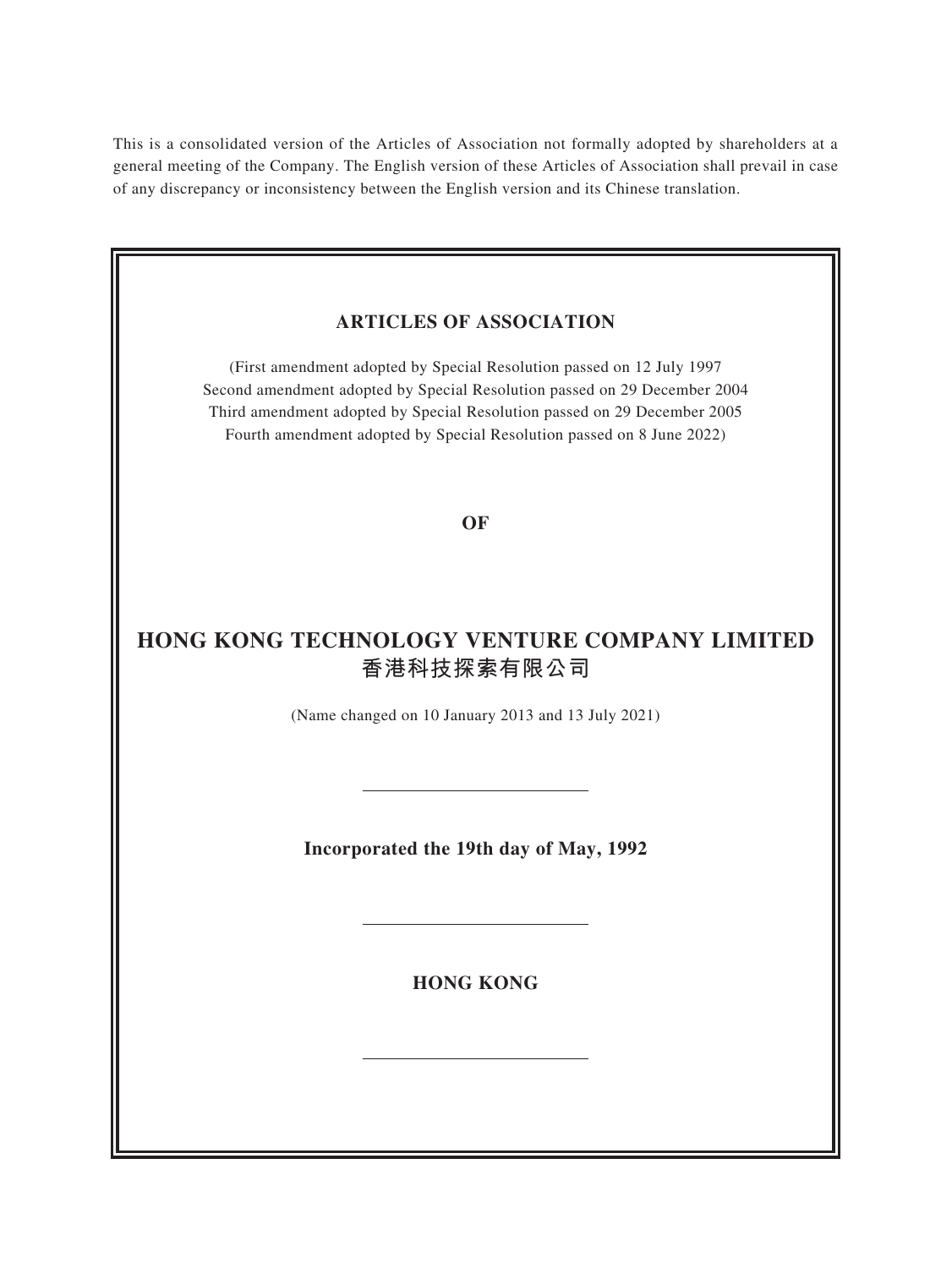

357877 編號 No.

# 公司更改名稱證明書

# **CERTIFICATE OF CHANGE OF NAME**

ر<br>سواسطه سال ۱۰۰۰

本人謹此證明 I hereby certify that

HONG KONG TELEVISION NETWORK LIMITED 香港電視網絡有限公司

已 藉 特 別 決 議 更 改 其 名 稱 , 該 公 司 根 據<br>having by special resolution changed its name, is now incorporated under the

香港法例第622 章《公司條例》註册的名稱現為 Companies Ordinance (Chapter 622 of the Laws of Hong Kong) in the name of

> Hong Kong Technology Venture Company Limited 香港科技探索有限公司

本證明書於 二〇二一年七月十三日發出。 **Issued on** 13 July 2021.

香港特別行政區公司註冊處處長徐麗貞 Ms Kitty TSUI

**Registrar of Companies Hong Kong Special Administrative Region** 

註 Note:

公司名稱獲公司註冊處註冊,並不表示獲授予該公司名稱或其任何部分的商標權或任何 其他知識產權。

Registration of a company name with the Companies Registry does not confer any trade mark rights or any other intellectual property rights in respect of the company name or any part thereof.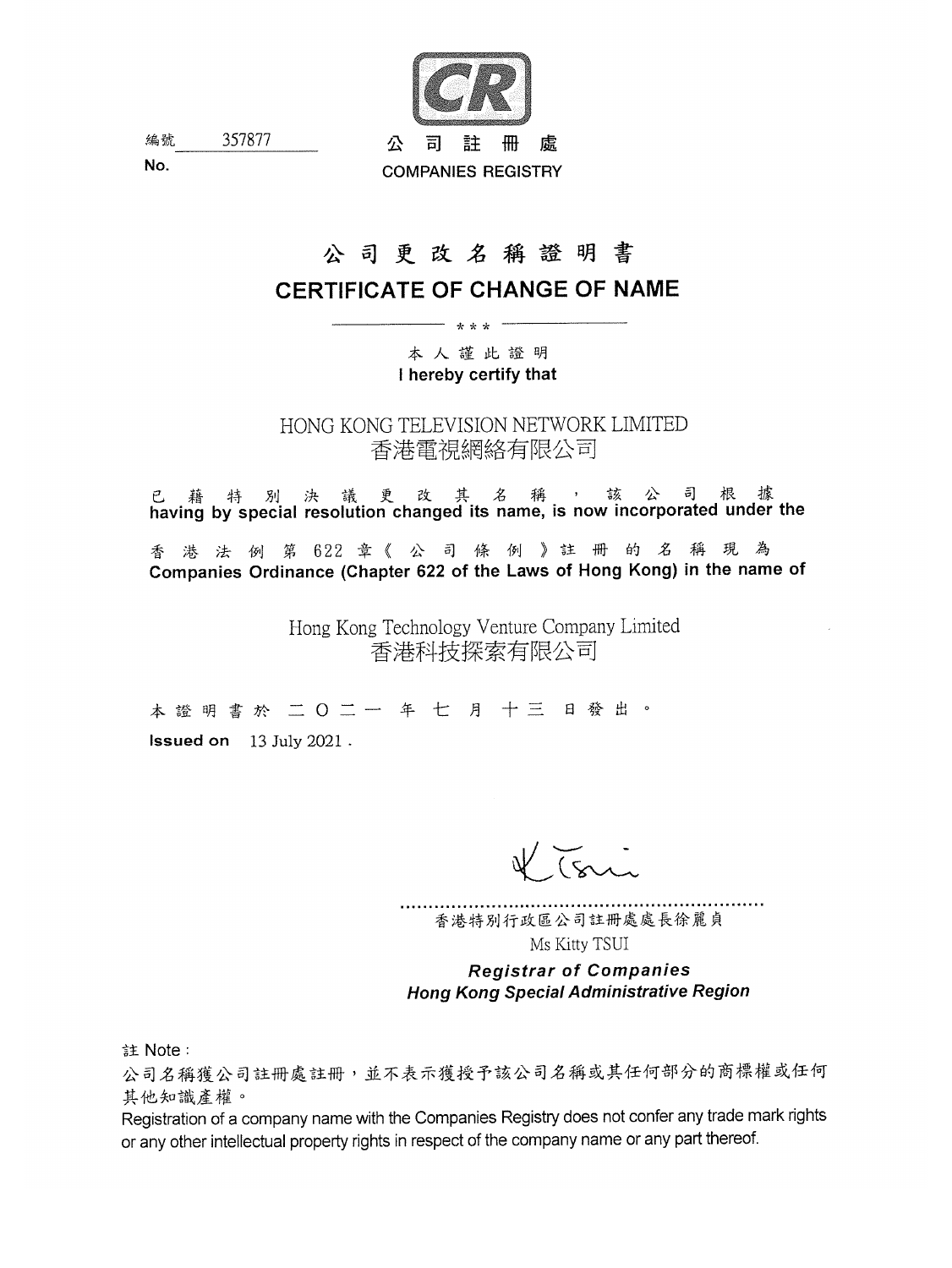## SPECIAL RESOLUTION

OF

## HONG KONG TELEVISION NETWORK LIMITED 香港電視網絡有限公司 (the "Company")

Passed on 9 June 2021

At an annual general meeting of the Company duly convened and held at Ground Floor, HKTV Multimedia and Ecommerce Centre, No. 1 Chun Cheong Street, Tseung Kwan O Industrial Estate, New Territories, Hong Kong on Wednesday, 9 June 2021 at 10:00 a.m., the following special resolution of the Company was duly passed: -

#### **SPECIAL RESOLUTION**

"**THAT**, subject to the approval of the Companies Registry in Hong Kong, the English name of the Company be changed from "Hong Kong Television Network Limited" to "Hong Kong Technology Venture Company Limited" and the Chinese name of the Company be changed from "香港電視網絡有限 公司" to "香港科技探索有限公司", and that any of the Directors of the Company shall be and is hereby authorised to do all such acts and things and execute all documents or make such arrangements as he/she may, in his/her absolute discretion, consider necessary or expedient to effect the said change of name of the Company."

> (sd.) CHEUNG Chi Kin, Paul Chairman of the meeting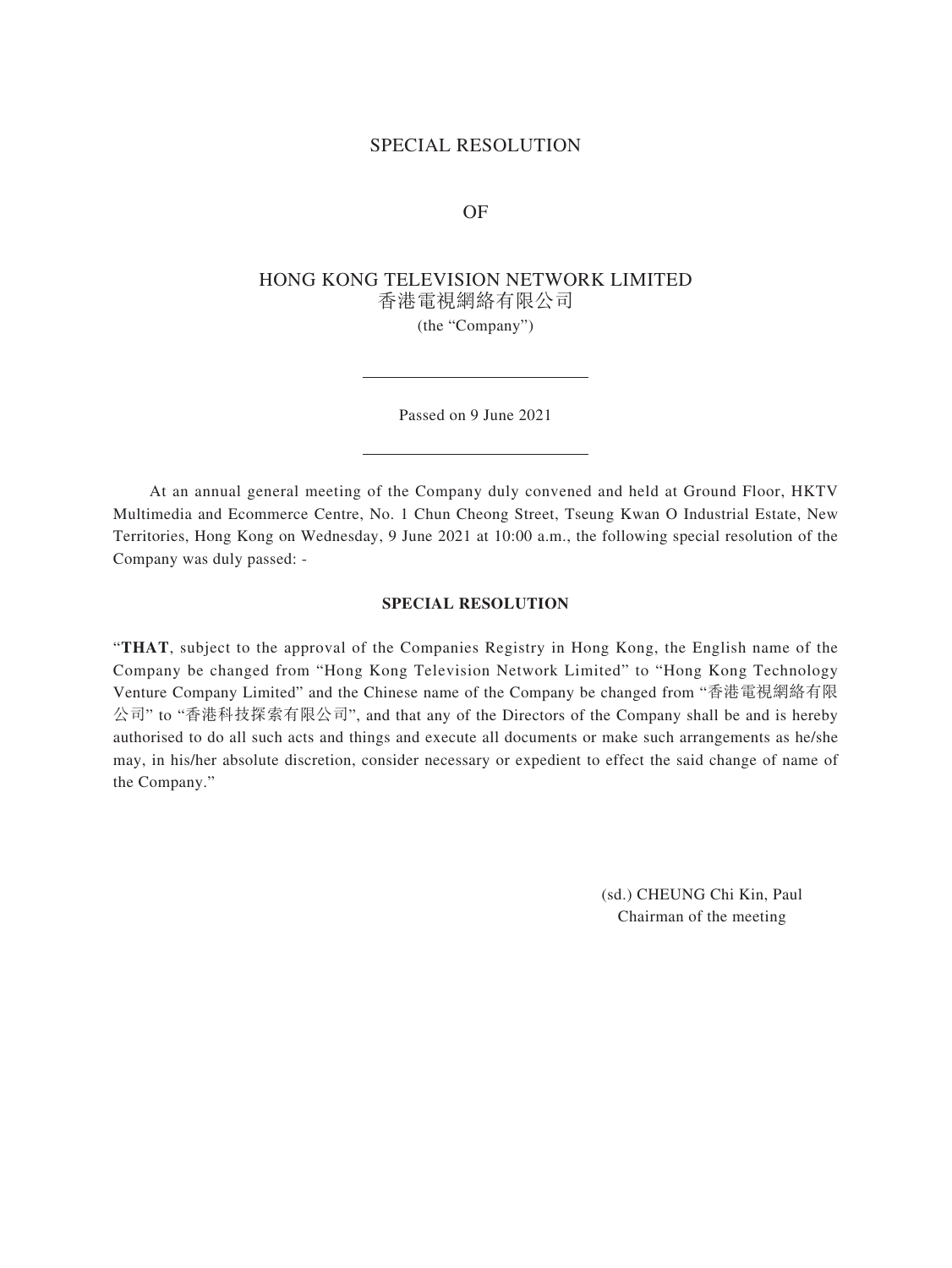

No. 編號 357877

虑 司 公 註 冊 **COMPANIES REGISTRY** 

# **CERTIFICATE OF CHANGE OF NAME**

# 公司更改名稱證書

I hereby certify that 本人謹此證明

\* \* \*

CITY TELECOM (H.K.) LIMITED (城市電訊(香港)有限公司)

having by special resolution changed its name, is now incorporated under the 決議更改其名稱 根 據 e 藉 特 別  $\rightarrow$ 詃 公 司

Companies Ordinance (Chapter 32 of the Laws of Hong Kong) in the name of 《公司條例》(香港法例第32章)註册的名稱現為

> HONG KONG TELEVISION NETWORK LIMITED 香港電視網絡有限公司

**Issued on** 10 January 2013.

本證書於 二〇一三 年 一 月 十 日發出。

 $\varphi$  at

Ms Ada L L CHUNG **Registrar of Companies Hong Kong Special Administrative Region** 香港特別行政區公司註冊處處長鍾麗玲

Note 註:

Registration of a company name with the Companies Registry does not confer any trade mark rights or any other intellectual property rights in respect of the company name or any part thereof. 公司名稱獲公司註冊處註冊,並不表示獲授予該公司名稱或其任何部分的商標權或任何 其他知識產權。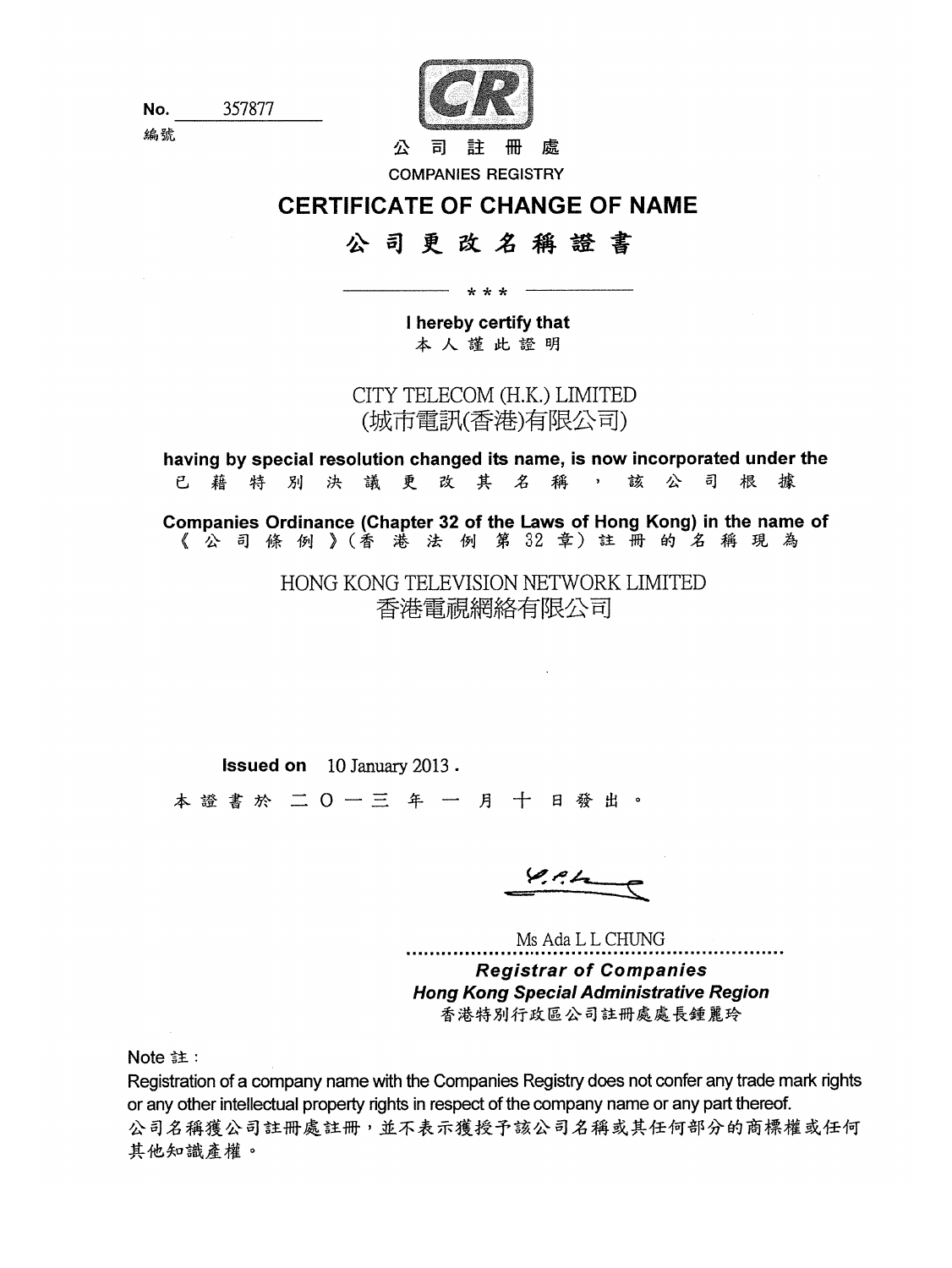## SPECIAL RESOLUTION

OF

CITY TELECOM (H.K.) LIMITED 城 市 電 訊(香 港)有 限 公 司 (the "Company")

Passed on 31 December 2012

At an extraordinary general meeting of the Company duly convened and held at Shantung Room 2, Level 8, Langham Place Hotel, No. 555 Shanghai Street, Mongkok, Kowloon, Hong Kong on 31 December 2012 at 12:00 noon, the following special resolution of the Company was duly passed: -

#### **SPECIAL RESOLUTION**

"**THAT** subject to the approval by the Registrar of Companies in Hong Kong, the name of the Company be and is hereby changed from "City Telecom (H.K.) Limited 城市電訊(香港)有限公司" to "Hong Kong Television Network Limited 香港電視網絡有限公司"

> (sd.) WONG Wai Kay, Ricky Chairman of the meeting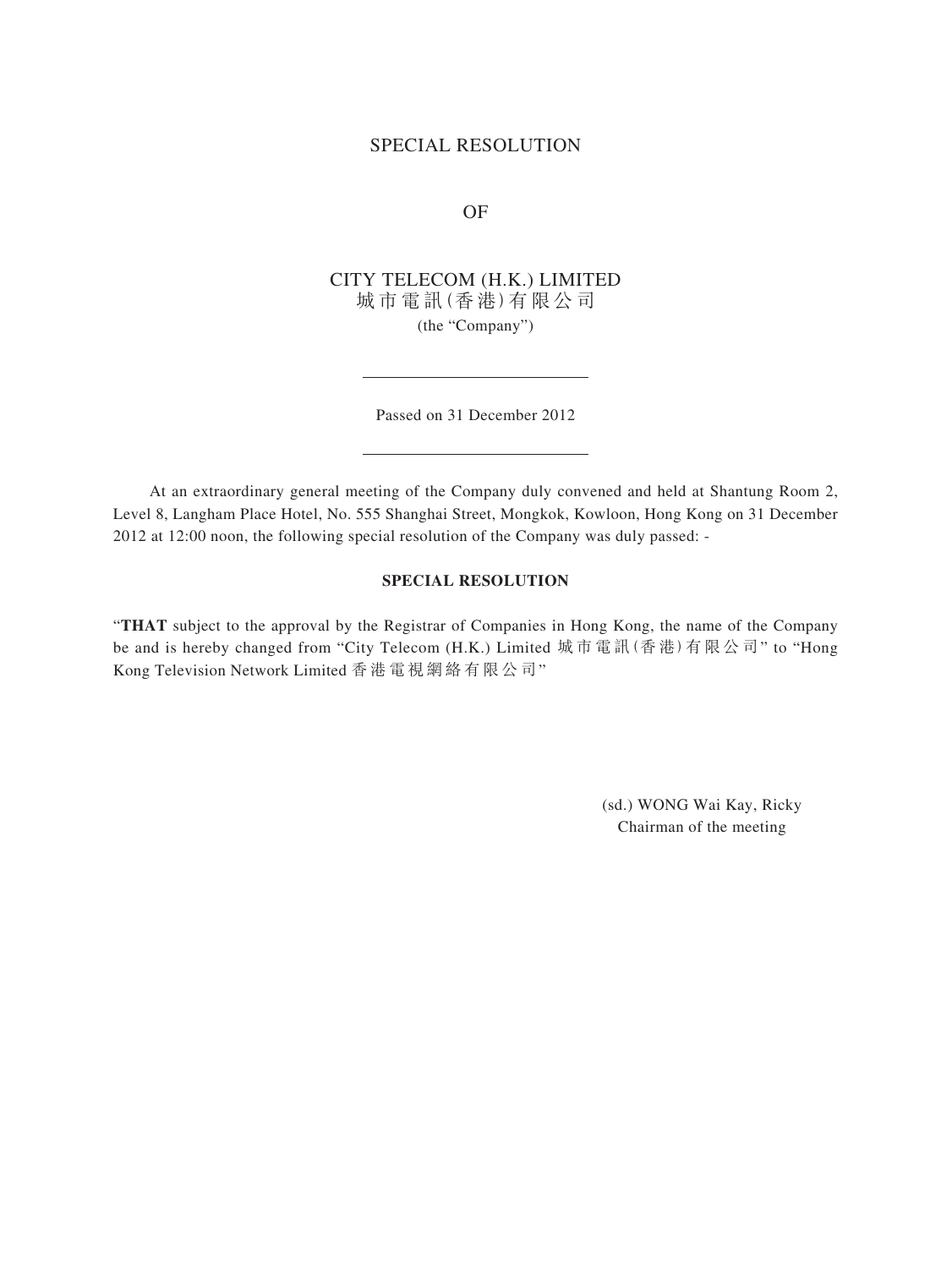No. 357877

# **(COPY)**

# **CERTIFICATE OF INCORPORATION**

**I hereby certify that**

# **CITY TELECOM (H.K.) LIMITED (城 市 電 訊(香 港)有 限 公 司)**

is this day incorporated in Hong Kong under the Companies Ordinance, and that this company is limited.

Given under my hand this Nineteenth day of May One Thousand Nine Hundred and Ninety-Two.

(Sd.) Mrs. S. LAM

……………………………………….

p. Registrar General (Registrar of Companies) Hong Kong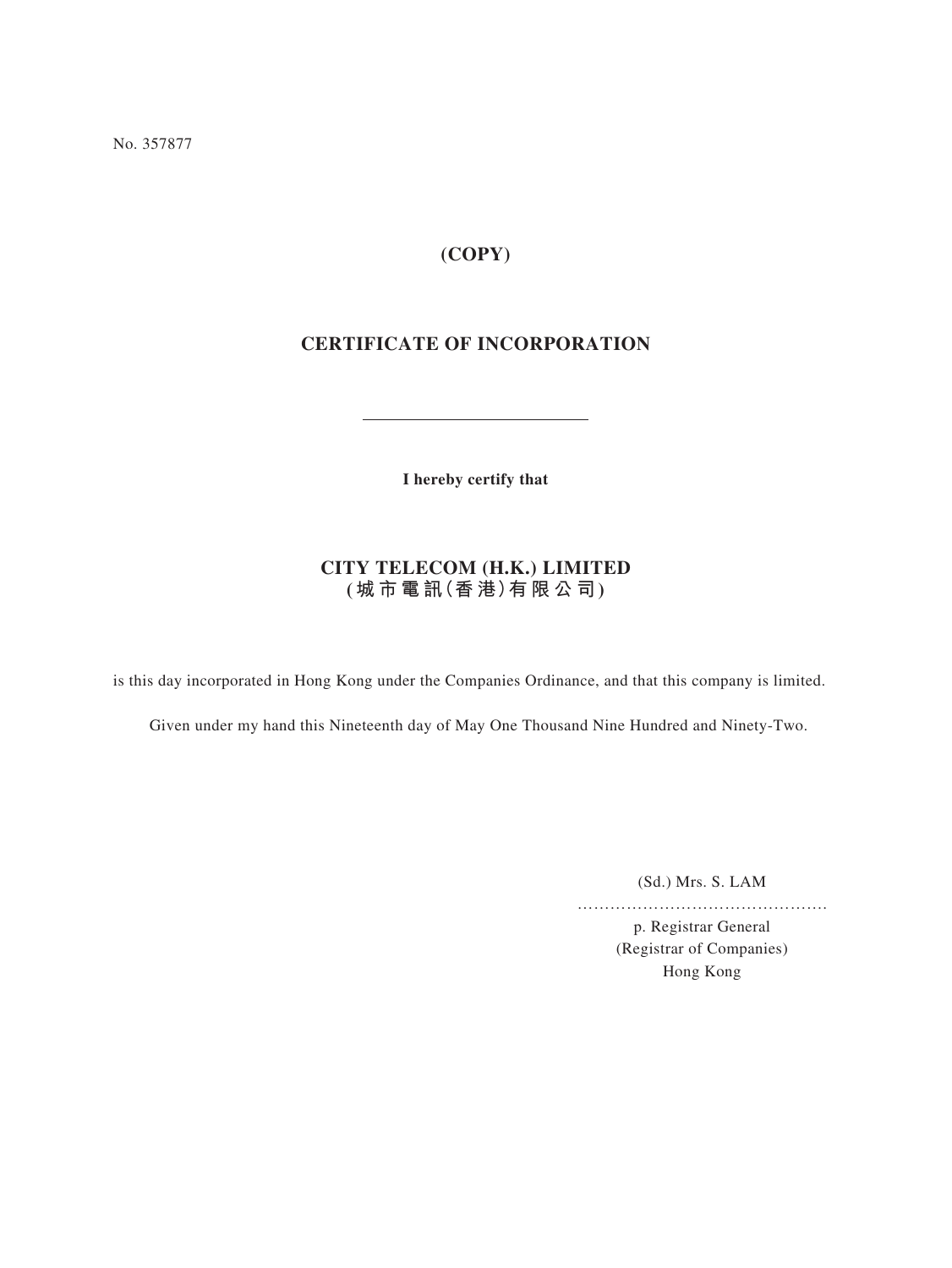## THE COMPANIES ORDINANCE (CHAPTER 622)

## COMPANY LIMITED BY SHARES

## ARTICLES OF ASSOCIATION

(First amendment adopted by Special Resolution passed on 12 July 1997 Second amendment adopted by Special Resolution passed on 29 December 2004 Third amendment adopted by Special Resolution passed on 29 December 2005 Fourth amendment adopted by Special Resolution passed on 8 June 2022)

OF

## **HONG KONG TECHNOLOGY VENTURE COMPANY LIMITED (香港科技探索有限公司)**

#### **PRELIMINARY**

- 1A. The name of the Company is "HONG KONG TECHNOLOGY VENTURE COMPANY LIMITED 香 港科技探索有限公司".
- 1B. The liability of the Members is limited and limited to the extent of any amount unpaid on the shares held by the members.

#### **INTERPRETATION**

- 1. No regulations set out in any statute, or in any statutory instrument or other subordinate legislation made under any statute, concerning companies shall apply as the regulations or Articles of the Company.
- 2. In these Articles unless me context otherwise requires:

"these Articles" means the articles of association as altered from time to time by special resolution and the expression "this Article" shall be construed accordingly;

"associates" shall have the same meaning as set forth in Rule 1.01 of the Listing Rules;

"Board" means the board of directors from time to time of the Company or the directors present at a meeting of the directors at which a quorum is present;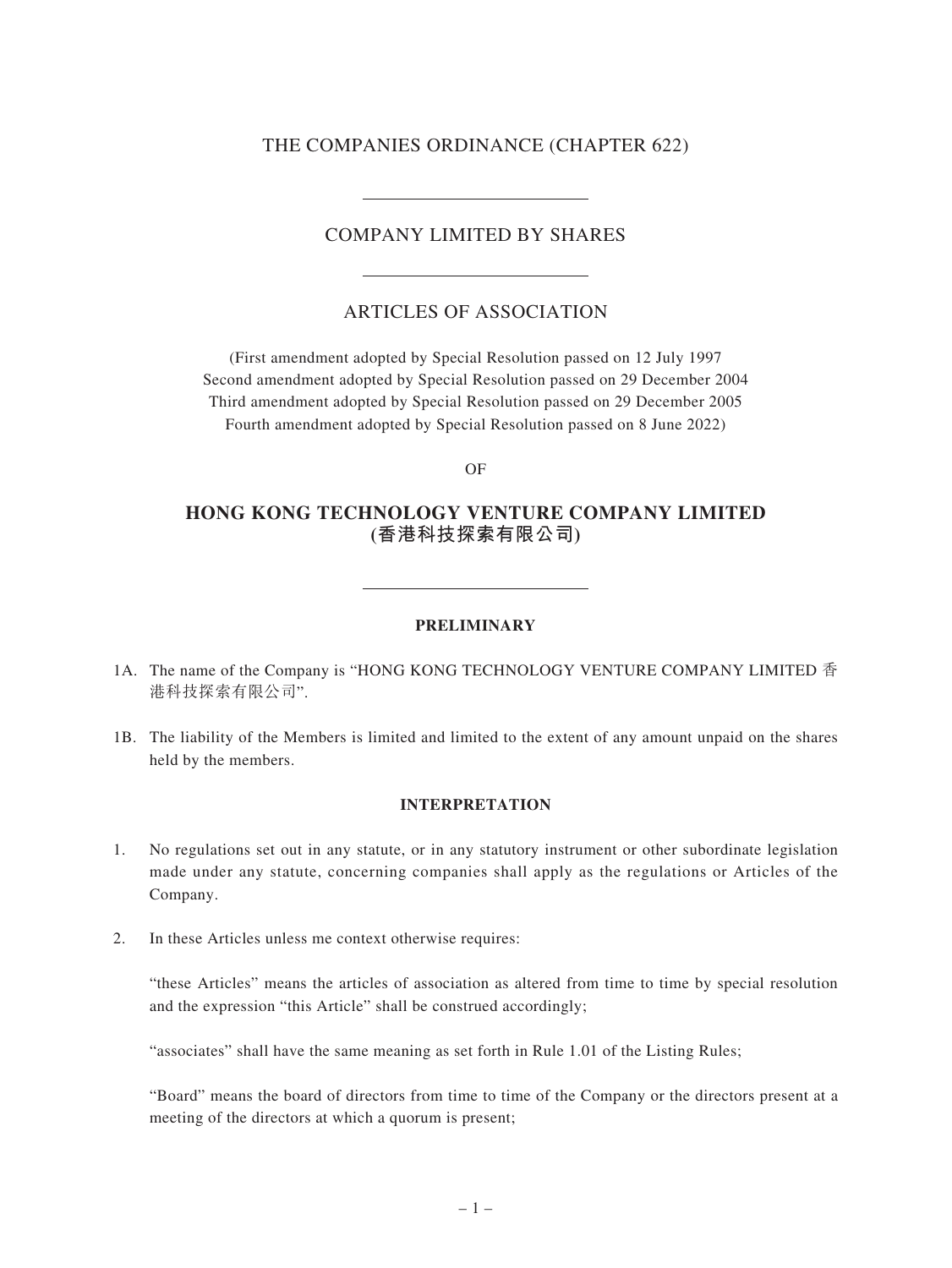"clearing house" means a recognised clearing house within the meaning of Part 1 of Schedule 1 to the Securities and Futures Ordinance (Chapter 571) as modified from time to time or a clearing house recognised by the laws of the jurisdiction in which the shares of the Company are listed or quoted with the permission of the Company on a stock exchange in such jurisdiction;

"clear days" in relation to the period of a notice means that period excluding the day when the notice is served or deemed to be served and the day for which it is given or on which it is to take effect;

"Companies Ordinance" means the Companies Ordinance (Chapter 622, Laws of Hong Kong) as from time to time amended, replaced or re-enacted and every other statute (including any orders, regulations or other subordinate legislation made under it) from time to time in force concerning companies insofar as the same apply to the Company;

"Corporate Communication" means any document issued or to be issued by the Company to its Members for their information or action and shall have the meaning ascribed to it in the Listing Rules;

"electronic means" means the transmission of any Corporate Communication from the Company in any form through any medium (including but not limited to electronic mail or publication on the Company's website, or publication on the Company's computer network or publication on the website of the Stock Exchange or the website of any stock exchange on which any securities of the Company are listed and/or permitted to be dealt in);

"executive director" means a managing director, joint managing director or assistant managing director of the Company or a director who is the holder of any other employment or executive office with the Company;

"the holder" in relation to any shares means the Member whose name is entered in the register as the holder of those shares;

"Listing Rules" means the Rules Governing the Listing of Securities on the Stock Exchange as amended from time to time;

"Member" means a duly registered holder from time to time of the shares in the capital of the Company;

"office" means the registered office of the Company;

"paid up" means paid up or credited as paid up;

"register" means the register of Members of the Company;

"reporting documents" shall have the meaning ascribed to it under the Companies Ordinance;

"seal" means any common or official seal that the Company may be permitted to have under the Companies Ordinance;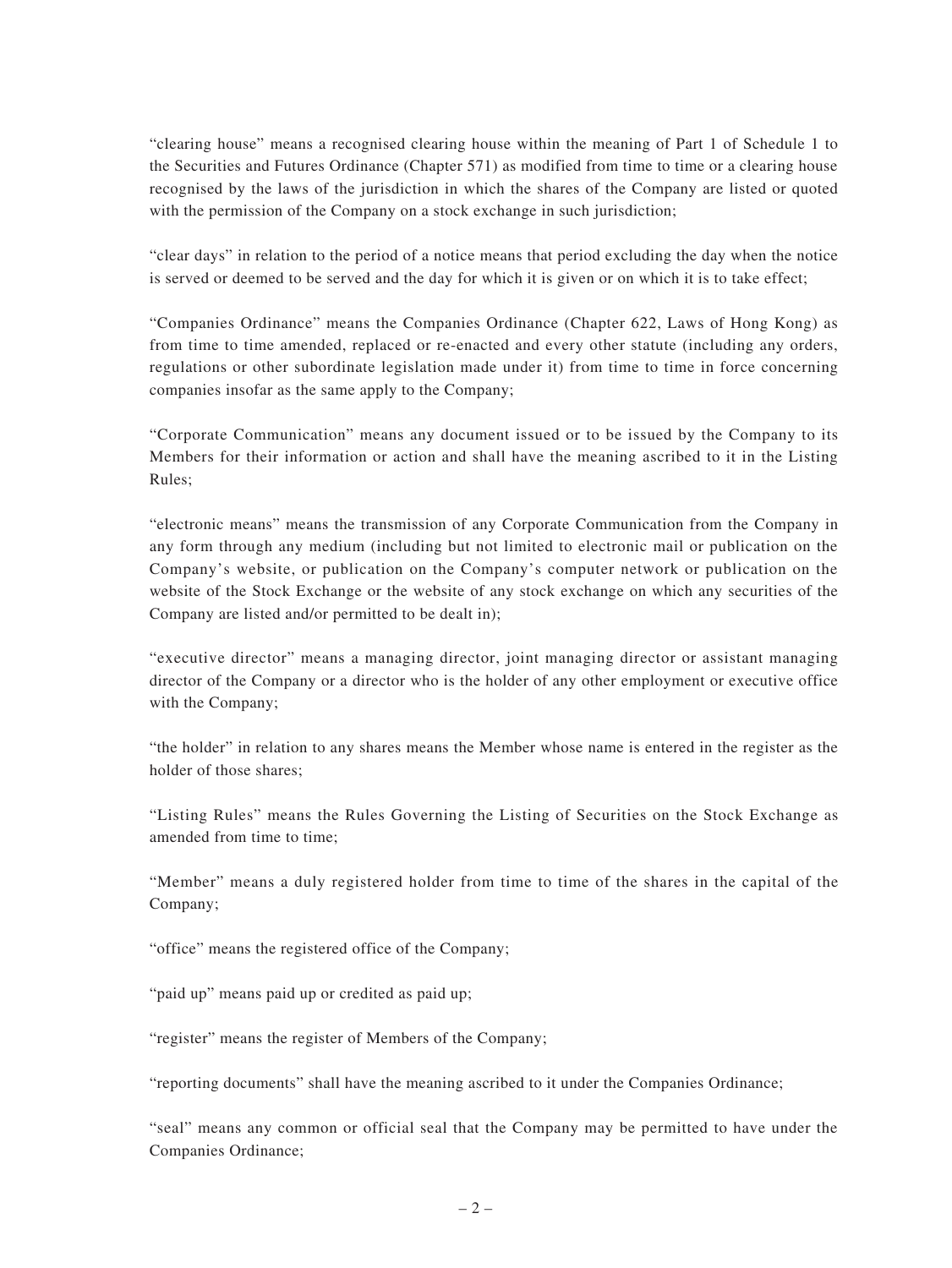"secretary" means the secretary, or (if there are joint secretaries) any one of the joint secretaries, of the Company and includes an assistant or deputy secretary and any person appointed by the Board to perform any of the duties of the secretary;

"Stock Exchange" means The Stock Exchange of Hong Kong Limited;

"summary financial report" shall have the meaning ascribed to it under the Companies Ordinance;

references to a document being executed include references to its being executed under hand or under seal or by any other method;

references to a member's participation in the business of a General Meeting includes the right to speak, to vote, to be represented by proxy and to have access in printed or electronic form all documents of which are required by the Companies Ordinance for purpose of such meeting, and participate and participating in the business of a General Meeting shall be construed accordingly;

references to writing include references to any method of representing or reproducing words in a legible and non-transitory form; and

any words or expressions to which a particular meaning is given by the Companies Ordinance in force at the date when these Articles or any part of these Articles are adopted shall bear the same meaning in these Articles or such part (as the case may be) save that the word "company" shall include any body corporate.

Headings and notes are included only for convenience and shall not affect meaning.

- 3. (A) Subject to the Companies Ordinance, where for any purpose an ordinary resolution of the Company is required, a special or extraordinary resolution shall also be effective and where an extraordinary resolution is required a special resolution shall also be effective.
	- (B) A resolution in writing executed by or on behalf of each Member who would have been entitled to vote upon it if it had been proposed at a general meeting at which he was present shall be as effectual as if it had been passed at a general meeting properly convened and held and may consist of several instruments in the like form each executed by or on behalf of one or more of the Members.

## **REGISTERED OFFICE**

4. The office shall be at such place in Hong Kong as the Board shall from time to time office appoint.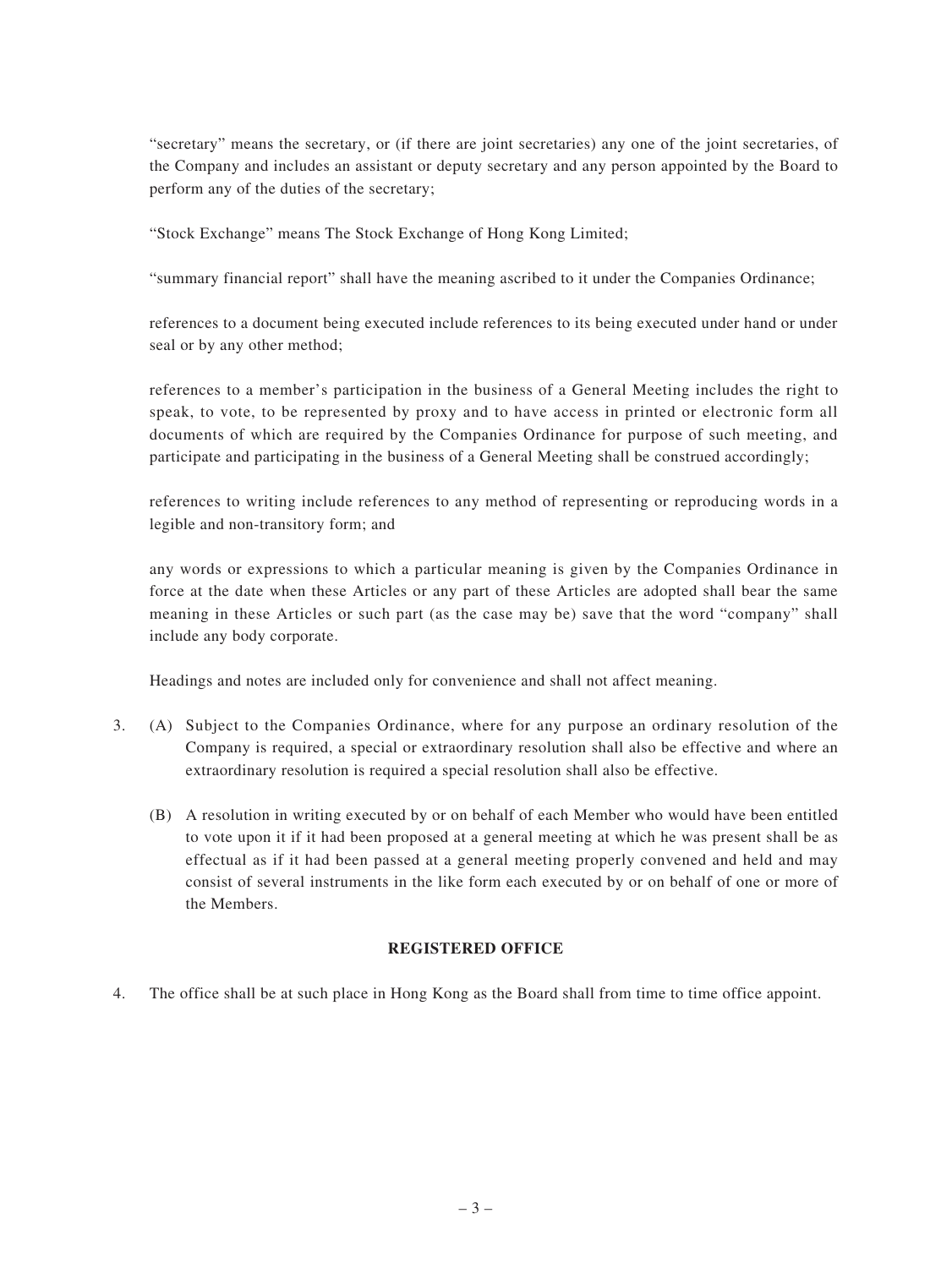## **SHARE CAPITAL**

- 5. Subject to the Companies Ordinance and to any rights conferred on the holders of any shares or class of shares, the capital may be divided into shares of different classes each having, and any share may (without prejudice to any special rights or restrictions for the time being attaching to any shares or any class of shares and without prejudice to the provisions regarding forfeiture and lien in these Articles) be issued with and subject to, such preferred, deferred or other special rights, or such restrictions, whether with regard to dividends, voting, return of capital or otherwise, and such other terms and conditions, as the Company may from time to time by ordinary resolution decide or, if no such resolution has been passed or so far as the resolution shall not make specific provision, as the Board may decide.
- 6. Subject to the Companies Ordinance and the Listing Rules regarding redeemable shares and to any rights conferred on the holders of any other shares, any share may be issued which is to be redeemed, or is to be liable to be redeemed at the option of the Company or the holder, on such terms and in such manner as may be provided by these Articles.
- 7. The Company may exercise any powers conferred on the Company or permitted by or not prohibited by or not inconsistent with the Companies Ordinance or any other applicable ordinance, law, code or regulation from time to time to acquire all or any of its shares of any class in the capital of the Company, including any redeemable shares or warrants or other securities carrying a right to subscribe for or purchase shares of the Company issued by the Company and, should the Company acquire its own shares or warrants or other such securities, neither the Company nor the Board shall be required to select the shares or warrants to be acquired rateably or in any other particular manner as between the holders of shares or warrants of the same class or as between them and the holders of shares or warrants of any other class or in accordance with the rights as to dividends or capital conferred by any class of shares or warrants but provided always that any such acquisition shall only be made in accordance with any relevant rules, codes or regulations issued by the Stock Exchange, the Securities & Futures Commission of Hong Kong or any other relevant regulatory authorities from time to time.
- 8. Subject to the Companies Ordinance, all or any of the rights for the time being attached to any class of shares for the time being issued may from time to time (whether or not the Company is being wound up) be varied with the consent in writing of the holders of not less than three-fourths in nominal value of the issued shares of that class or with the sanction of a special resolution passed at a separate general meeting of the holders of such shares. To any such separate general meeting all the provisions of these Articles as to general meetings of the Company shall mutatis mutandis apply, but so that the necessary quorum shall be one or more persons holding or representing by proxy not less than one-third in nominal value of the issued shares of the class, that every holder of shares of the class shall be entitled on a poll to one vote for every share of the class held by him, that any holder of shares of the class present in person or by proxy may demand a poll and that at an adjourned meeting of the holders one holder present in person or by proxy (whatever the number of shares held by him) shall be a quorum and for the purposes of this Article one holder present in person or by proxy may constitute a meeting–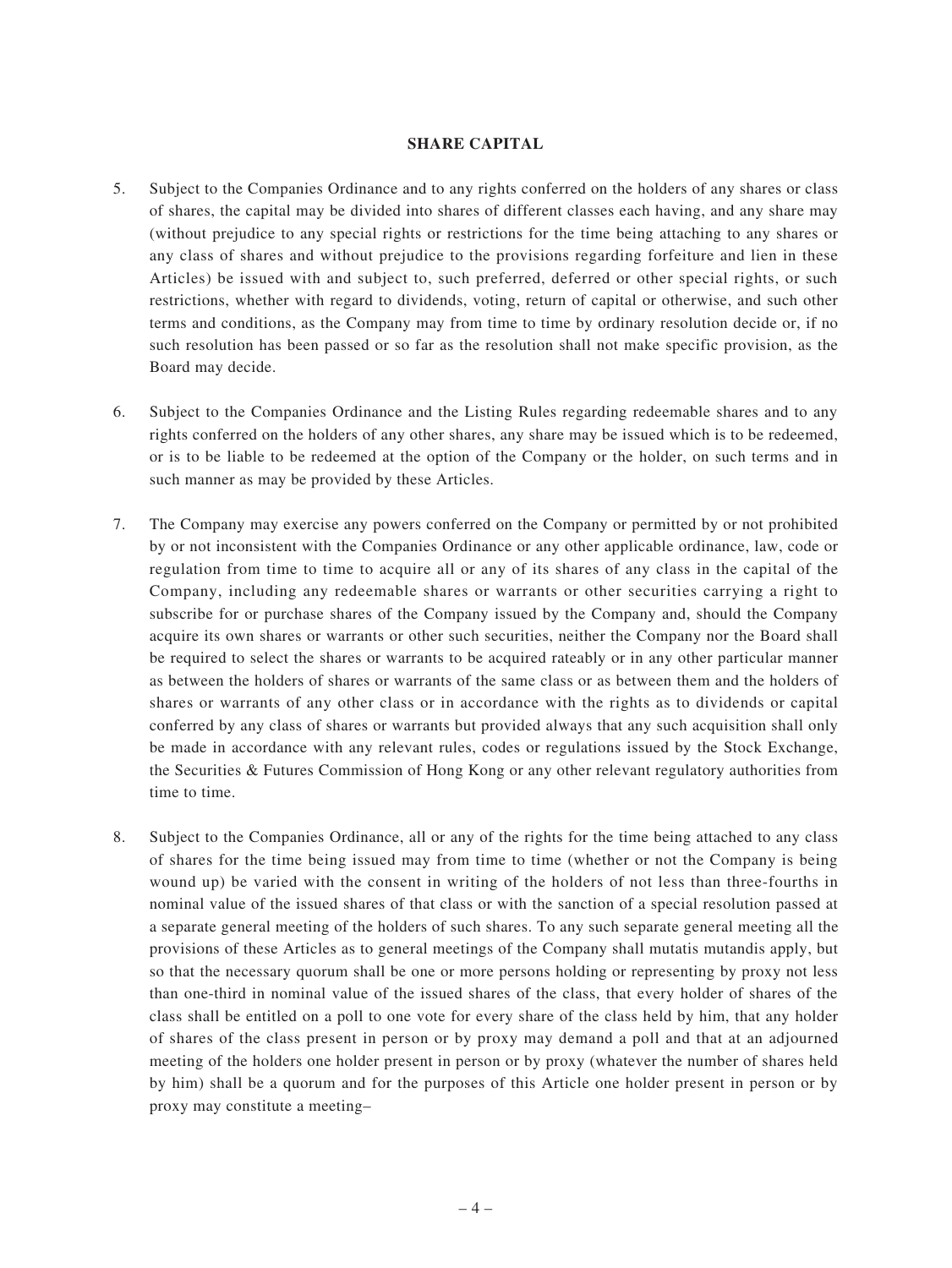- 9. The rights conferred upon the holders of any shares shall not, unless otherwise expressly provided in the rights attaching to those shares, be deemed to be varied by the creation or issue of further shares ranking pari passu with them.
- 10. Subject to the provisions of the Companies Ordinance and these Articles, the unissued shares of the Company (whether forming part of the original or any increased capital) shall be at the disposal of the Board, which may offer, allot, grant options over or otherwise dispose of them to such persons, at such times and for such consideration and upon such terms as the Board may determine.
- 11. The Company may in connection with the issue of any shares exercise all powers of paying commission and brokerage conferred or permitted by the Companies Ordinance.
- 12. Except as ordered by a court of competent jurisdiction or as required by law, no person shall be recognised by the Company as holding any share upon any trust and the Company shall not be bound by or required in any way to recognise (even when having notice of it) any interest in any share other than an absolute right to the whole of the share in the registered holder.

## **CERTIFICATES**

- 13. Every person except a stock exchange nominee in respect of which the Company is not by law required to complete and have ready for delivery a certificate whose name is entered in the register as a holder of any shares shall be entitled, without payment, to receive within 10 business days after allotment or lodgement of a transfer to him of those shares (or within such other period as the terms of issue shall provide) one certificate for all those shares of any one class or several certificates each for one or more of the shares of the class in question upon payment for every certificate after the first of such sum (if any) not exceeding the maximum amount prescribed from time to time by the Stock Exchange. In the case of a share held jointly by several persons, the Company shall not be bound to issue more than one certificate therefor and delivery of a certificate to one of several joint holders shall be sufficient delivery to all. A Member (except such a nominee) who transfers some but not all of the shares comprised in a certificate shall be entitled to a certificate for the balance with a fee (if any) not exceeding the maximum amount prescribed from time to time by the Stock Exchange.
- 14. If a share certificate, or any certificate in respect of any other securities issued by the Company, is defaced, lost or destroyed it may be replaced upon payment of such sum (if any) not exceeding the maximum amount prescribed by the Stock Exchange from time to time but on such terms (if any) as to evidence and indemnity and to payment of any exceptional out-of-pocket expenses of the Company in investigating such evidence and preparing such indemnity as the Board may think fit and, in case of defacement, after delivery of the old certificate to the Company.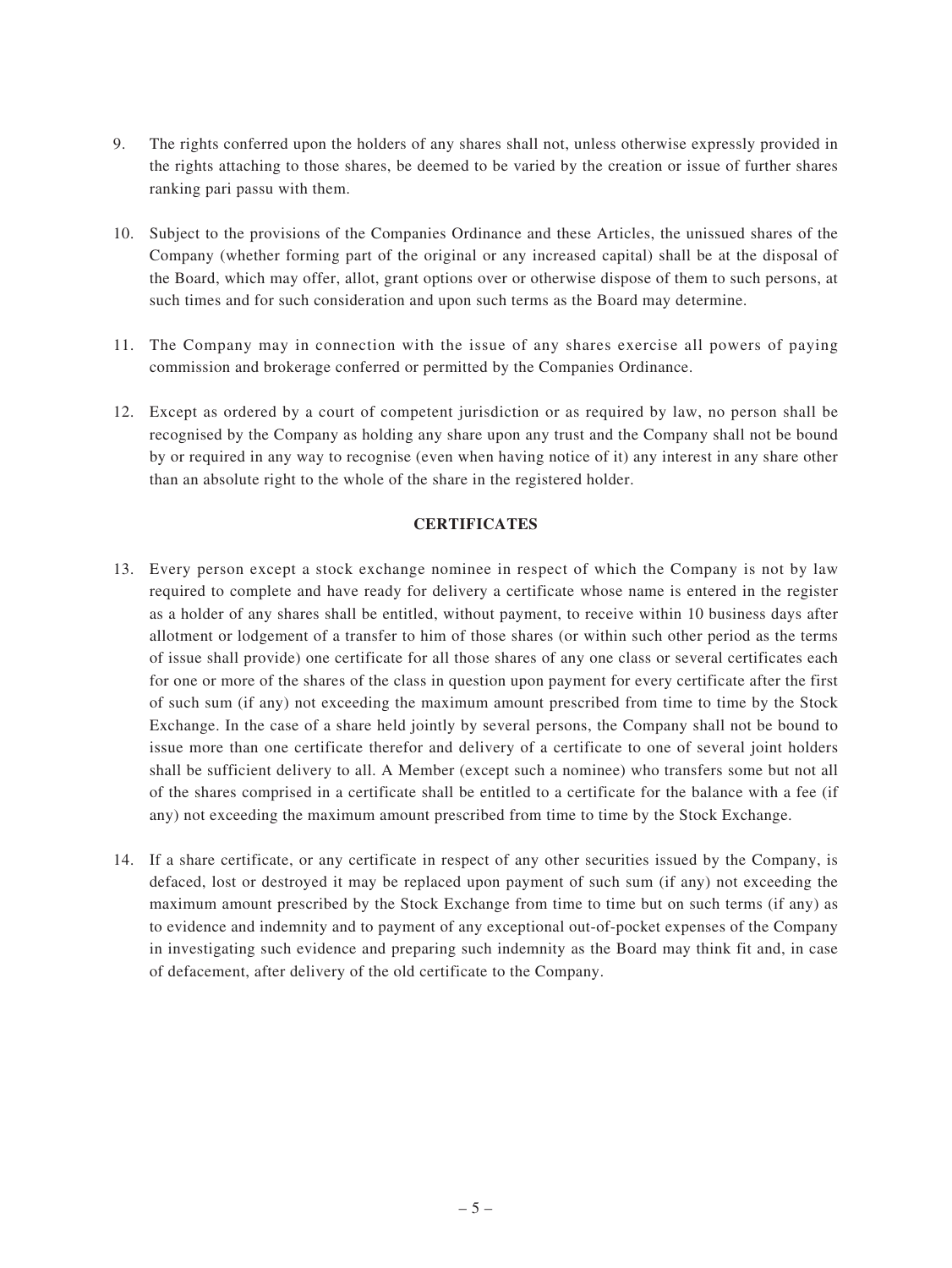15. All forms of certificate for share capital of the Company shall, and, except to the extent that the terms and conditions for the time being relating to them otherwise provide, all forms of certificate for loan capital or other securities of the Company (other than letters of allotment, scrip certificates and other like documents) shall be issued under seal or in such other manner as the Board having regard to the terms of issue and any listing requirements may authorise, and shall specify the number and class of the shares to which it relates and the amount or respective amounts paid up on the shares. The Board may by resolution decide, either generally or in any particular case or cases, that any signatures on any such certificates need not be autographic but may be affixed to such certificates by some mechanical means or may be printed on them or that such certificates need not be signed by any person.

#### **LIEN**

- 16. The Company shall have a first and paramount lien on every share (not being a fully paid share) for all moneys, whether presently payable or not, called or payable at a fixed time in respect of such share; and the Company shall also have a first and paramount lien and charge on all shares (other than fully paid shares) standing registered in the name of a Member, whether singly or jointly with any other person or persons, for all the debts and liabilities of such Member or his estate to the Company and whether the same shall have been incurred before or after notice to the Company of any equitable or other interest of any person other than such Member, and whether the period for the payment or discharge of the same shall have actually arrived or not, and notwithstanding that the same are joint debts or liabilities of such Member or his estate and any other person, whether a Member or not. The Company's lien (if any) on a share shall extend to all dividends and bonuses declared in respect thereof. The Board may at any time either generally or in any particular case waive any lien that has arisen, or declare any share to be wholly or in part exempt from the provisions of this Article.
- 17. The Company may sell, in such manner as the Board may think fit, any shares on which the Company has a lien if a sum in respect of which the lien exists is presently payable and is not paid within fourteen clear days after a notice in writing has been served on the holder of the shares, demanding payment and stating that if the notice is not complied with the shares may be sold. For giving effect to the sale the Board may authorise some person to execute an instrument of transfer of the shares sold to or in accordance with the instructions of the purchaser. The transferee shall not be bound to see to the application of the purchase money, nor shall his title to the shares be affected by any irregularity or invalidity in reference to the sale.
- 18. The net proceeds, after payment of the costs, of the sale by the Company of any shares on which it has a lien shall be applied in or towards payment or discharge of the debt or liability or engagement in respect of which the lien exists so far as it is presently payable, and any residue shall (subject to a like lien for debts or liabilities not presently payable as existed upon the shares prior to the sale and upon surrender, if required by the Company, for cancellation of the certificate for the shares sold) be paid to the person who was the holder immediately before the sale.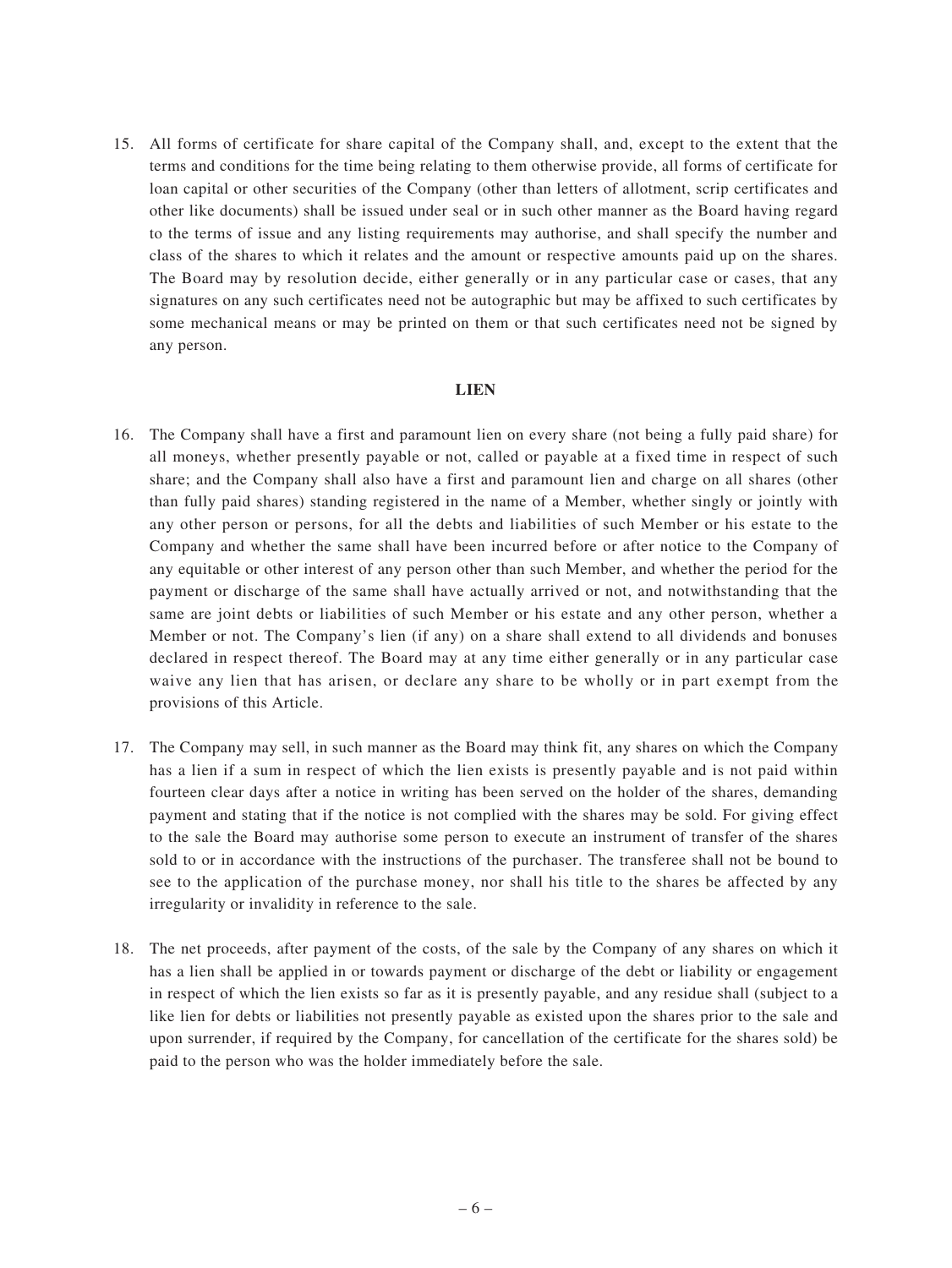## **CALLS ON SHARES**

- 19. Subject to the terms of issue, the Board may from time to time make calls upon the Members in respect of any moneys unpaid on their shares (whether on account of the nominal amount of the shares or by way of premium) and not payable on a date fixed by or in accordance with the terms of issue, and each Member shall (subject to the Company serving upon him at least fourteen clear days' notice specifying when and where payment is to be made) pay to the Company as required by the notice the amount called on his shares. A call may be reduced, revoked or postponed in whole or in part as the Board may determine.
- 20. A call may be made payable by instalments and shall be deemed to have been made at the time when the resolution of the Board authorising the call was passed.
- 21. The joint holders of a share shall be jointly and severally liable to pay all calls in respect of the share.
- 22. If a call remains unpaid after it has become due and payable, the person from whom it is due and payable shall pay interest on the amount from the day it is due and payable to the time of actual payment at such rate, not exceeding 25 per cent. per annum, as the Board may determine, but the Board shall be at liberty to waive payment of such interest wholly or in part. No Member shall be entitled to receive any dividend or bonus or to be present or vote (save as proxy for another Member) at any general meeting, either personally, or (save as proxy for another Member) by proxy, or be counted in a quorum, or to exercise any other privilege as a Member until all calls or instalment, due from him to the Company, whether alone or jointly or jointly and severally with any other person together with interest and expenses (if any) shall have been paid.
- 23. Any amount which becomes payable in respect of a share on allotment or on any date fixed by or in accordance with the terms of issue, whether in respect of the nominal amount of the share or by way of premium, or as an instalment of a call, shall be deemed to be a call and, if it is not paid, all the relevant provisions of these Articles shall apply as if the sum had become due and payable by virtue of a call duly made and notified.
- 24. Subject to the terms of the issue, the Board may on the issue of shares differentiate between the allottees or holders as to the amount of calls to be paid and the times of payment.
- 25. The Board may, if it thinks fit, receive from any Member willing to advance them all or any part of the moneys uncalled and unpaid upon any shares held by him and upon all or any of the moneys so advanced may (until they would, but for the advance, become presently payable) pay interest at such rate, not exceeding (unless the Company by ordinary resolution shall otherwise direct) 25 per cent. per annum, as the Board may determine. A payment in advance of a call shall not entitle the Member to receive any dividend or to exercise any other rights or privileges as a Member in respect of the share or the due portion of the shares upon which payment has been advanced by such Member before it is called up.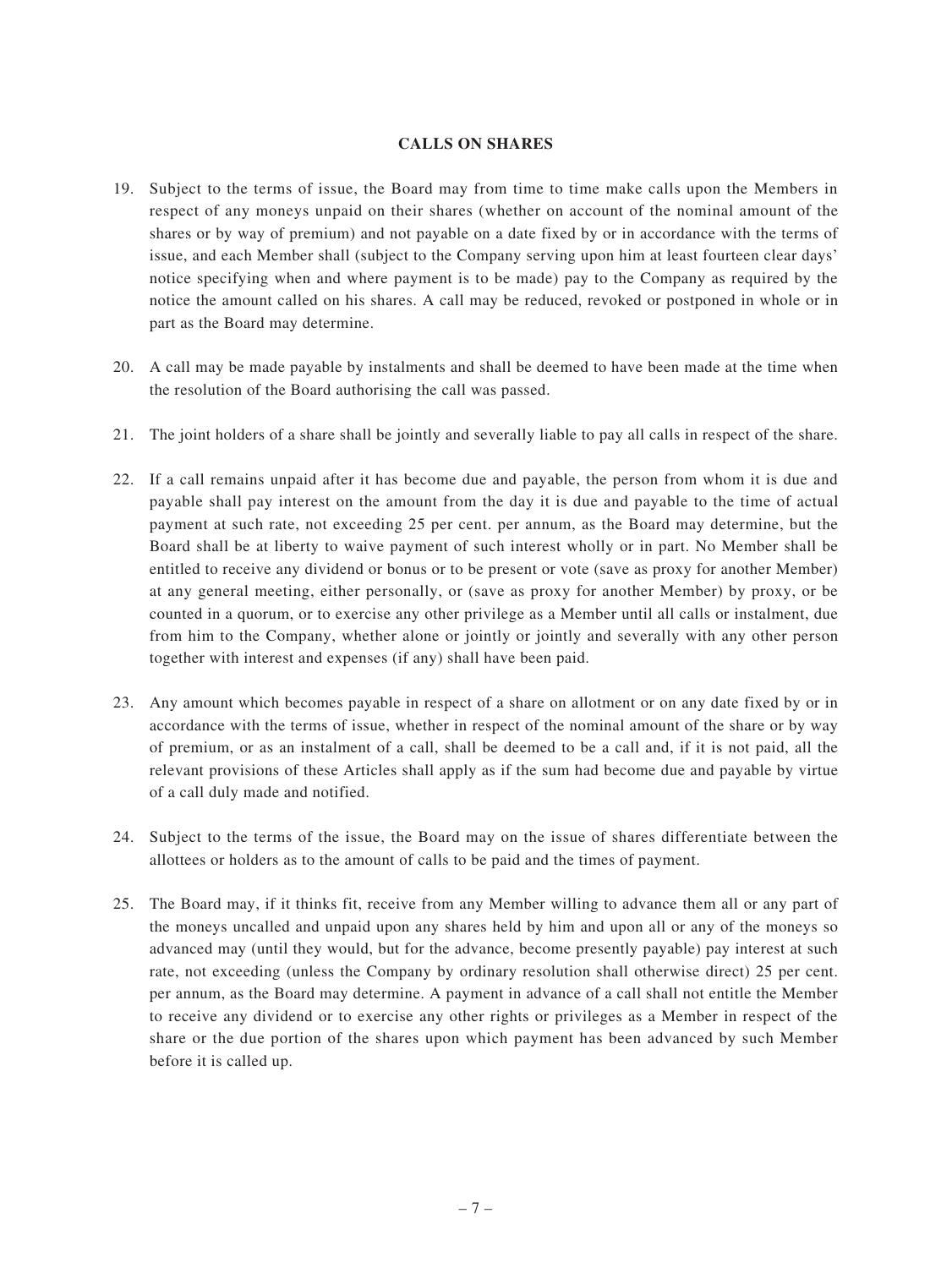## **FORFEITURE OF SHARES**

- 26. If any call or instalment of a call remains unpaid on any share after the day appointed for payment, the Board may at any time serve a notice on the holder requiring payment of so much of the call or instalment as is unpaid, together with any interest which may have accrued.
- 27. The notice shall name a further day (not being less than fourteen clear days from the date of the notice) on or before which, and the place where, the payment required by the notice is to be made and shall state that in the event of non-payment on or before the day and at the place appointed, the shares in respect of which the call was made or instalment is payable will be liable to be forfeited. The Board may accept the surrender of any share liable to be forfeited and, in such case, references in these Articles to forfeiture shall include surrender.
- 28. If the notice is not complied with, any share in respect of which such notice was given may, at any time before payment of all calls or instalments and interest due in respect of it has been made, be forfeited by a resolution of the Board to that effect and the forfeiture shall include all dividends declared and other moneys payable in respect of the forfeited shares and not paid before the forfeiture.
- 29. When any share has been forfeited, notice of the forfeiture shall be served upon the person who was before forfeiture the holder of the share but no forfeiture shall be invalidated by any omission or neglect to give the notice.
- 30. A forfeited share shall be deemed to be the property of the Company and may be sold, re-allotted or otherwise disposed of either to the person who was, before forfeiture, the holder or to any other person upon such terms and in such manner as the Board shall think fit. The Board may for the purposes of the disposal authorise some person to execute an instrument of transfer to the designated transferee. The Company may receive the consideration (if any) given for the share on its disposal and if the share is in registered form may register the transferee as the holder of the share. At any time before a sale, re-allotment or disposal the forfeiture may be cancelled on such terms as the Board may think fit.
- 31. A person whose shares have been forfeited shall cease to be a Member in respect or the forfeited shares and shall surrender to the Company for cancellation the certificate for the forfeited shares but shall remain liable to pay to the Company all moneys which at the date of forfeiture were presently payable by him to the Company in respect of those shares with interest thereon at the rate of 25 per cent. per annum (or such lower rate as the Board may determine) from the date of forfeiture until payment, and the Company may enforce payment without being under any obligation to make any allowance for the value of the shares forfeited or for any consideration received on their disposal.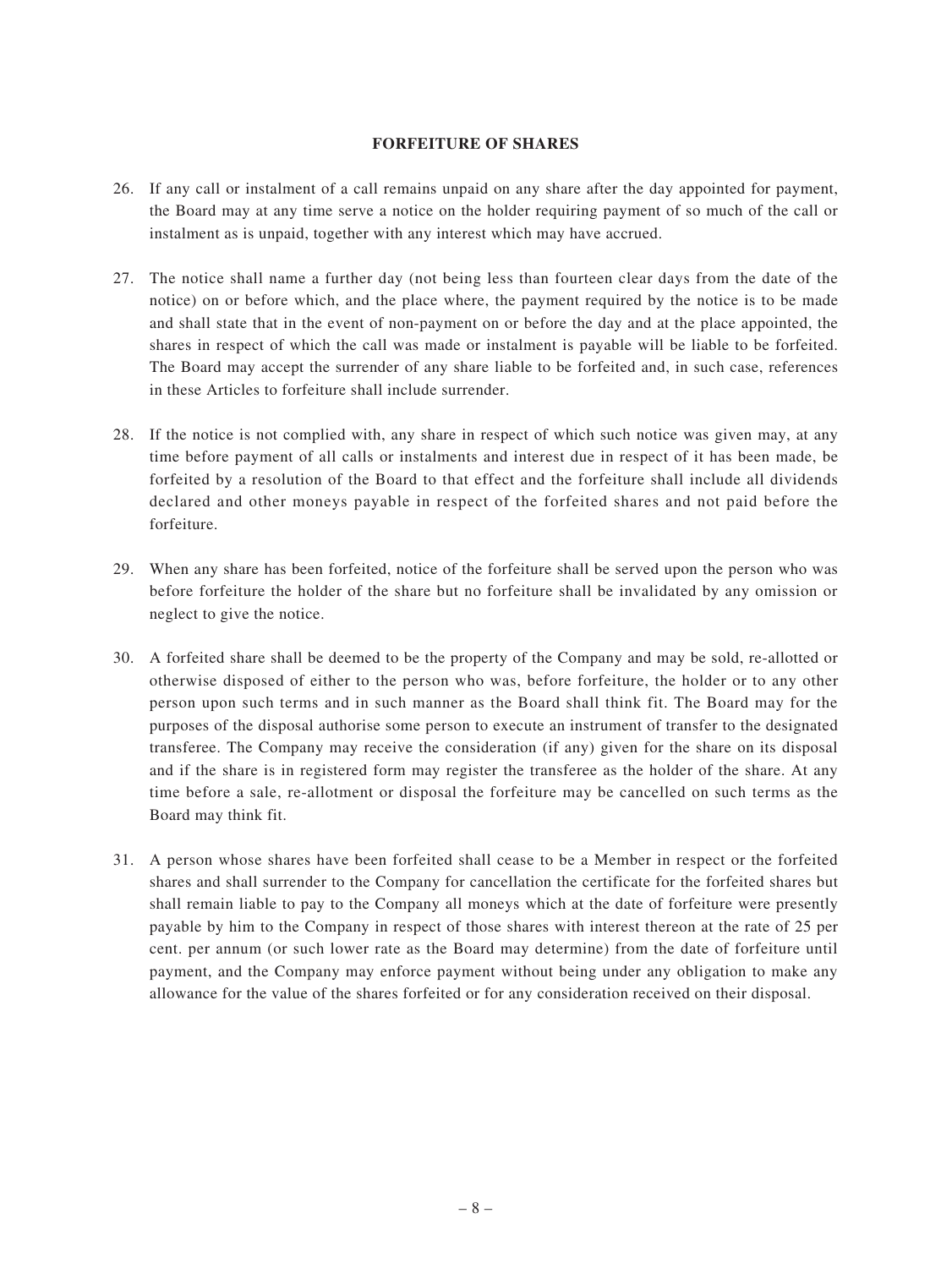- 32. A statutory declaration in writing that the declarant is a director or the secretary of the Company and that a share has been forfeited on a specified date shall be conclusive evidence of the facts stated in it as against all persons claiming to be entitled to the share. The declaration shall (subject to the execution of an instrument of transfer if necessary) constitute good title to the share and the person to whom the share is disposed of shall not be bound to see to the application of the purchase money (if any) nor shall his title to the share be affected by any irregularity or invalidity in the proceedings relating to the forfeiture, sale, re-allotment or disposal.
- 33. Notwithstanding any such forfeiture as aforesaid the Board may at any time, before any shares so forfeited shall have been sold, re-allotted or otherwise disposed of, cancel the forfeiture on such terms as the Board thinks fit or permits the shares so forfeited to be bought back or redeemed upon the terms of payment of all calls and interest due upon and expenses incurred in respect of the shares, and upon such further terms (if any) as the Board thinks fit.

## **TRANSFER OF SHARES**

- 34. Subject to such of the restrictions of these Articles as may be applicable, any Member may transfer all or any of his shares by an instrument of transfer in any form or in any other form which the Board may approve and may be under hand or, if the transferor or transferee is a clearing house or its nominee(s), by hand or by machine imprinted signature or by such other manner of execution as the Board may approve from time to time.
- 35. The instrument of transfer of a share shall be executed by or on behalf of the transferor and the transferee provided that the Board may dispense with the signing of the instrument of transfer by the transferee in any case which it thinks fit in its discretion to do so. Save as provided in the last preceding Article, the Board may also resolve, either generally or in any particular case, upon request by either the transferor or transferee, to accept mechanically signed transfers. The transferor shall be deemed to remain the holder of the same until the name of the transferee is entered in the register in respect of it. All instruments of transfer, when registered, may be retained by the Company. Nothing in these Articles shall preclude the Board from recognising a renunciation of the allotment or provisional allotment of any share by the allottee in favour of some other person.
- 36. The Board may, in its absolute discretion and without assigning any reason for so doing, decline to register any transfer of any share which is not a fully paid share.
- 37. The Board may also decline to register any transfer unless:-
	- (a) the instrument of transfer, duly stamped, is lodged with the Company accompanied by the certificate for the shares to which it relates and such other evidence as the Board may reasonably require to show the right of the transferor to make the transfer;
	- (b) such fee, not exceeding the maximum amount prescribed by the Stock Exchange from time to time, as the Board may from time to time require is paid to the Company in respect of it;
	- (c) the instrument of transfer is in respect of only one class of share;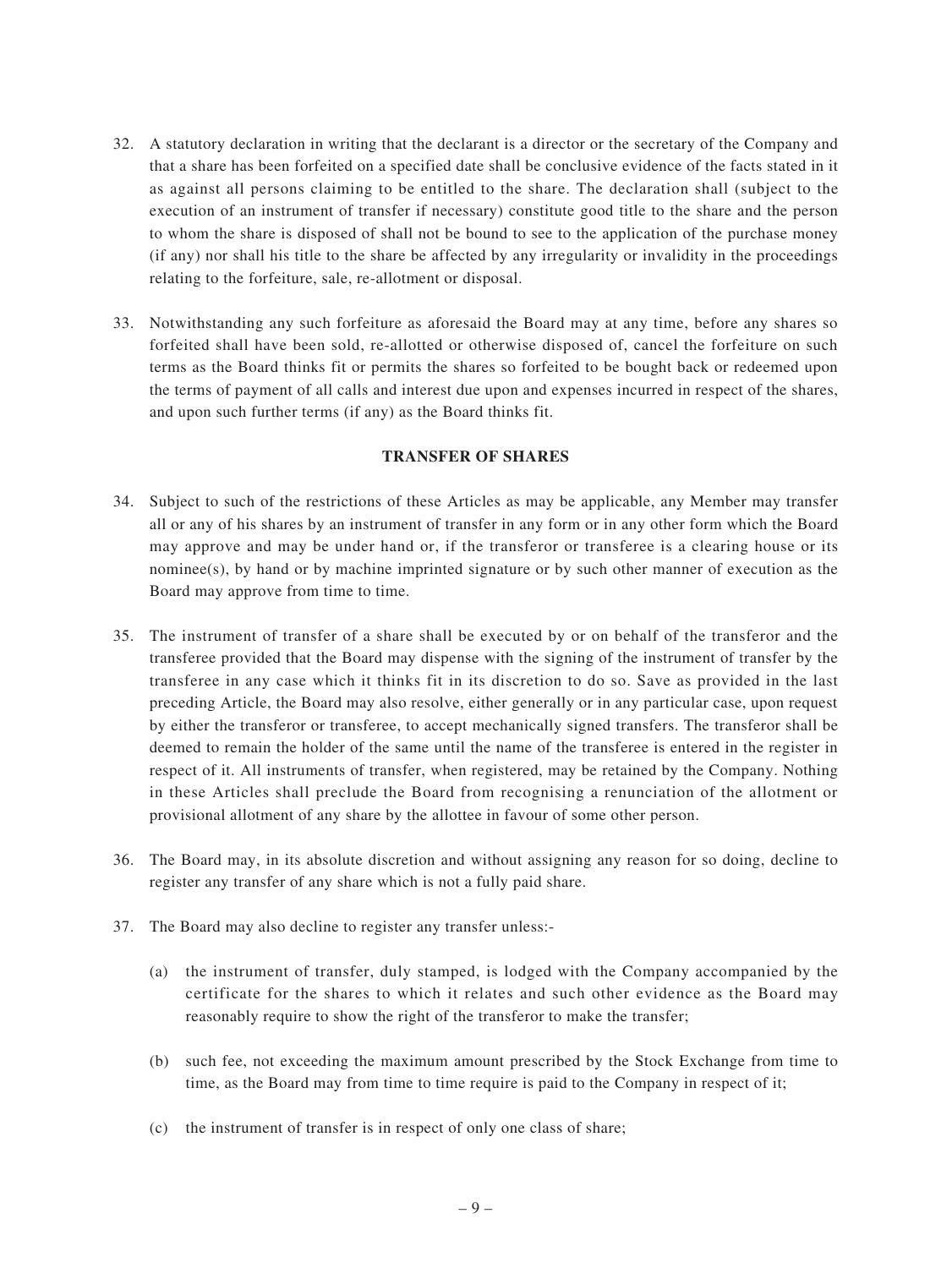- (d) in the case of a transfer of joint holders, the number of joint holders to whom the share is to be transferred does not exceed four; and
- (e) the shares concerned are free of any lien in favour of the Company.
- 38. If the Board declines to register a transfer it shall, within two months after the date on which the instrument of transfer was lodged, send to the transferee notice of the refusal.
- 39. Subject as otherwise provided by these Articles, no fee shall be charged by the Company for registering any probate, letters of administration, certificate of death or marriage, power of attorney, distress or stop notice, order of court or other instrument relating to or affecting the title to any share, or otherwise making any entry in the register relating to any share.
- 40. The Board may close the register at such times and for such periods as it may from time to time determine provided that the register shall not in any year be closed for more than thirty days (Sundays and public holidays excepted).
- 41. (A) The Company may sell any shares in the Company on behalf of the holder of, or person entitled by transmission to, the shares by instructing a member of the Stock Exchange to sell them at best price if:
	- (i) the shares have been in issue throughout the qualifying period and at least three cash dividends or other distributions have become payable on the shares during the qualifying period;
	- (ii) no cash dividend or other distribution payable on the shares has either been claimed by presentation to the paying bank of the relative cheque or warrant or been satisfied by the transfer of funds to a bank account designated by the holder of, or person entitled by transmission to, the shares at any time during the relevant period;
	- (iii) the Company has caused an advertisement to be published in at least one English language newspaper and one Chinese language newspaper circulating in Hong Kong, giving notice of its intention to sell the shares and a period of three months has elapsed from the date of publication of the advertisement or of the last of the advertisements to be published if they are published on different dates; and
	- (iv) the Company has given notice to the Stock Exchange of its intention to make the sale.

For the purpose of this paragraph of this Article:

"the qualifying period" means the period of twelve years immediately preceding the date of publication of the advertisements referred to in subparagraph (iii) above or of the first of the two advertisements to be published if they are published on different dates; and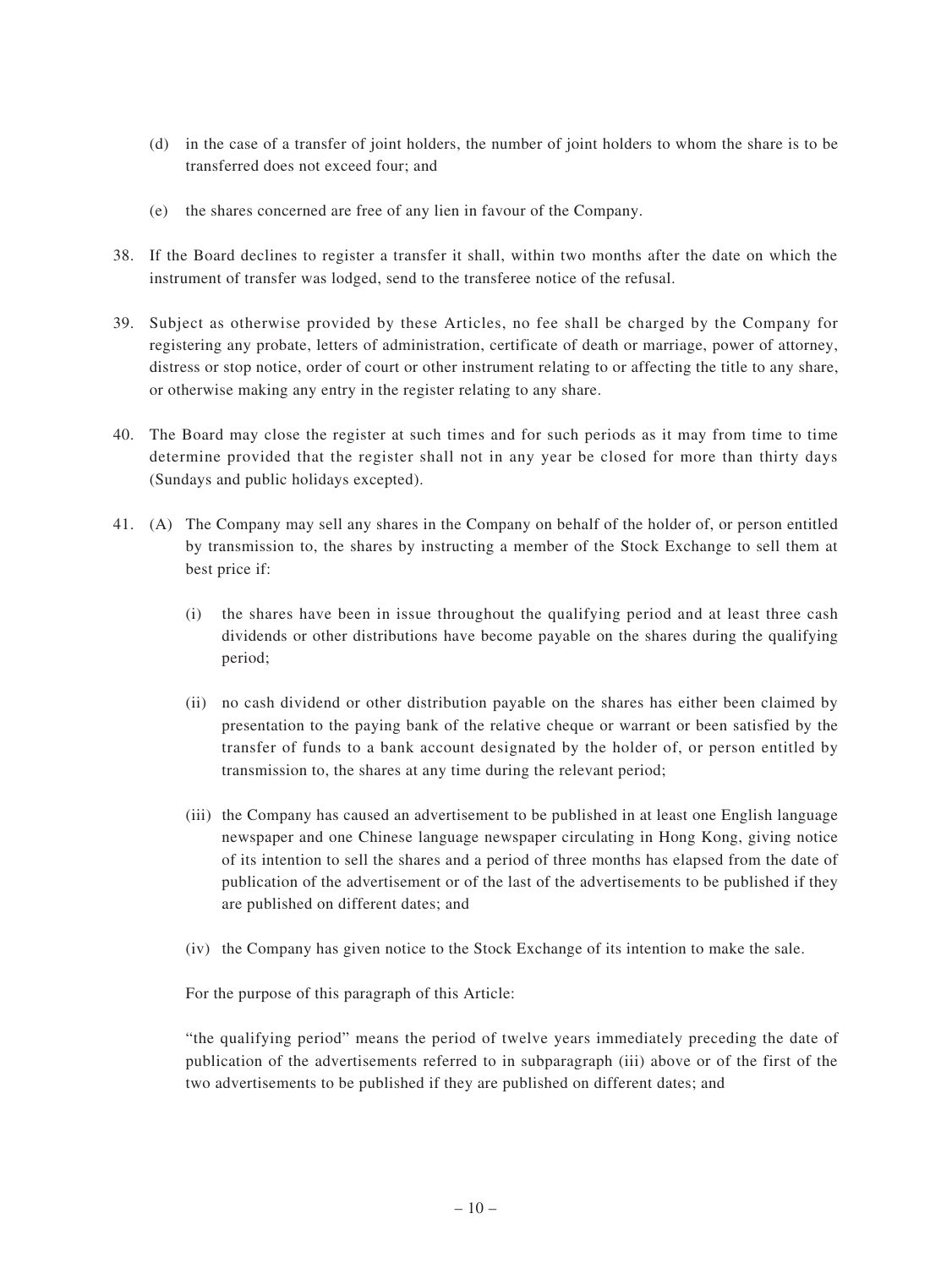"the relevant period" means the period beginning at the commencement of the qualifying period and ending on the date when all the requirements of sub-paragraphs (i) to (iv) above have been satisfied.

If, after the publication of the advertisements referred to in sub-paragraph (iii) above but before the Company has become entitled to sell the shares pursuant to this paragraph of this Article, the requirements of sub-paragraph (ii) above cease to be satisfied, the Company may nevertheless sell those shares after the requirements of sub-paragraphs (i) to (iv) above have been satisfied afresh in relation to them.

If during any relevant period further shares have been issued in right of those held at the beginning of that relevant period or of any previously so issued during that relevant period and all the requirements of sub-paragraphs (ii) to (iv) above have been satisfied in regard to the further shares, the Company may also sell the further shares.

To give effect to any sale of shares pursuant to this paragraph of this Article the Board may authorise some person to transfer the shares in question and an instrument of transfer executed by that person shall be as effective as if it had been executed by the holder of, or person entitled by transmission to, the shares. The purchaser shall not be bound to see to the application of the purchase moneys nor shall his tide to the shares be affected by any irregularity or invalidity in the proceedings relating to the sale. The net proceeds of sale shall belong to the Company and, upon their receipt, the Company shall become indebted to the former holder of, or person entitled by transmission to, the shares for an amount equal to the net proceeds. No trust shall be created in respect of the debt and no interest shall be payable in respect of it and the Company shall not be required to account for any moneys earned from the net proceeds which may be employed in the business of the Company or as it thinks fit.

(B) The Company may cease to send any cheque or warrant through the post for any dividend payable on any shares in the Company which is normally paid in that manner on those shares if in respect of at least two consecutive dividends payable on those shares the cheques or warrants remain uncashed or after the first occasion when the cheques or warrants have been returned undelivered but, subject to the provisions of these Articles, shall recommence sending cheques or warrants in respect of dividends payable on those shares if the holder or person entitled by transmission to it claims the arrears of dividend and does not instruct the Company to pay future dividends in some other way.

## **TRANSMISSION OF SHARES**

42. If a Member dies, the survivor or survivors, where he was a joint holder, and his personal representatives, where he was a sole holder or the only survivor of joint holders, shall be the only persons recognised by the Company as having any title to his shares; but nothing contained in these Articles shall release the estate of a deceased holder from any liability in respect of any share held by him solely or jointly with other persons.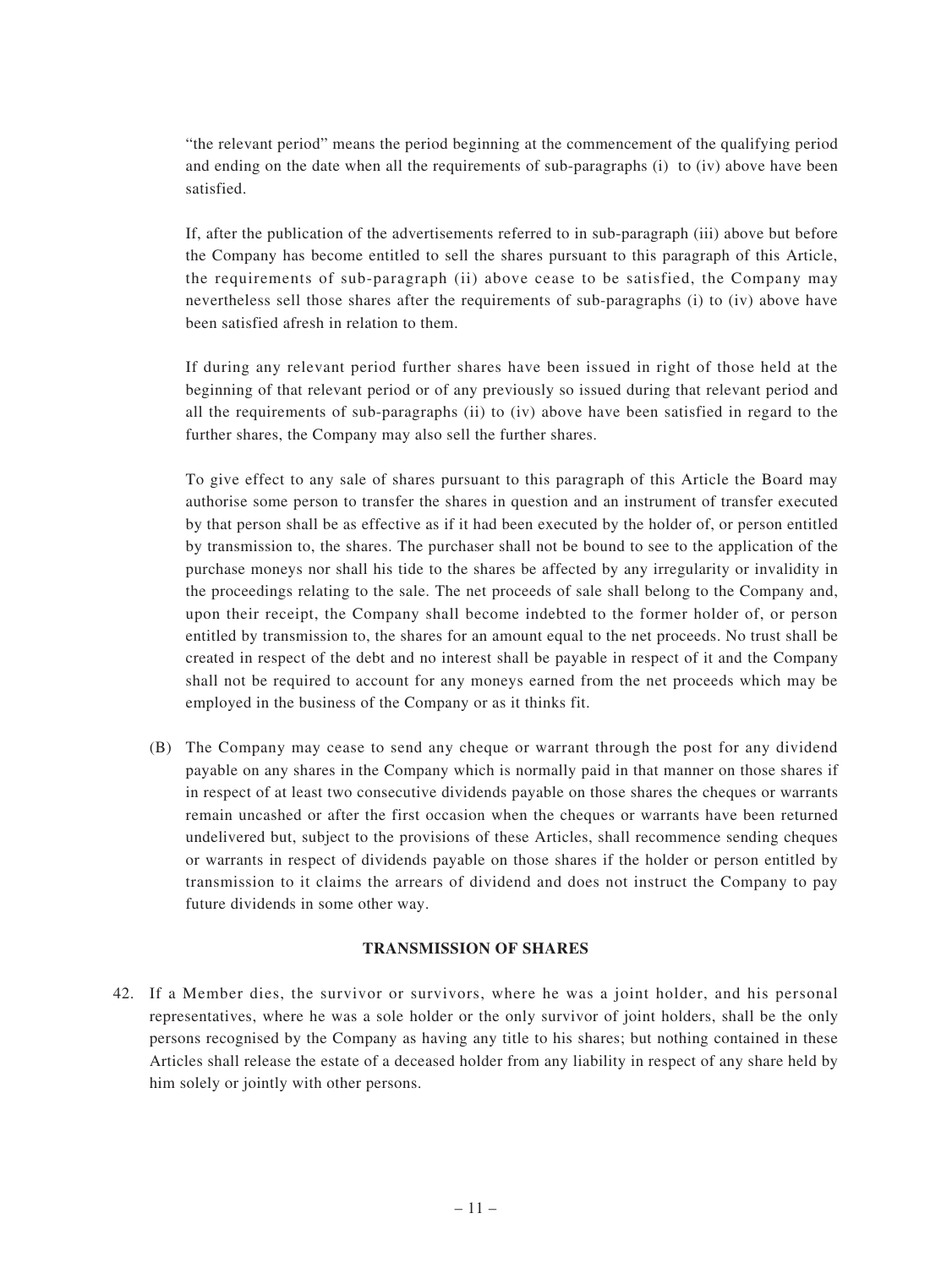- 43. Where the entitlement of a person to a share in consequence of the death or bankruptcy of a Member or of any other event giving rise to its transmission by operation of law is proved to the satisfaction of the Board, the Board shall within two months after proof cause the entitlement of that person to be noted in the register.
- 44. Any person entitled by transmission to a share may, subject as provided elsewhere in these Articles, elect either to become the holder of the share or to have some person nominated by him registered as the holder thereof. If he elects to be registered himself, he shall give notice in writing to the Company to that effect. If he elects to have another person registered, he shall execute an instrument of transfer of the share in favour of that person. All the limitations, restrictions and provisions of these Articles relating to the transfer of shares shall apply to the notice or instrument of transfer as if the death or bankruptcy of the Member or other event giving rise to the transmission had not occurred and the notice or instrument of transfer was an instrument of transfer executed by the Member.
- 45. Where a person becomes entitled by transmission to a share, the rights of the holder in relation to that share shall cease, but the person entitled by transmission to the share may give a discharge for any dividends or other moneys payable in respect of it and shall have the same rights in respect of the share as he would have had if he were the holder of it save that, until he becomes the holder, he shall not be entitled in respect of the share to attend or vote at general meetings of the Company or at any separate general meeting of the holders of any class of shares in the Company. The Board may at any time give notice requiring the person to elect either to be registered himself or to transfer the share and if the notice is not complied with within sixty days the Board may withhold payment of all dividends and other moneys payable in respect of the share until the requirements of the notice have been complied with.

## **STOCK**

- 46. The Company may from time to time by ordinary resolution convert any fully paid up shares into stock and may reconvert any stock into fully paid up shares of any denomination. After the passing of any resolution converting all the fully paid up shares of any class in the capital of the Company into stock, any shares of that class which subsequently become fully paid up and rank pari passu in all other respects with such shares shall, by virtue of this Article and such resolution, be converted into stock transferable in the same units as the shares already converted.
- 47. The holders of stock may transfer the same or any part of it in the same manner and subject to the same regulations as the shares from which the stock arose might prior to conversion have been transferred or as near to them as circumstances admit. The Board may from time to time fix the minimum amount of stock transferable, but the minimum shall not, without the sanction of an ordinary resolution of the Company, exceed the nominal amount of each of the shares from which the stock arose.
- 48. The holders of stock shall, according to the amount of the stock held by them, have the same rights as regards dividends, voting at general meetings of the Company and other matters as if they held the shares from which the stock arose, but no such right (except as to participation in dividends and in assets on a reduction of capital or a winding-up) shall be conferred by an amount of stock which would not, if existing in shares, have conferred such right.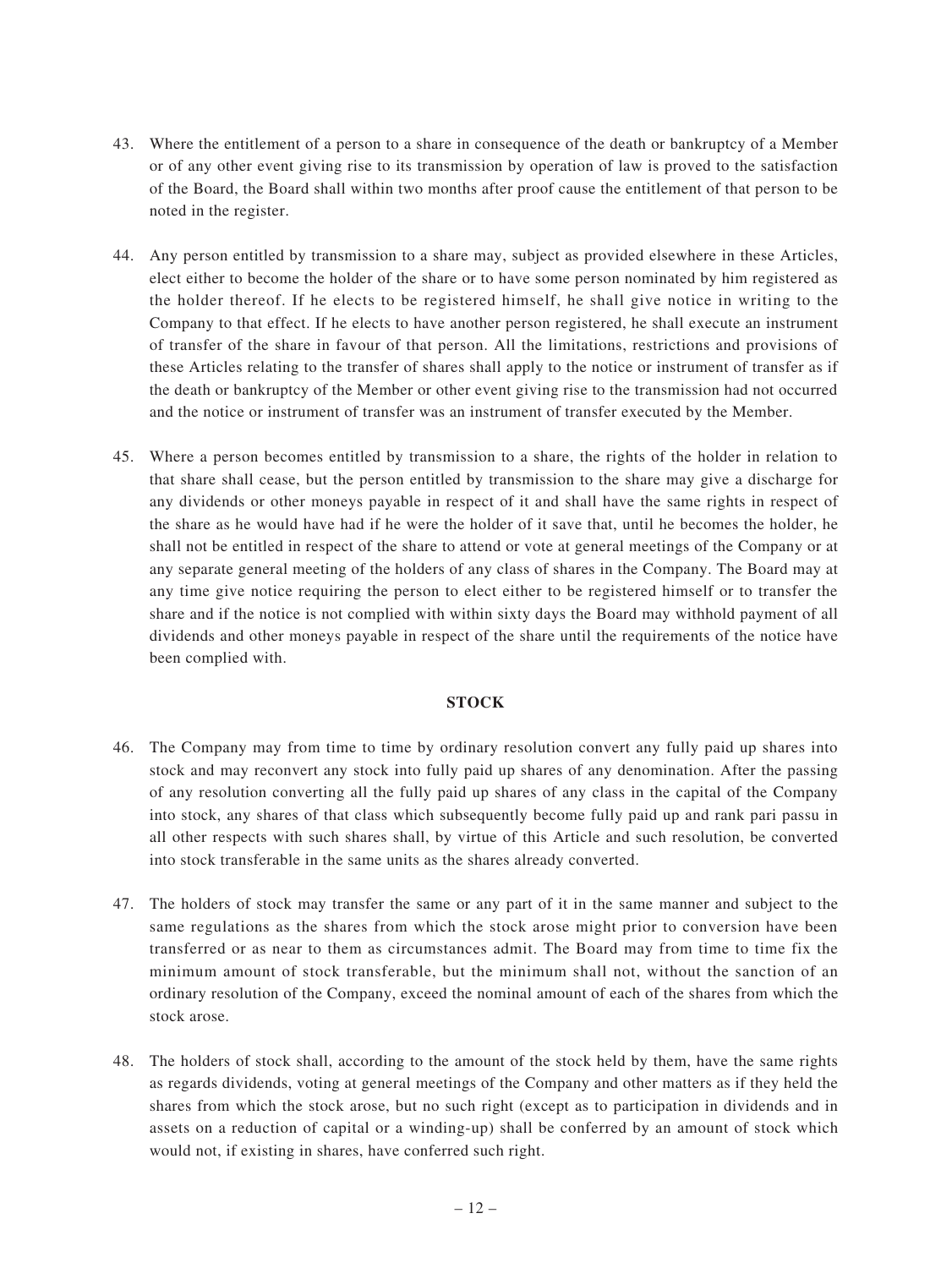49. All of the provisions of these Articles which are applicable to paid up shares shall apply to stock and the words "share" and "shareholder" in these Articles shall include "stock" and "stockholder" respectively.

## **ALTERATIONS OF CAPITAL**

- 50. The authorised share capital of the Company on the date of the adoption of these Articles is HK\$50,000,000 divided into 500,000,000 shares of HK\$0.10 each. The Company may from time to time by ordinary resolution:-
	- (a) increase its capital by such sum to be divided into shares of such amount as the resolution shall prescribe;
	- (b) consolidate and divide all or any of its share capital into shares of larger amount than its existing shares;
	- (c) subject to the provisions of the Companies Ordinance, sub-divide its shares or any of them into shares of smaller amount and the resolution may determine that, as between the shares resulting from the sub-division, any of them may have any preference or advantage or be subject to any restriction as compared with the others;
	- (d) cancel any shares which, at the date of the passing of the resolution, have not been taken or agreed to be taken, by any person and diminish the amount of its share capital by the amount of the shares so cancelled.
- 51. Subject to the provisions of the Companies Ordinance, the Company may, by the resolution increasing the capital or any other ordinary resolution, direct that the new shares or any of them shall be offered in the first instance to all the holders for the time being of shares of any class or classes in proportion to the number of such shares held by them respectively or may make any provisions as to issue of the new shares.
- 52. Whenever as a result of a consolidation of shares any Members would become entitled to fractions of a share, the Board may deal with the fractions as it thinks expedient and in particular may arrange for the sale of the shares representing fractions to any person and the distribution of the net proceeds of sale in due proportion among those Members and the Board may authorise some person to transfer or deliver the shares to or in accordance with the directions of, the purchaser. The person to whom any shares are transferred or delivered shall not be bound to see to the application of the purchase money nor shall his title to the shares be affected by any irregularity or invalidity in the proceedings relating to the sale.
- 53. Subject to the provisions of the Companies Ordinance, the Company may by special resolution reduce its share capital, any capital redemption reserve fund, any share premium account or any other undistributable reserve in any manner.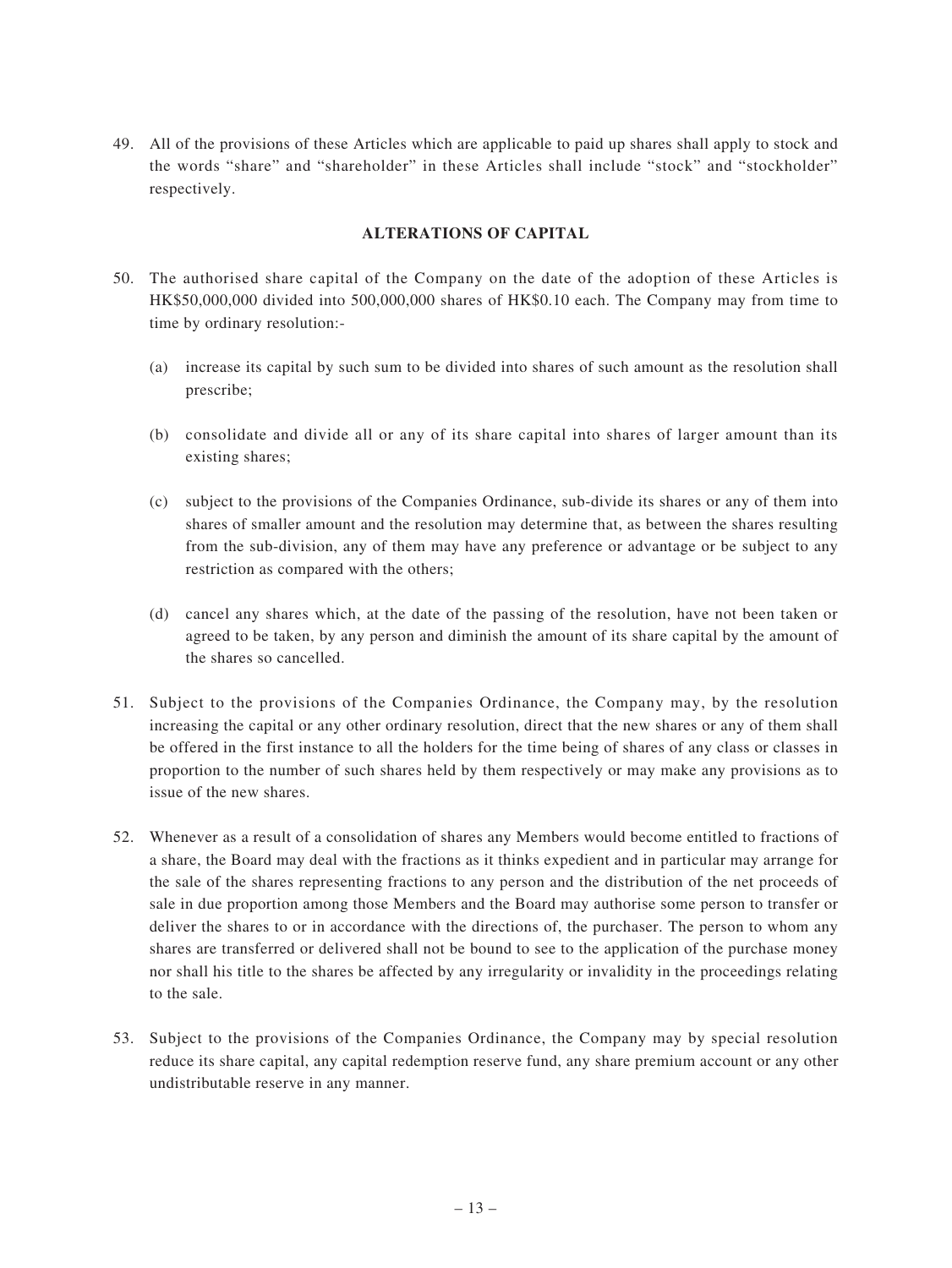## **GENERAL MEETINGS**

- 54. The Board shall convene and the Company shall hold general meetings as annual general meetings in accordance with the requirements of the Companies Ordinance at such times and places as the Board shall appoint.
- 55. Any general meeting of the Company other than an annual general meeting shall be called an extraordinary general meeting.

The Board may, whenever it thinks fit, convene an extraordinary general meeting. An extraordinary meeting shall also be convened on requisition as provided by the Companies Ordinance or the Listing Rules.

56. The provisions of these Articles relating to general meetings shall apply, with necessary modifications, to any separate general meeting of the holders of shares of a class held otherwise than in connection with the variation or abrogation of the rights attached to shares of the class. For this purpose, a general meeting at which no holder of a share other than an ordinary share may, in his capacity as a Member, attend or vote shall also constitute a separate general meeting of the holders of the ordinary shares.

## **NOTICE OF GENERAL MEETINGS**

57. An annual general meeting and an extraordinary general meeting convened for the passing of a special resolution shall be convened by not less than twenty-one clear days' notice in writing. All other extraordinary general meetings shall be convened by not less than fourteen clear days' notice in writing. The notice shall specify the place, day and time of meeting and the general nature of the business to be transacted. Notice of every general meeting shall be given to all Members whose names appear on the register at the time, other than any who, under the provisions of these Articles or the terms of issue of the shares they hold, are not entitled to receive such notices from the Company, and also to the auditors for the time being of the Company. For the avoidance of doubt, a rectification of the register of members of the Company (including one taking effect retrospectively) shall not in any way affect or invalidate proceedings at prior general meetings.

Notwithstanding that a meeting of the Company is convened by shorter notice than that specified in this Article, it shall be deemed to have been duly convened if it is so agreed: –

- (a) in the case of an annual general meeting, by all the Members entitled to attend and vote at the meeting; and
- (b) in the case of any other meeting, by a majority in number of the Members having a right to attend and vote at the meeting, being a majority together holding not less than 95 per cent. in nominal value of the shares giving that right.
- 58. In every notice convening a general meeting there shall appear with reasonable prominence a statement that a Member entitled to attend and vote is entitled to appoint a proxy or proxies to attend and vote instead of him and that a proxy need not be a Member.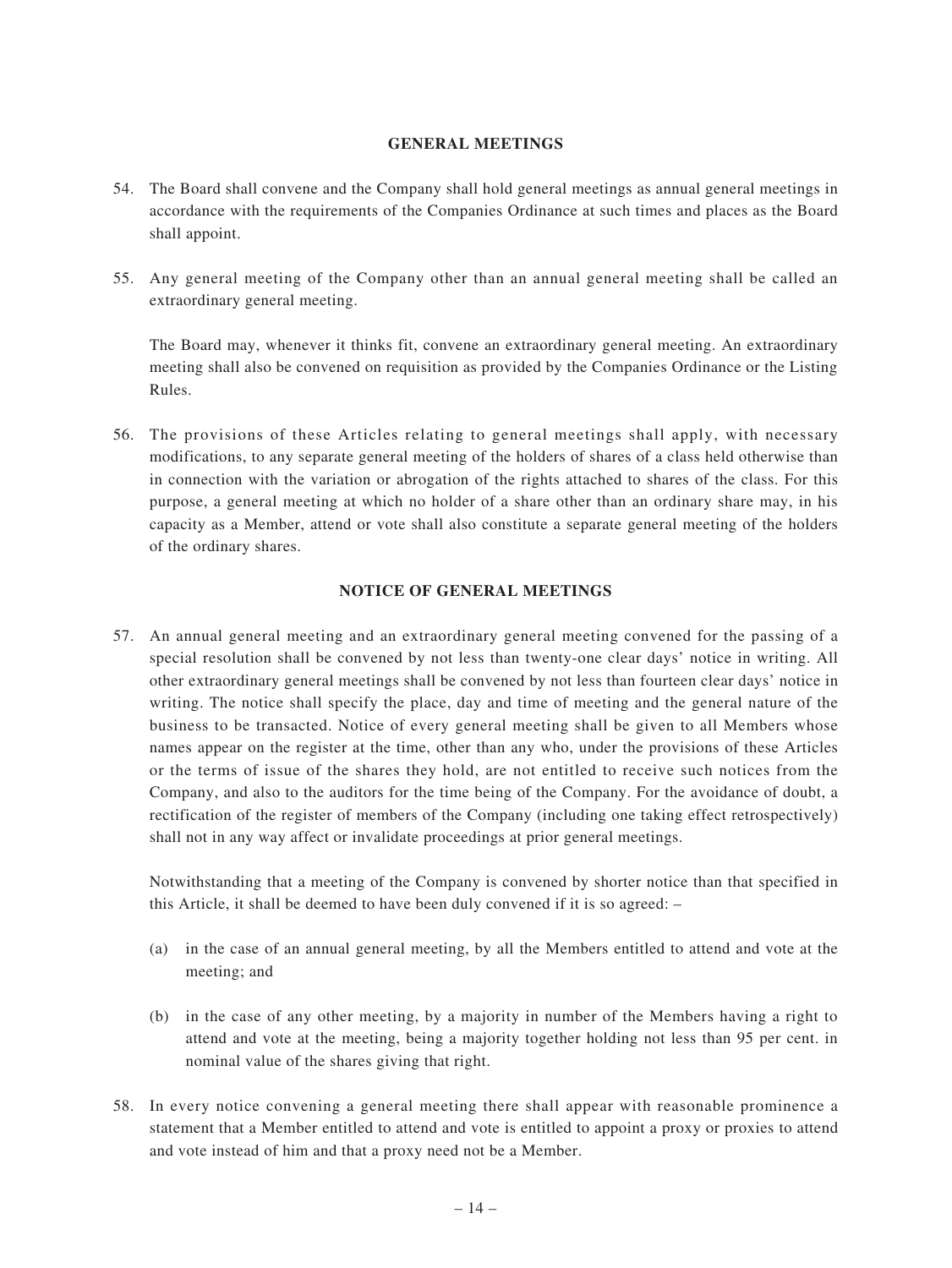- 59. The accidental omission to give notice of a meeting or (in cases where instruments of proxy are sent out with the notice) the accidental omission to send an instrument of proxy to, or the non-receipt of either or both by, any person entitled to receive such notice shall not invalidate the proceedings at that meeting.
- 60. If the Board, in its absolute discretion, considers that it is impractical or unreasonable for any reason to hold a general meeting on the date or at the time or place specified in the notice calling the general meeting, it may postpone the general meeting to another date, time and place. When a meeting is so postponed, notice of the date, time and place of the postponed meeting shall be placed in at least two newspapers (one Chinese and one English) in Hong Kong. Notice of the business to be transacted at such postponed meeting shall not be required.

## **PROCEEDINGS AT GENERAL MEETINGS**

- 61. All business shall be deemed special that is transacted at an extraordinary general meeting and also all business that is transacted at an annual general meeting with the exception of:-
	- (a) the declaration and sanctioning of dividends;
	- (b) the consideration and adoption of the accounts and balance sheet and the report of the directors and other documents required to be annexed to the accounts;
	- (c) the appointment of directors in place of those retiring (by rotation or otherwise);
	- (d) the appointment of Auditors; and
	- (e) the fixing of, or the determining of the method of fixing, the remuneration of the directors and of the Auditors.
- 62. No business shall be transacted at any general meeting unless a quorum is present when the meeting proceeds to business, but the absence of a quorum shall not preclude the choice or appointment of a chairman which shall not be treated as part of the business of the meeting. Save as otherwise provided by these Articles, two Members present in person or by proxy and entitled to vote shall be a quorum for all purposes. Any corporation which is a Member may, by resolution of its directors or other governing body or by power of attorney, authorise any person as it thinks fit to act as its representative at any meeting of the Company or of any class of Members (as appropriate), and the person so authorised shall be entitled to exercise the same powers on behalf of the corporation which he represents as that corporation could exercise if it were an individual Member. References in these Articles to a Member present in person at a meeting shall, unless the context otherwise requires, include a corporation which is a Member represented at the meeting by such duly authorised representative. References in these Articles to a duly authorised representative of a Member being a corporation shall mean a representative authorised under the provisions of this Article.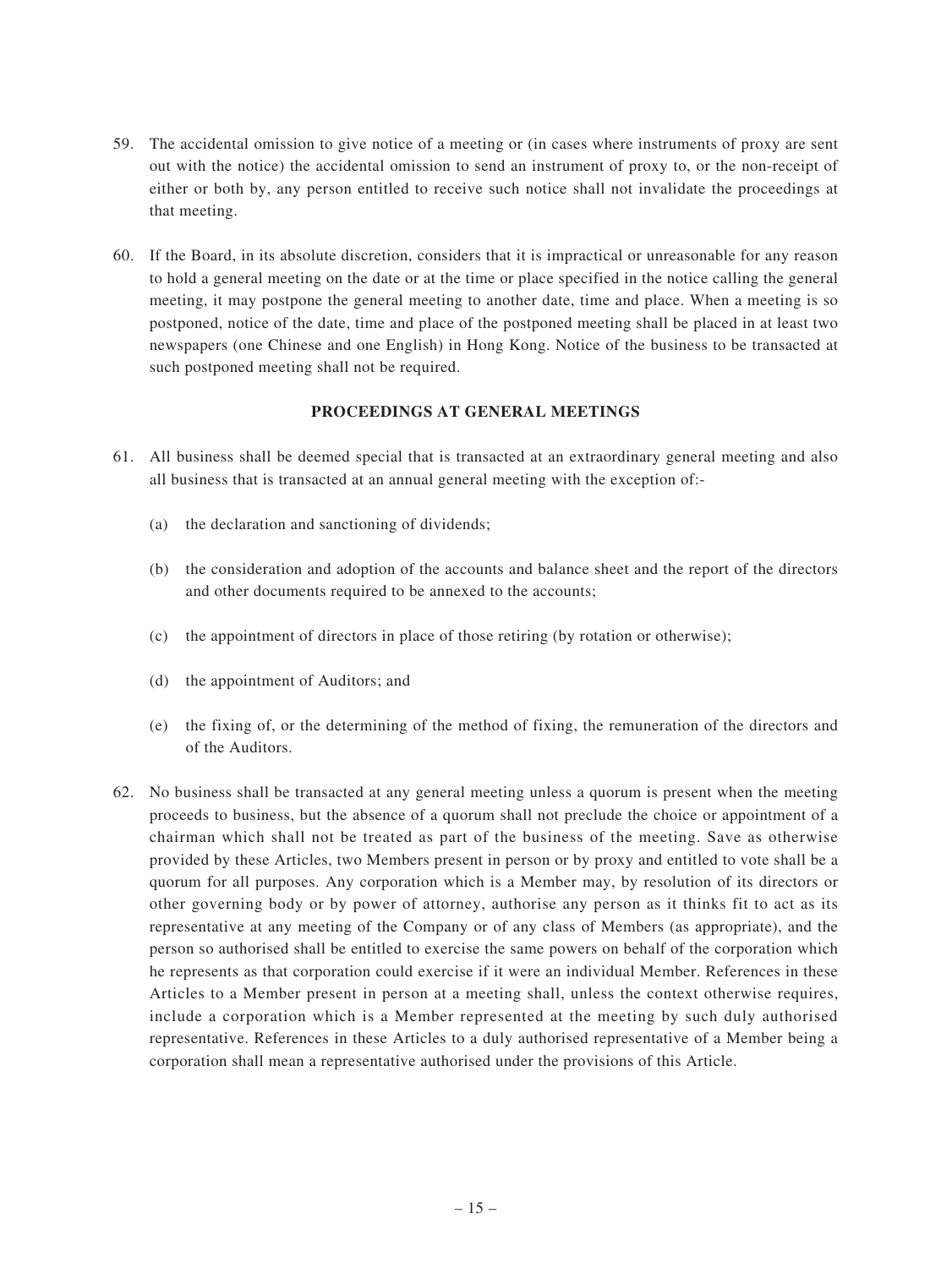- 63. If within thirty minutes (or such longer time not exceeding one hour as the chairman of the meeting may determine to wait) after the time appointed for the meeting a quorum is not present, the meeting shall stand adjourned to such other day (not being less than fourteen nor more than twenty-eight days thereafter) and at such other time or place as may have been specified for the purpose in the notice convening the meeting. Where no such arrangements have been so specified, the meeting shall stand adjourned to such other day (not being less than fourteen nor more than twenty-eight days later) and at such other time or place as the chairman of the meeting may decide, and, in this case, the Company shall give not less than seven clear days' notice in writing of the adjourned meeting. At any adjourned meeting one Member present in person or by proxy (whatever the number of shares held by him) shall be a quorum and any notice of an adjourned meeting shall state that one Member present in person or by proxy (whatever the number of shares held by him) may constitute a meeting.
- 64. Each director shall be entitled to attend and speak at any general meeting of the Company and at any separate general meeting of the holders of any class of shares in the Company. The chairman may invite any person to attend and speak at any general meeting of the Company whom the chairman considers to be equipped by knowledge or experience of the Company's business to assist in the deliberations of the meeting.
- 65. The chairman (if any) of the Board or, in his absence, the deputy chairman (if any) shall preside as chairman at every general meeting. If there is no chairman or deputy chairman or if at any meeting neither the chairman nor any deputy chairman is present within fifteen minutes after the time appointed for holding the meeting, or if neither the chairman nor the deputy chairman is willing to act as chairman, the directors present shall choose one of their number to act, or if one director only is present he shall preside as chairman if willing to act. If no director is present, or if each of the directors present declines to take the chair, the persons present and entitled to vote shall appoint one of their number to be chairman.
- 66. The chairman may at any time without the consent of the meeting adjourn any meeting (whether or not it has commenced or a quorum is present) either sine die or to another time or place where it appears to him that (a) the Members wishing to attend cannot be conveniently accommodated in the place appointed for the meeting (b) the conduct of persons present prevents or is likely to prevent the orderly continuation of business or (c) an adjournment is otherwise necessary so that the business of the meeting may be properly conducted. In addition, the chairman may at any time with the consent of any meeting at which a quorum is present (and shall if so directed by the meeting) adjourn the meeting either sine die or to another time or place. When a meeting is adjourned sine die the time and place for the adjourned meeting shall be fixed by the Board. No business shall be transacted at any adjourned meeting except business which might properly have been transacted at the meeting had the adjournment not taken place.
- 67. When a meeting is adjourned for three months or more, or sine die, notice of the adjourned meeting shall be given as in the case of an original meeting. Except where these Articles otherwise require, it shall not be necessary to give any notice of an adjourned meeting or of the business to be transacted at an adjourned meeting.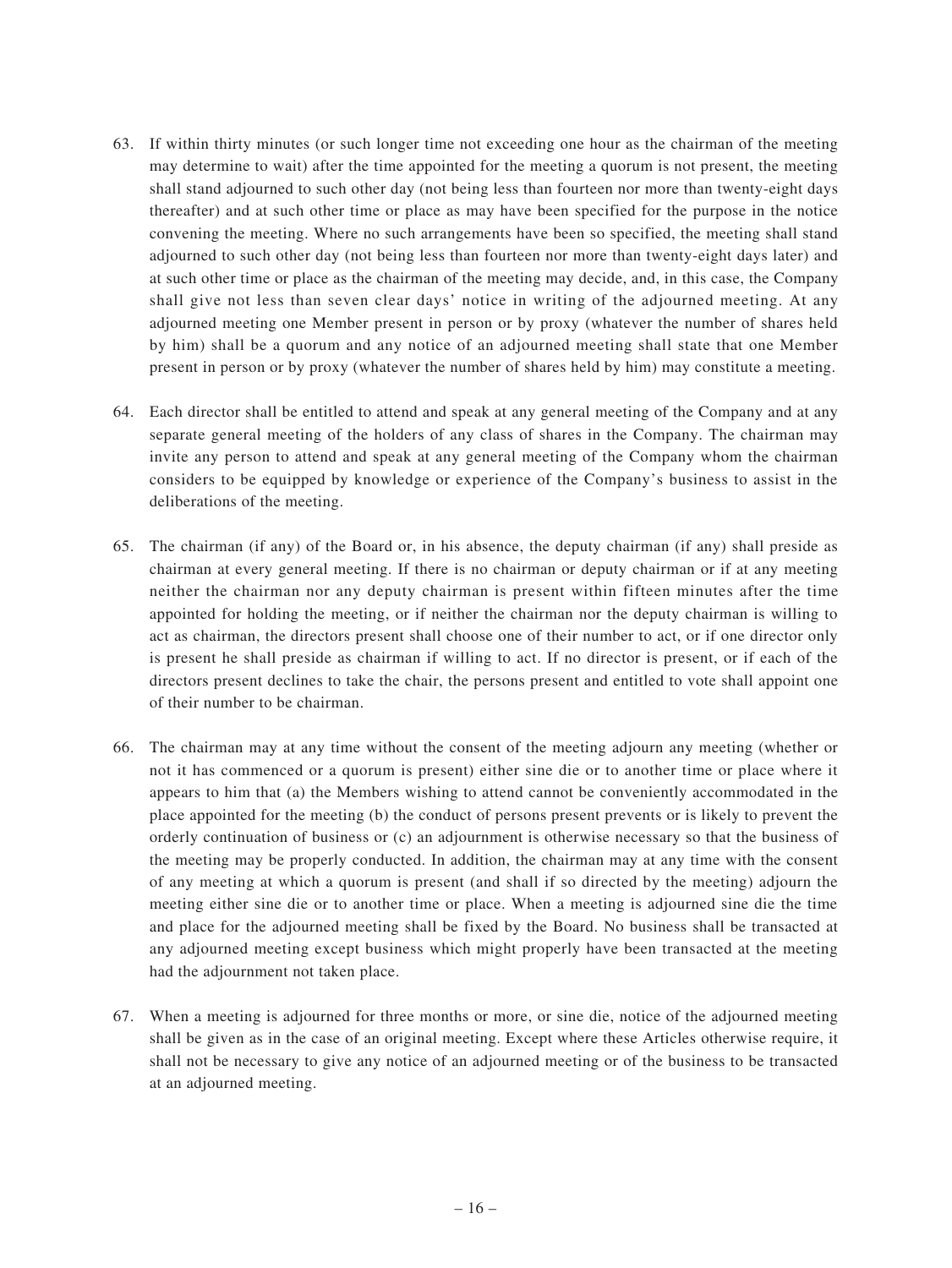#### **AMENDMENTS**

- 68. In the case of a resolution duly proposed as a special or extraordinary resolution no amendment to it (other than an amendment to correct a patent error) may be considered or voted upon and in the case of a resolution duly proposed as an ordinary resolution no amendment to it (other than an amendment to correct a patent error) may be considered or voted upon unless either at least forty-eight hours prior to the time appointed for holding the meeting or adjourned meeting at which such ordinary resolution is to be proposed notice in writing of the terms of the amendment and intention to move the same has been lodged at the office or the chairman in his absolute discretion decides that it may be considered or voted upon.
- 69. If an amendment shall be proposed to any resolution under consideration but shall be ruled out of order by the chairman of the meeting the proceedings on the substantive resolution shall not be invalidated by any error in such ruling.

## **VOTING**

- 70. Subject to any special terms as to voting upon which any shares may be issued or may for the time being be held, on a show of hands every Member who is present in person at a general meeting of the Company shall have one vote and on a poll every Member who is present in person or by proxy shall have one vote for every share of which he is the holder.
- 71. At any general meeting a resolution put to the vote of the meeting shall be decided on a show of hands unless (before or on the declaration of the result of the show of hands or on the withdrawal of any other demand of a poll) a poll is properly demanded or is required under the Listing Rules or any other applicable law or regulations. Subject to the Companies Ordinance, a poll may be demanded by:-
	- (a) the chairman of the meeting; or
	- (b) at least three Members present in person or by proxy and entitled to vote; or
	- (c) any Member or Members present in person or by proxy and representing in the aggregate not less than one-tenth of the total voting rights of all Members having the right to attend and vote at the meeting; or
	- (d) any Member or Members present in person or by proxy and holding shares conferring a right to attend and vote at the meeting on which there have been paid up sums in the aggregate equal to not less than one-tenth of the total sum paid up on all shares conferring that right.

Unless a poll is so demanded and the demand is not withdrawn, a declaration by the chairman that a resolution has been carried or carried unanimously or by a particular majority or not carried by a particular majority or lost shall be final and conclusive and an entry to that effect in the minute book of the Company shall be conclusive evidence of the fact without proof of the number or proportion of the votes recorded for or against the resolution.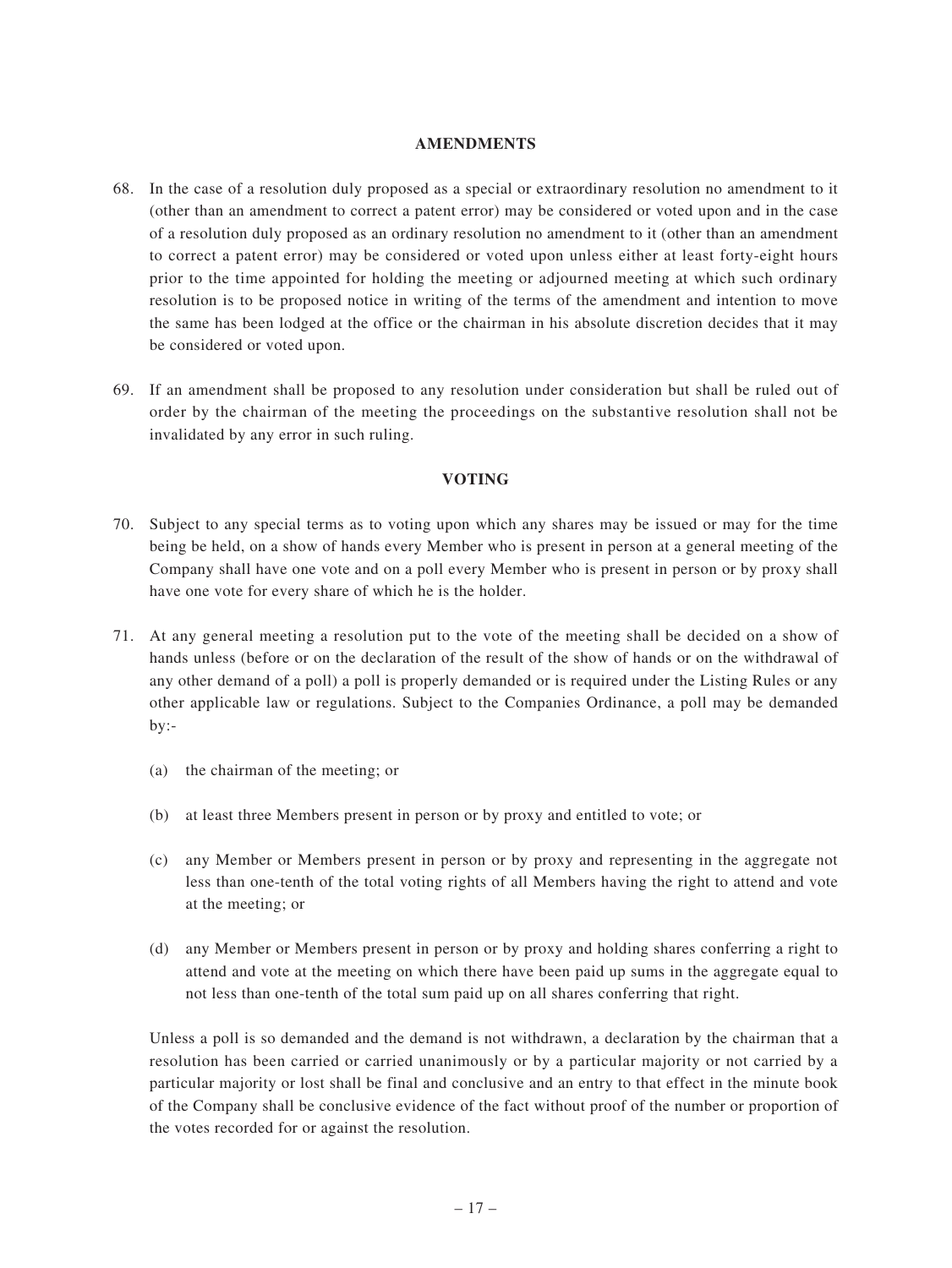- 72. If a poll is properly demanded it shall be taken in such manner as the chairman shall direct and he may appoint scrutineers who need not be Members. The result of the poll shall be deemed to be the resolution of the meeting at which the poll was demanded.
- 73. A poll demanded on the election of a chairman, or on a question of adjournment, shall be taken forthwith. A poll demanded on any other question shall be taken either forthwith or on such date (being not later than three months after the date of the demand) and at such time and place as the chairman shall direct. It shall not be necessary (unless the chairman otherwise directs) for notice to be given of a poll.
- 74. The demand for a poll shall not prevent the continuance of a meeting for the transaction of any business other than the question on which the poll was demanded and it may be withdrawn with the consent of the chairman at any time before the close of the meeting or the taking of the poll, whichever is the earlier, and in that event shall not invalidate the result of a show of hands declared before the demand was made.
- 75. On a poll votes may be given either personally or by proxy. A Member may appoint more than one proxy to attend on the same occasion.
- 76. A person entitled to more than one vote on a poll need not use all his votes or cast all the votes he uses in the same way.
- 77. In the case of a equality of votes at a general meeting, whether on a show of hands or on a poll, the chairman of the meeting shall, subject to Article 80A, be entitled to an additional or a casting vote.
- 78. In the case of joint holders of a share the vote of the senior who tenders a vote, whether in person or by proxy, shall be accepted to the exclusion of the votes of the other joint holders and for this purpose seniority shall be determined by the order in which the names stand in the register in respect of the joint holding.
- 79. A Member who is a patient for any purpose of any ordinance relating to mental health or in respect of whom an order has been made by any competent court or official having jurisdiction for the protection or management of the affairs of persons incapable of managing their own affairs may vote, whether on a show of hands or on a poll, by any person authorised in such circumstances to do so on his behalf and that person may vote on a poll by proxy, provided that evidence to the satisfaction of the Board of the authority of the person claiming to exercise the right to vote has been delivered at the office (or at such other place as may be specified in accordance with these Articles for the delivery of instruments appointing a proxy) not later than the last time at which an instrument of proxy should have been delivered in order to be valid for use at that meeting or on the holding of that poll.
- 80. No Member shall, unless the Board otherwise determines, be entitled to vote at any general meeting or at any separate general meeting of the holders of any class of shares in the Company unless all calls or other sums presently payable by him in respect of shares in the Company have been paid.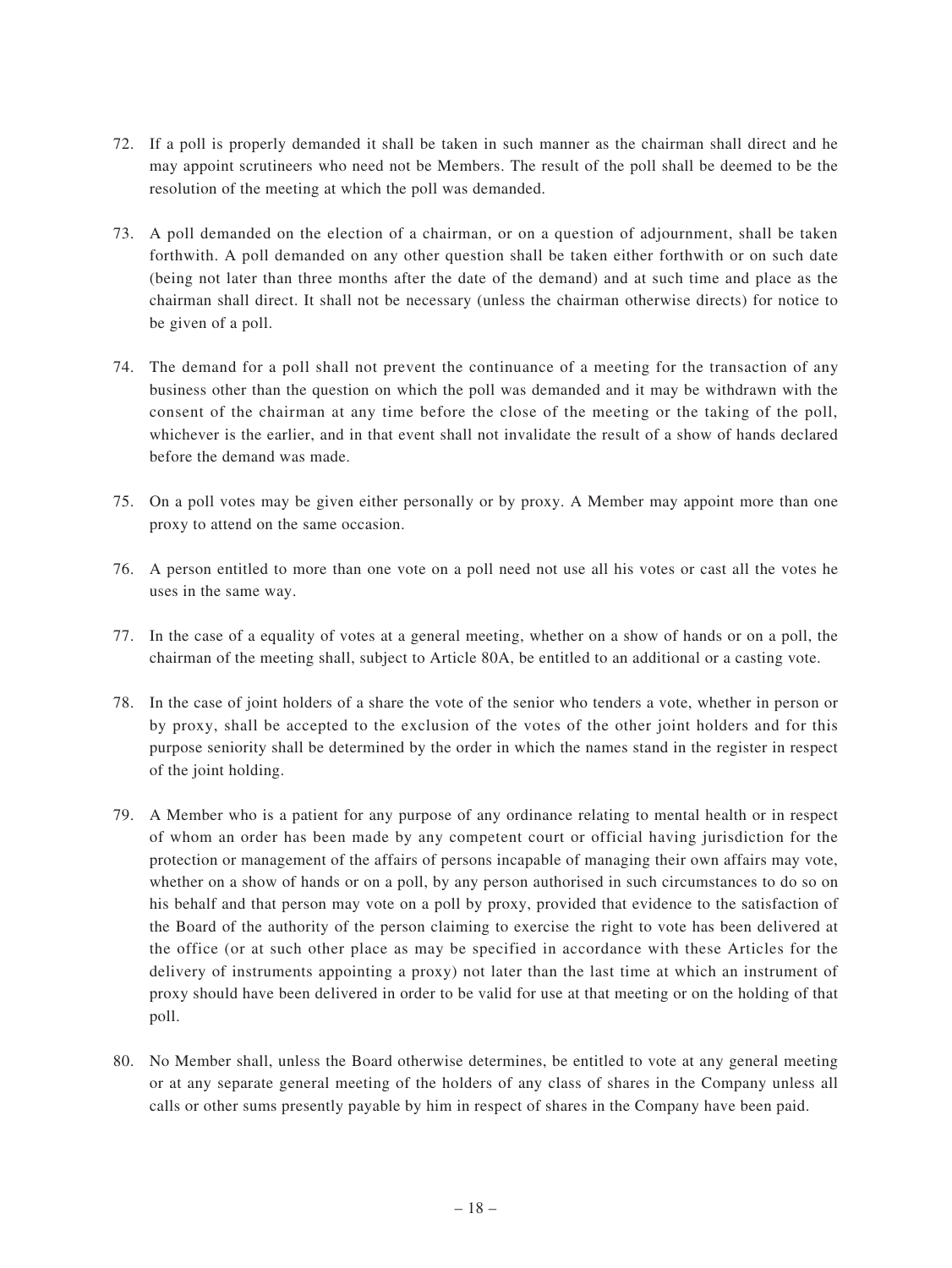80A. Where any Member is, under the Listing Rules, required to abstain from voting on any particular resolution or restricted to voting only for or only against any particular resolution, any votes cast by or on behalf of such Member in contravention of such requirement or restriction shall not be counted.

81. If:-

- (a) any objection shall be raised to the qualification of any voter; or
- (b) any votes have been counted which ought not to have been counted or which might have been rejected; or
- (c) any votes are not counted which ought to have been counted,

the objection or error shall not vitiate the decision of the meeting or adjourned meeting on any resolution unless it is raised or pointed out at the meeting or, as the case may be, the adjourned meeting at which the vote objected to is given or tendered or at which the error occurs. Any objection or error shall be referred to the chairman of the meeting and shall only vitiate the decision of the meeting on any resolution if the chairman decides that the same may have affected the decision of the meeting. The decision of the chairman on such matters shall be final and conclusive.

82. Where a Member is a recognised clearing house, it may authorise such person or persons as it thinks fit to act as its representative(s) or proxy(ies) at any general meeting or any separate meeting of any class of shareholders provided that, if more than one person is so authorised, the authorisation must specify the number and class of shares in respect of which each such person is so authorised. The person so authorised will be entitled to exercise the same power on behalf of the recognised clearing house as that clearing house (or its nominees) could exercise if it were an individual shareholder of the Company.

## **PROXIES**

- 83. An instrument appointing a proxy shall be in writing under the hand of the appointor or of his attorney authorised in writing or, if the appointor is a corporation, either under its seal or under the hand of an officer, attorney or other person authorised to sign it. In the case of an instrument of proxy purporting to be signed on behalf of a corporation by an officer thereof it shall be assumed, unless the contrary appears, that such officer was duly authorised to sign such instrument of proxy on behalf of the corporation without further evidence of the fact.
- 84. Any Member entitled to attend and vote at a meeting of the Company shall be entitled to appoint another person as his proxy to attend and vote instead of him. A Member who is the holder of two or more shares may appoint separate proxies to represent respectively the number of the shares held by him and vote on his behalf at a general meeting of the Company or at a class meeting. On a show of hands, votes must be given personally (or, in the case of a Member being a corporation, by its duly authorised representative) and on a poll, votes may be given either personally (or, in the case of a Member being a corporation, by its duly authorised representative) or by proxy. A proxy need not be a Member. In addition, a proxy or proxies representing either a Member who is an individual or a Member which is a corporation shall be entitled to exercise the same powers on behalf of the Member which he or they represent as such Member could exercise.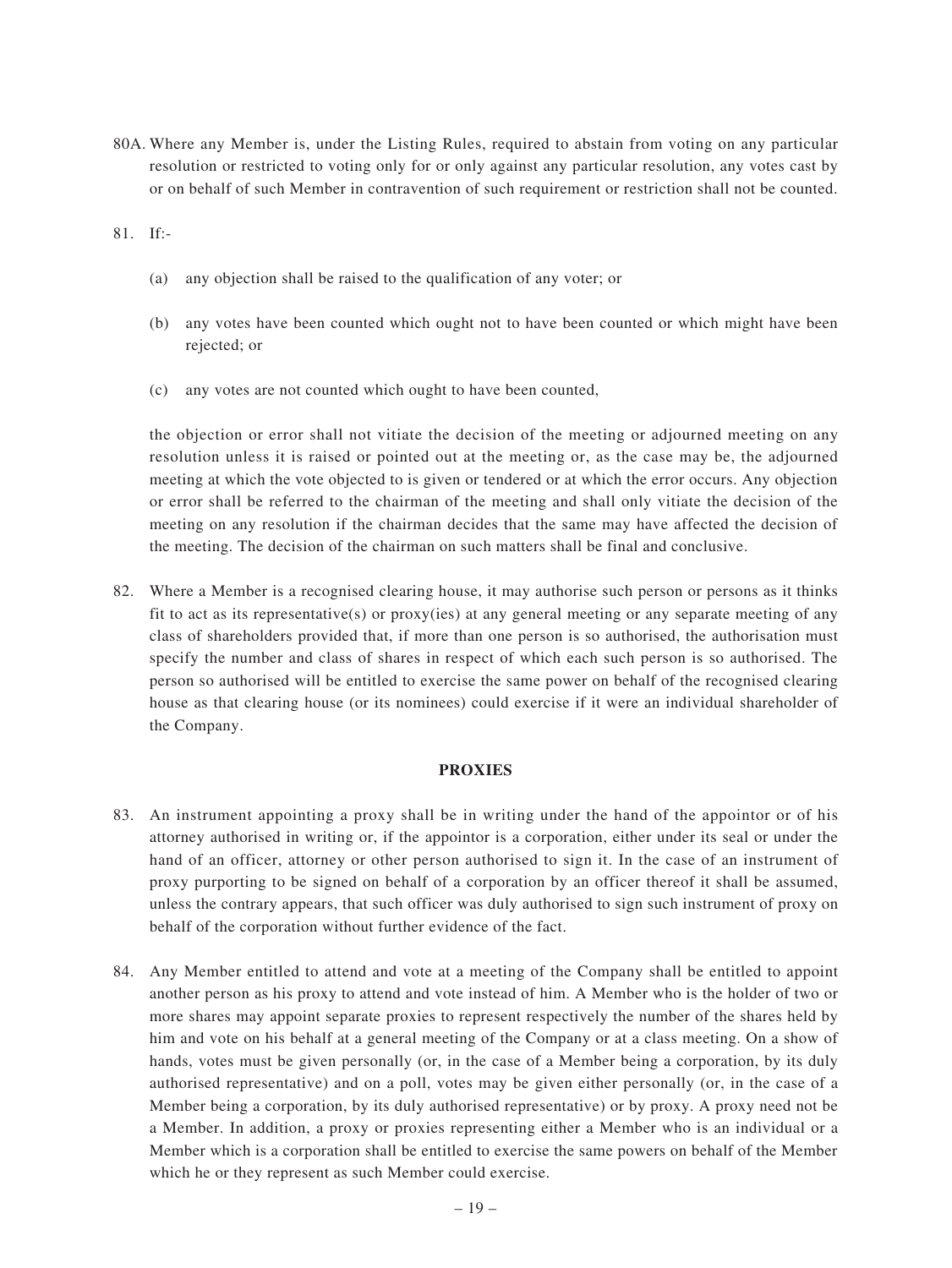- 85. The instrument appointing a proxy and (if required by the Board) any authority under which it is executed, or a copy of the authority certified notarially or in some other manner approved by the Board, may be delivered to the office (or to such other place in Hong Kong as may be specified in the notice convening the meeting or in any notice of any adjournment or, in either case, in any accompanying document) not less than forty-eight hours before the time appointed for holding the meeting or adjourned meeting at which the person named in the instrument proposes to vote or, in the case of a poll taken subsequently to the date of a meeting or adjourned meeting, not less than twentyfour hours before the time appointed for the taking of the poll and an instrument of proxy which is not so delivered shall not be treated as valid. When two or more valid but differing instruments of proxy are delivered in respect of the same share for use at the same meeting, the one which is last delivered (regardless of its date or of the date of its execution) shall be treated as replacing and revoking the others as regards that share. If the Company is unable to determine which was last delivered, none of them shall be treated as valid in respect of that share. Delivery of an instrument appointing a proxy shall not preclude a Member from attending and voting in person at the meeting or poll concerned.
- 86. No instrument appointing a proxy shall be valid after the expiration of twelve months from the date named in it as the date of its execution.
- 87. Instruments of proxy shall be in any common form or in such other form as the Board may approve and the Board may, if it thinks fit, send out with the notice of any meeting forms of instrument of proxy for use at the meeting. The instrument of proxy shall be deemed to confer authority to demand or join in demanding a poll and to vote on any amendment of a resolution put to the meeting for which it is given as the proxy thinks fit. The instrument of proxy shall, unless the contrary is stated therein, be valid as well for any adjournment of the meeting as for the meeting to which it relates.
- 88. A vote given or poll demanded by a proxy or by the duly authorised representative of a corporation shall be valid notwithstanding the previous determination of the authority of person voting or demanding a poll unless notice in writing of such determination shall have been received by the Company at the office or such other place in Hong Kong as was specified for the delivery of instruments of proxy in the notice convening the meeting or other accompanying document not later than the last time at which an instrument of proxy should have been delivered in order to be valid for use at the meeting or on the holding of the poll at which the vote was given or the poll demanded.

#### **DIRECTORS**

- 89. Unless and until otherwise determined by ordinary resolution of the Company, the directors (disregarding alternate directors) shall be not less than three in number and there shall be no maximum number of directors.
- 90. No shareholding qualification for directors shall be required.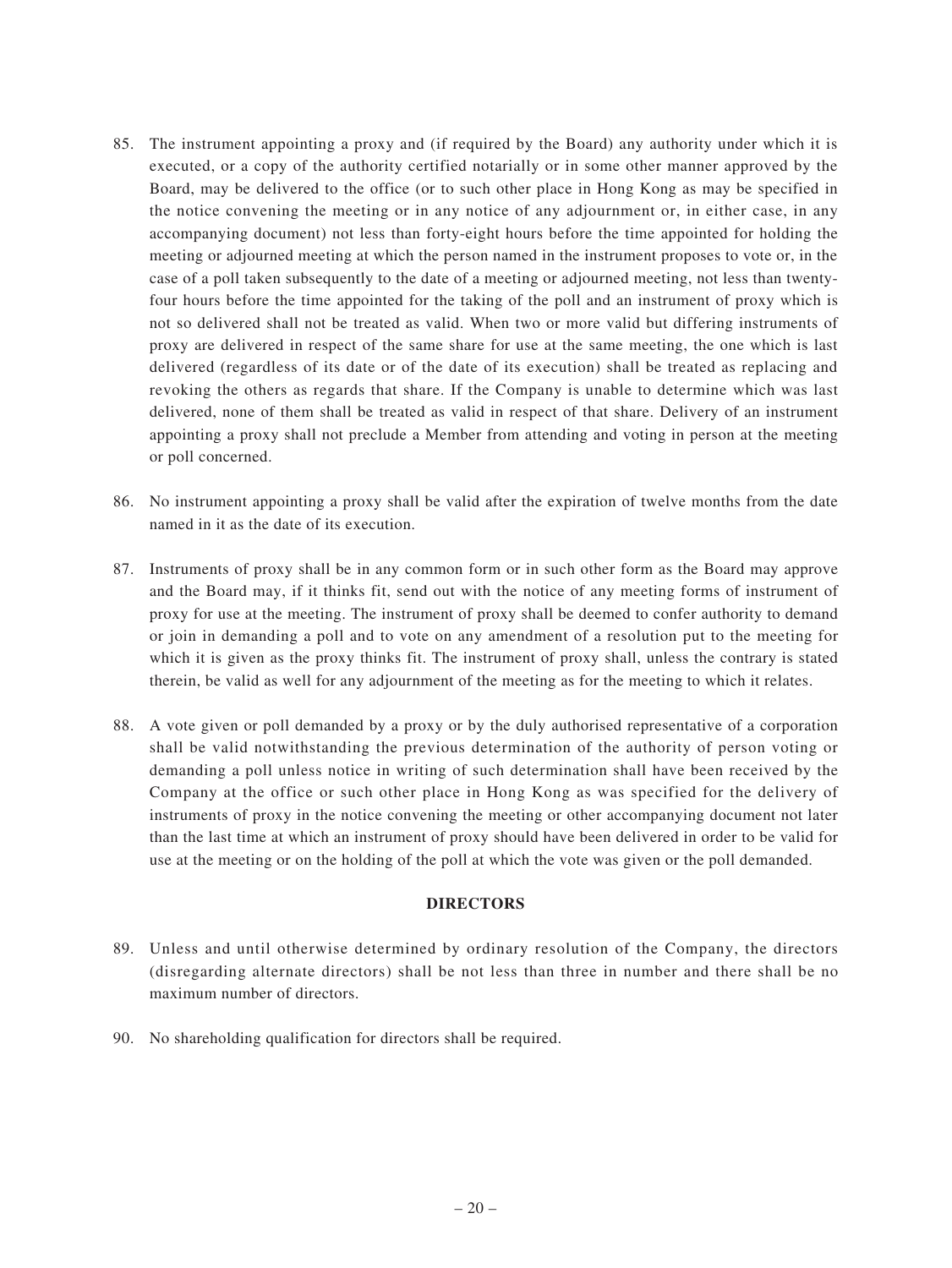- 91. Subject to the provisions of these Articles, the Company may by ordinary resolution appoint any person who is willing to act to be a director, either to fill a vacancy or as an addition to the existing Board, but so that the total number of directors shall not at any time exceed any maximum number fixed by or in accordance with these Articles. Any Director so appointed shall hold office only until the next following general meeting of the Company (in the case of filling a casual vacancy) or until the following annual general meeting of the Company (in the case of an addition to the existing Board), and shall then be eligible for re-election.
- 92. Without prejudice to the power of the Company in general meeting in pursuance of any of the provisions of these Articles to appoint any person to be a director, the Board may appoint any person who is willing to be a director, either to fill a vacancy or as an addition to the existing Board, but so that the total number of directors shall not at any time exceed any maximum number fixed by or in accordance with these Articles. Any Director so appointed by the Board shall hold office only until the next following general meeting of the Company (in the case of filling a casual vacancy) or until the next following annual general meeting of the Company (in the case of an addition to the existing Board), and shall then be eligible for re-election.
- 93. The Company may by ordinary resolution remove any director before the expiration of his period of office notwithstanding anything in these Articles or in any agreement between the Company and such director (but without prejudice to any claim which such director may have for damages for breach of any such agreement). Special notice (which shall have the meaning ascribed thereto in the Companies Ordinance) is required of a resolution to remove a director, or to appoint somebody in place of a director so removed at the meeting at which he is removed, in accordance with the Companies Ordinance. Any person so elected and appointed to fill the vacancy of a removed director shall be treated for the purpose of determining the time at which he or any other director is to retire by rotation as if he had become a director on the day on which the director in whose place he is appointed was last elected a director.
- 94. No person other than a director retiring at the meeting (whether by rotation or otherwise) shall be appointed or reappointed a director at any general meeting unless:-
	- (a) he is recommended by the Board, or
	- (b) there have been lodged at the office notice in writing signed by a Member (other than the person to be proposed) duly qualified to attend and vote at the meeting for which such notice is given of his intention to propose that person for election as a director and also notice in writing signed by that person of his willingness to be elected as a director. The period for lodgement of the said notices shall be at least a seven-day period commencing on a date no earlier than the day after the despatch of the said notice of the meeting and ending no later than seven days prior to the date of such meeting.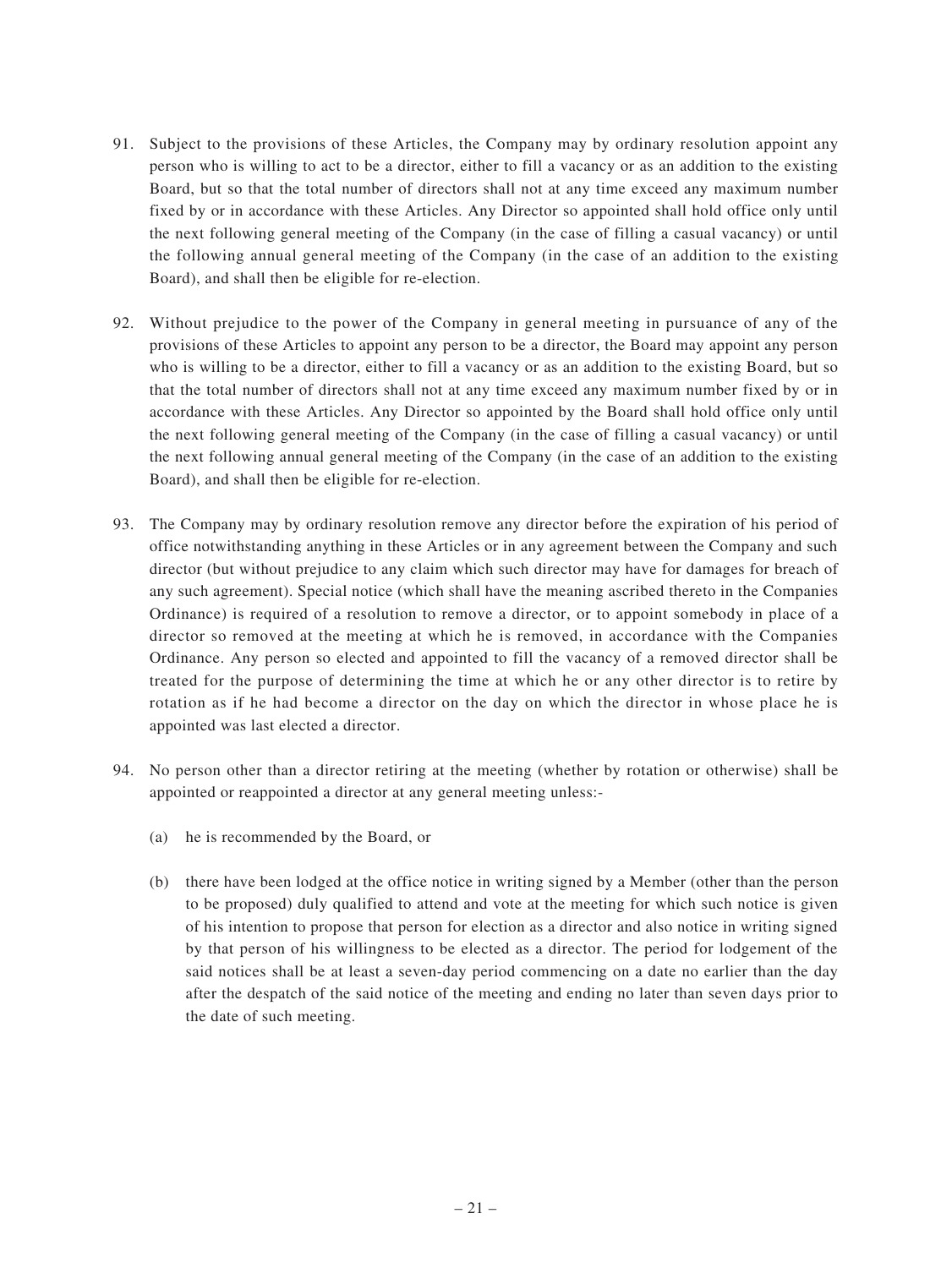- 95. Without prejudice to the provisions for retirement by rotation or otherwise contained in these Articles, the office of a director shall be vacated if:-
	- (a) he resigns his office by notice in writing delivered to the office or tendered at a meeting of the Board;
	- (b) he is or has been suffering from mental ill health or becomes a patient for any purpose of any ordinance relating to mental health and the Board resolves that his office be vacated;
	- (c) he is absent without the permission of the Board from meetings of the Board (whether or not an alternate director appointed by him attends) for twelve consecutive months and the Board resolves that his office is vacated;
	- (d) he becomes bankrupt or compounds with his creditors generally;
	- (e) he is prohibited by law from being a director;
	- (f) by notice in writing delivered to the office or tendered at a meeting of the Board his resignation is requested by all of the other directors and all of the other directors are not less than three in number;
	- (g) he ceases to be a director by virtue of the Companies Ordinance or is removed from office pursuant to these Articles.

If the office of director is vacated for any reason, he shall cease to be a Member of any committee or sub-committee of the Board.

#### **ROTATION OF DIRECTORS**

- 96. At every annual general meeting, one third of the Directors or, if their number is not three or a multiple of three, then the number nearest to but not exceeding one-third shall retire from office, but if there are fewer than three directors, they shall retire, provided that every Director (including those appointed for a specific term) shall be subject to retirement by rotation at least once every three years.
- 97. A director retiring at an annual general meeting pursuant to Article 96 of these Articles shall retain office until the close of such meeting.
- 98. Subject to the provisions of the Companies Ordinance and of these Articles, the directors to retire by rotation on each occasion shall be those who have been longest in office since their last appointment or reappointment, but as between persons who became or were last reappointed directors on the same day, those to retire shall (unless they otherwise agree among themselves) be determined by lot. The directors to retire on each occasion (both as to number and identity) shall be determined by the composition of the Board at start of business on the date of the notice convening the annual general meeting and no director shall be required to retire or be relieved from retiring by reason of any change in the number or identity of the directors after that time on the date of the notice but before the close of the meeting.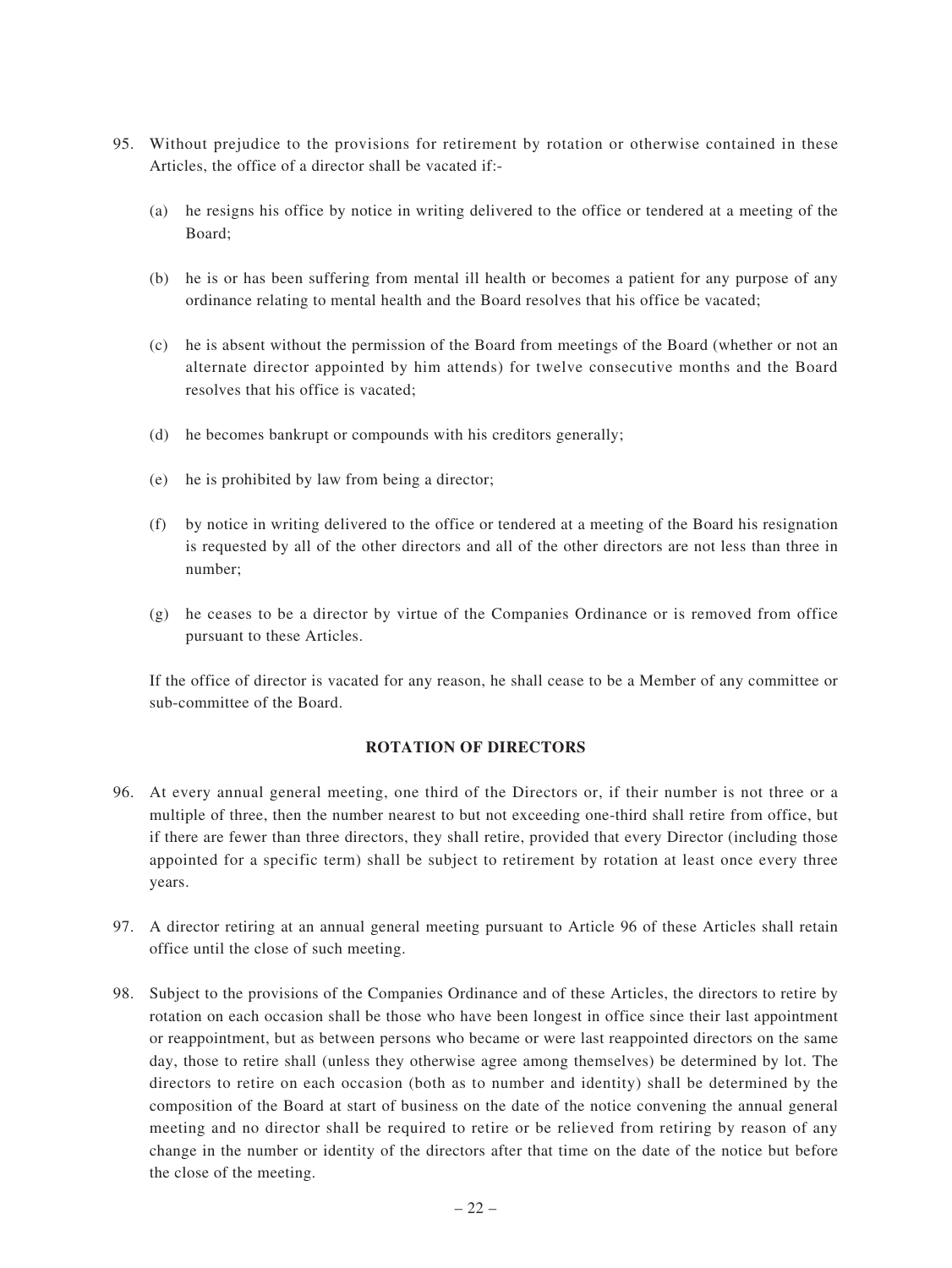- 99. A retiring director shall be eligible for reappointment.
- 100. Subject to the provisions of these Articles, the Company at the meeting at which a director retires by rotation may fill the vacated office and in default the retiring director shall, if willing to continue to act, be deemed to have been reappointed, unless at such meeting it is expressly resolved not to fill the vacated office or unless a resolution for the reappointment of that director has been put to the meeting and lost.

## **EXECUTIVE DIRECTORS**

- 101. The Board or any committee authorised by the Board may from time to time appoint one or more directors to hold any employment or executive office with the Company (including that of a managing director) for such period and upon such terms as the Board or any committee authorised by the Board may in its discretion determine and may revoke or terminate any appointment so made. Any revocation or termination of the appointment shall be without prejudice to any claim for damages that the director may have against the Company or the Company may have against the director for any breach of any contract of service between him and the Company which may be involved in such revocation or termination.
- 102. An executive director shall receive such remuneration (whether by way of salary, commission, participation in profits or otherwise) as the Board or any committee authorised by the Board may determine and either in addition to or in lieu of his remuneration as a director.

## **ALTERNATE DIRECTORS**

- 103. (A) Each director may appoint any person to be his alternate and may at his discretion remove an alternate director so appointed. If the alternate director is not already a director, the appointment, unless previously approved by the Board, shall have effect only upon and subject to it being so approved. Any appointment or removal of an alternate director shall be effected by notice in writing executed by the appointor and delivered to the office or tendered at a meeting of the Board. An alternate director shall, if his appointor so requests, be entitled to receive notice of all meetings of the Board or of committees of the Board of which his appointor is a Member. He shall also be entitled to attend and vote as a director at any such meeting at which the director appointing him is not personally present and at the meeting to exercise and discharge all the functions, powers and duties of his appointor as a director and for the purposes of the proceedings at the meeting the provisions of these Articles shall apply as if he were a director.
	- (B) Every person acting as an alternate director shall (except as regards power to appoint an alternate and remuneration) be subject in all respects to the provisions of these Articles relating to directors and shall alone be responsible to the Company for his acts and defaults and shall not be deemed to be the agent of or for the director appointing him. An alternate director may be paid expenses and shall be entitled to be indemnified by the Company to the same extent as if he were a director but shall not be entitled to receive from the Company any fee in his capacity as an alternate director.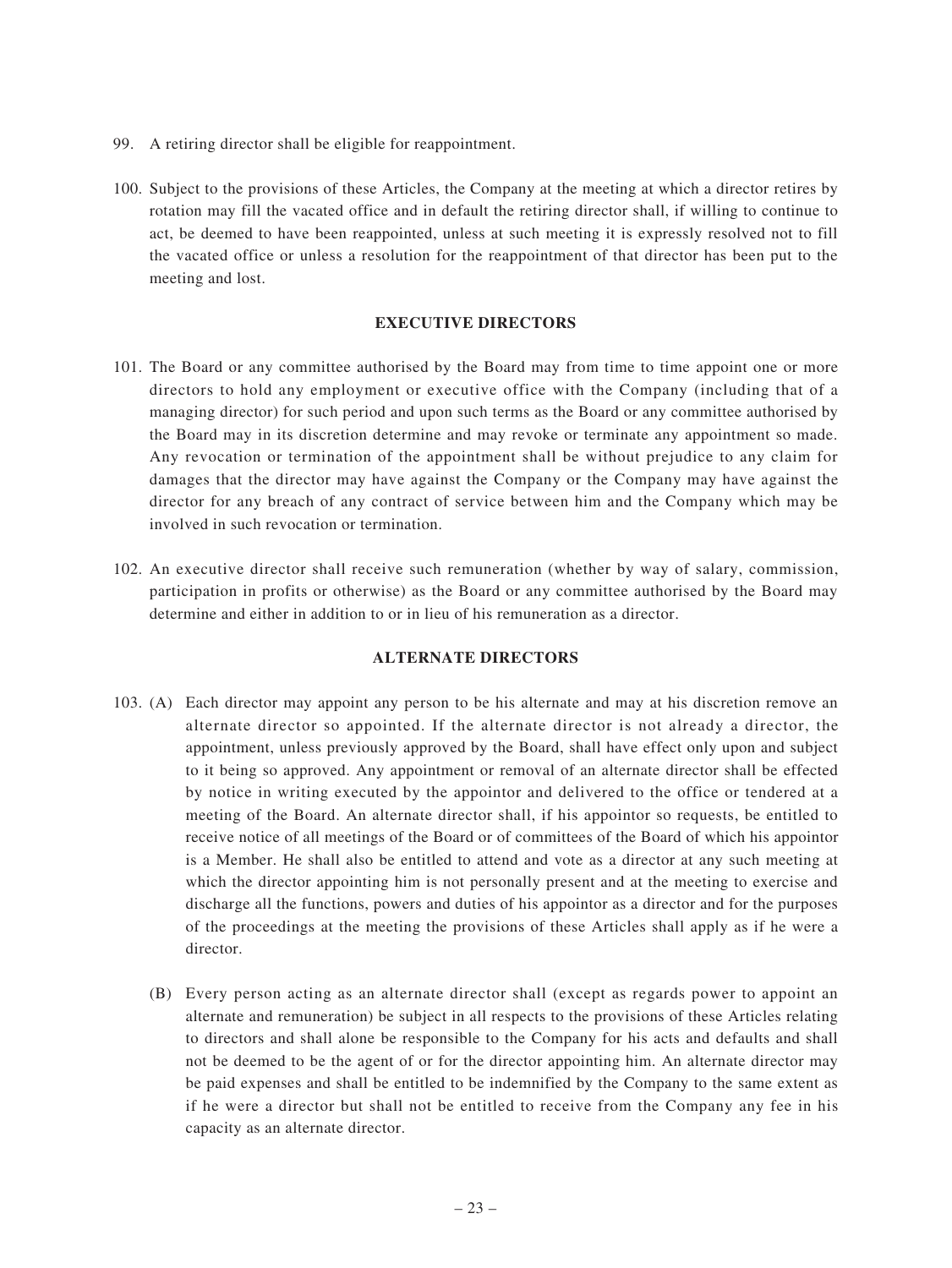- (C) Every person acting as an alternate director shall have one vote for each director for whom he acts as alternate in addition to his own vote if he is also a director. The signature of an alternate director to any resolution in writing of the Board or a committee of the Board shall, unless the notice of his appointment provides to the contrary, be as effective as execution by his appointor.
- (D) An alternate director shall automatically cease to be an alternate director if his appointor ceases for any reason to be a director except that, if at any meeting any director retires by rotation or otherwise but is reappointed or deemed to be reappointed at the same meeting, any appointment made by him pursuant to this Article which was in force immediately before his retirement shall remain in force as though he had not retired.
- (E) An alternate director shall be responsible and liable for his own act, omission and default. An alternate director shall not be deemed to be an agent of the director who appoints him. The director who appoints the alternate director shall not be vicariously liable for any acts, including but not limited to any tort, committed by the alternate director while acting in the capacity of alternate director.

#### **REMUNERATION AND EXPENSES OF DIRECTORS**

- 104. Unless otherwise determined by ordinary resolution of the Company, each of the directors (including the chairman) shall be entitled to be paid by the Company such fee or fees for each year during any part of which he holds office as such, as may be proposed by the Board and determined by the Members at an annual general meeting of the Company, except that any director (including the chairman) holding office for less than the whole of any year shall be entitled to a part of the relevant such sum in proportion to the time during such year for which he holds office.
- 105. Each director may be paid his reasonable travelling, hotel and incidental expenses of attending and returning from meetings of the Board or committees of the Board or general meetings or any other meeting which as a director he is entitled to attend and shall be paid all other costs and expenses properly and reasonably incurred by him in the conduct of the Company's business or in the discharge of his duties as a director. Any director who goes or resides abroad for any purposes of the Company or who performs services which in the opinion of the Board or any committee authorised by the Board go beyond the ordinary duties of a director may be paid such extra remuneration (whether by way of salary, commission, participation in profits or otherwise) as the Board or any committee authorised by the Board may determine in addition to any remuneration provided for by or pursuant to any other Article.
- 106. Notwithstanding Articles 104 and 105, the remuneration of a director appointed to any office in the management of the Company may from time to time be fixed by the Board and may be by way of salary, commission, bonus, participation in profits or share option schemes or similar arrangements or otherwise or by all or any of those modes and with such other benefits (including pension and/or gratuity and/or other benefits on retirement or on death or disability) and allowances as the Board may from time to time decide. Such remuneration shall be in addition to his ordinary remuneration as a director.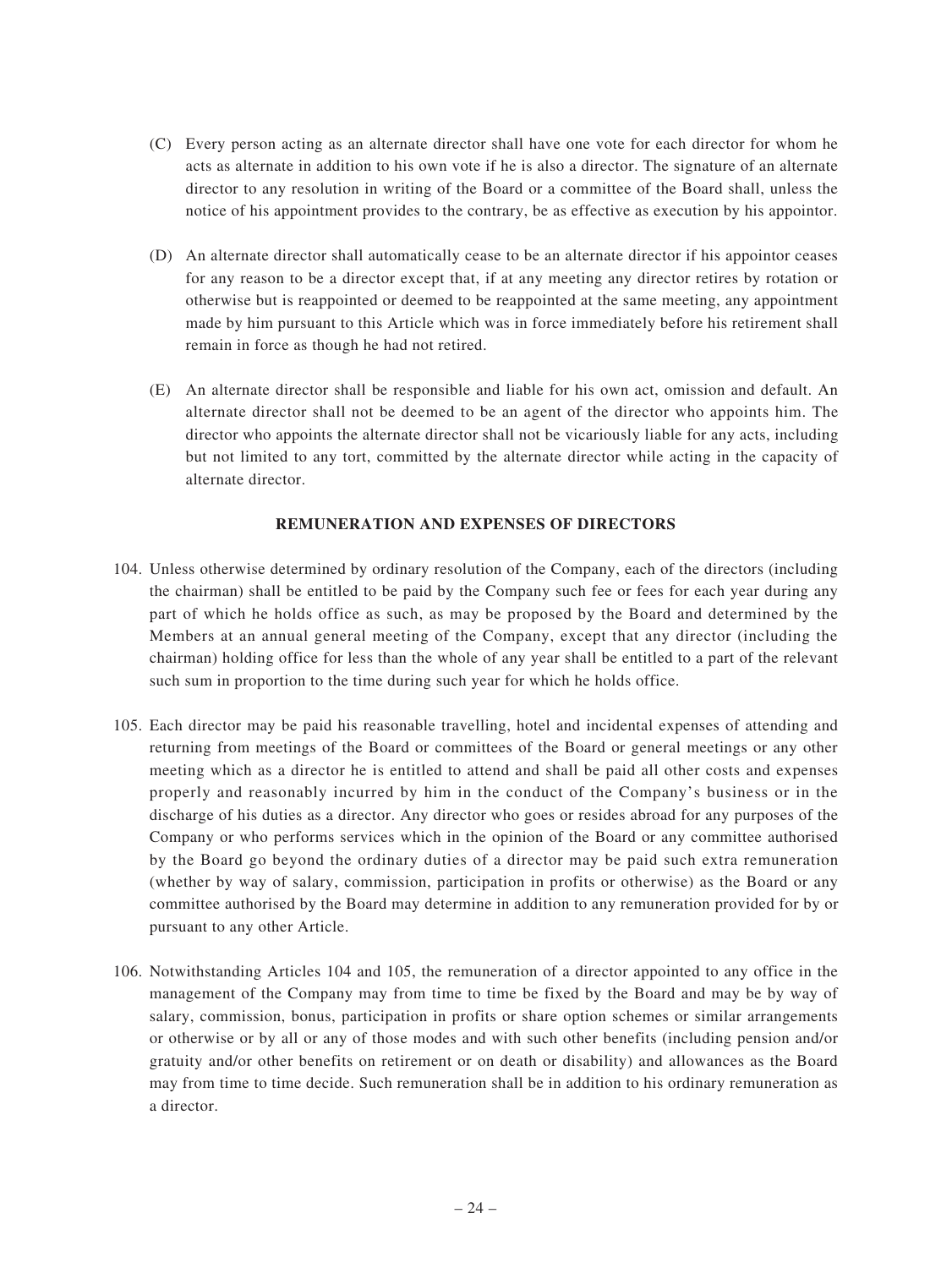107. Payments to any director or past director of any sum by way of compensation for loss of office or as consideration for or in connection with his retirement from office (not being a payment to which the director or past director is contractually or statutorily entitled) must be approved by the Company in general meeting.

## **DIRECTORS' INTERESTS**

- 108. (A) A director may hold any other office or place of profit with the Company (except that of auditor) in conjunction with his office of director for such period and upon such terms as the Board may determine and may be paid such extra remuneration for it (whether by way of salary, commission, participation in profits or otherwise) as the Board may determine and such extra remuneration shall be in addition to any remuneration provided for by or pursuant to any other Article.
	- (B) A director may act by himself or his firm in a professional capacity for the Company (otherwise than as auditor) and he or his firm shall be entitled to remuneration for professional services as if he were not a director.
	- (C) A director of the Company may be or become a director or other officer of, or otherwise interested in, any company promoted by the Company or in which the Company may be interested or as regards which it has any power of appointment, and shall not be liable to account to the Company or the Members for any remuneration, profit or other benefit received by him as a director or officer of or from his interest in the other company. The Board may also cause any voting power conferred by the shares in any other company held or owned by the Company or any power of appointment to be exercised in such manner in all respects as it thinks fit, including the exercise of the voting power or power of appointment in favour of the appointment of the directors or any of them as directors or officers of the other company or in favour of the payment of remuneration to the directors or officers of the other company.
	- (D) A director shall not vote or be counted in the quorum on any resolution of the Board concerning his own appointment or the settlement or variation of the terms or the termination of his own appointment as the holder of any office or place of profit with the Company or any other company in which the Company is interested.
	- (E) Where proposals are under consideration concerning the appointment or the settlement or variation of the terms or the termination of the appointment of two or more directors to offices or places of profit with the Company or any other company in which the Company is interested, a separate resolution may be put in relation to each director and in such case each of the directors concerned shall be entitled to vote and be counted in the quorum in respect of each resolution unless it concerns his own appointment or the settlement or variation of the terms or the termination of his own appointment.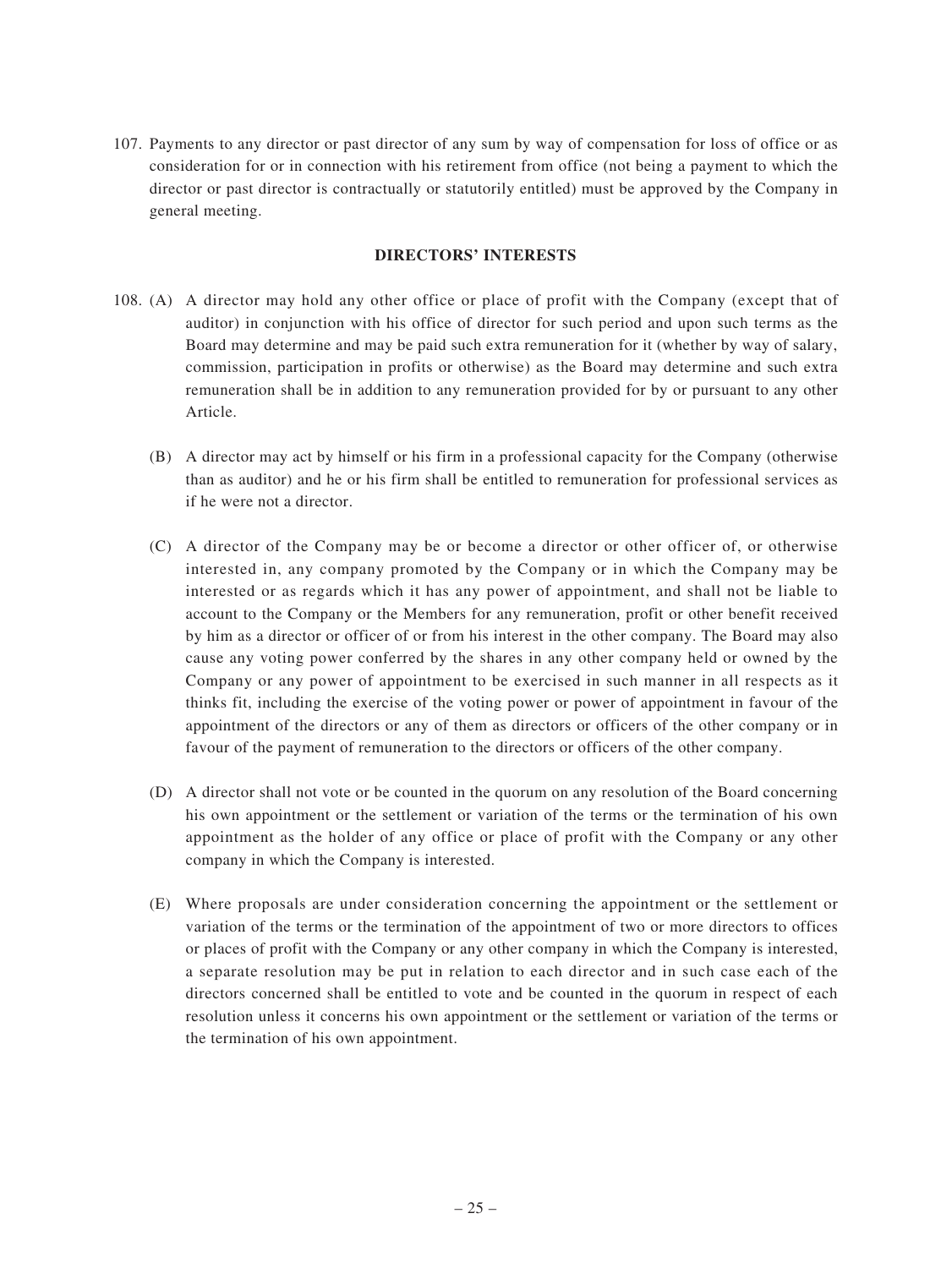- (F) Subject to the Companies Ordinance and to paragraph (G) of this Article, no director or proposed or intending director shall be disqualified by his office from contracting with the Company, either with regard to his tenure of any office or place of profit or as vendor, purchaser or in any other manner whatever, nor shall any contract in which any director is in any way interested be liable to be avoided, nor shall any director who is interested be liable to account to the Company or the Members for any remuneration, profit or other benefit realised by the contract by reason of the director holding that office or of the fiduciary relationship established by it.
- (G) Save as otherwise provided in these Articles, a director shall not vote on any resolution of the directors approving any contract or arrangement or any other proposal whatsoever in which he or any of his associate(s) has any material interest. A director shall not be counted in the quorum at a meeting in relation to any resolution on which he is debarred from voting.
- (H) A director shall (in the absence of any other material interest than is indicated below) be entitled to vote (and be counted in the quorum) in respect of any resolution concerning any of the following matters, namely:-
	- (i) the giving of any security or indemnity to him or his associate(s) in respect of money lent or obligations incurred or undertaken by him or any of them at the request of or for the benefit of the Company or any of its subsidiaries;
	- (ii) the giving of any security or indemnity to a third party in respect of a debt or obligation of the Company or any of its subsidiaries for which he or his associate(s) has himself/ themselves assumed responsibility in whole or in part and whether alone or jointly under a guarantee or indemnity or by the giving of security;
	- (iii) any proposal concerning an offer of shares, debentures or other securities of or by the Company or any other company which the Company may promote or be interested in for subscription or purchase in which offer he or his associate(s) is/are or is/are to be interested as a participant in the underwriting or sub-underwriting thereof;
	- (iv) any proposal concerning any other company in which he or his associate(s) is/are interested only, whether directly or indirectly, as an officer, executive or shareholder or in which he or his associate(s) is/are beneficially interested in shares of that company, provided that he and any of his associate(s) are not in aggregate beneficially interested in five per cent. or more of the issued shares of any class of such company (or of any third company through which his interest or that of his associate(s) is derived) or of the voting rights;
	- (v) any proposal or arrangement concerning the benefit of employees of the Company or its subsidiaries, including the adoption, modification or operation of any employees' share scheme or any share incentive or share option scheme under which the director or his associate(s) may benefit;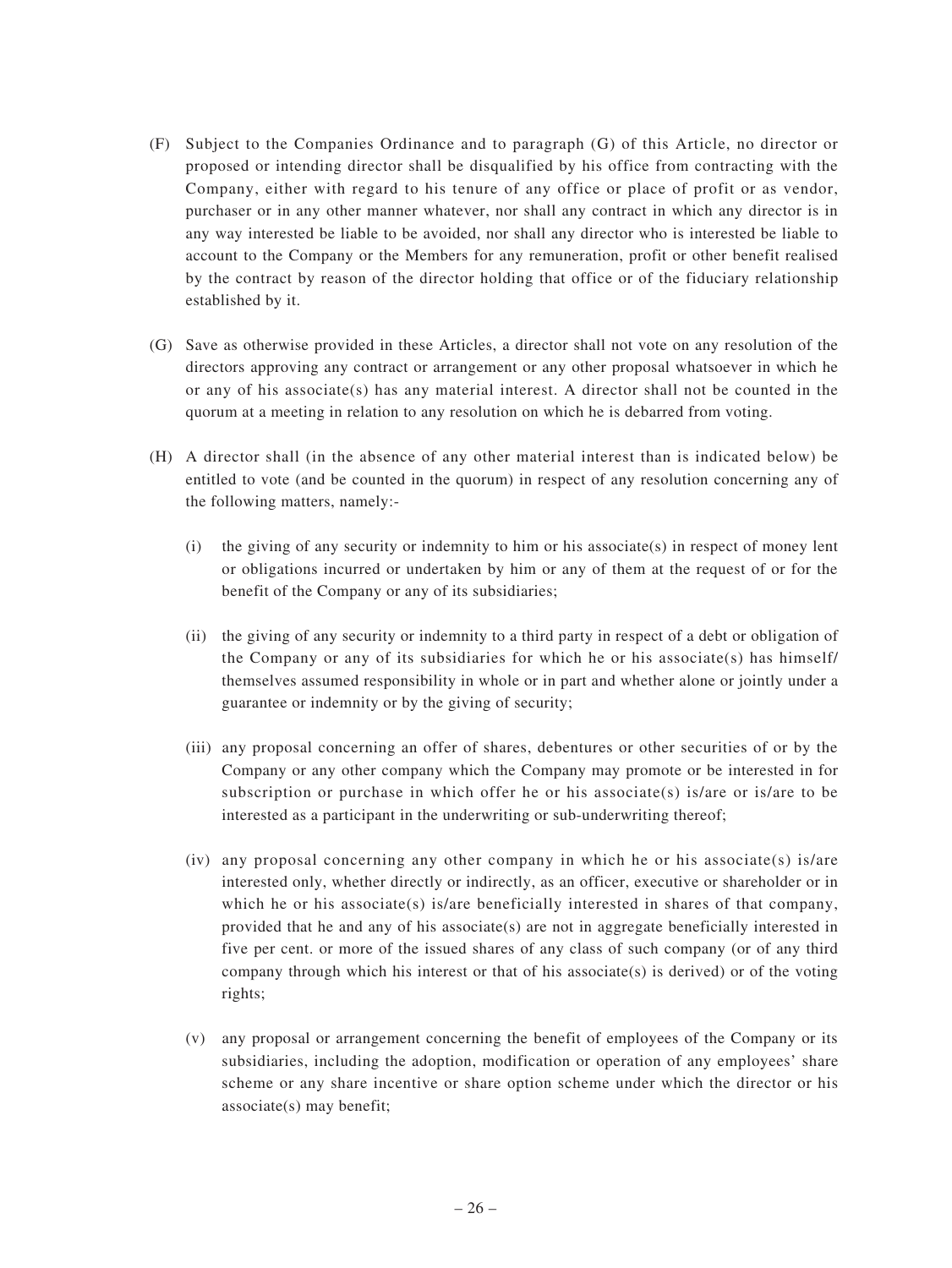- (vi) any proposal or arrangement concerning the benefit of employees of the Company or its subsidiaries, including the adoption, modification or operation of a pension fund or retirement, death or disability benefits scheme which relates both to directors (or his  $associate(s)$  and employees of the Company or any of its subsidiaries and does not provide in respect of any director or his associate(s), as such any privilege or advantage not generally accorded to the class of persons to which such scheme or fund relates; and
- (vii) any contract or arrangement in which he or his associate(s) is/are interested in the same manner as other holders of shares or debentures or other securities of the Company by virtue only of his/their interest in shares or debentures or other securities of the Company.
- (I) A company shall be deemed to be a company in which a director and/or his associate(s) owns five per cent. or more if and so long as (but only if and so long as) he and/or his associates, (either directly or indirectly) is/are the holder(s) of or beneficially interested in five per cent. or more of any class of the equity share capital of such company or of the voting rights available to members of such company (or of any third company through which the interest of the director or that of his associate(s) is derived) or of the voting rights of any class of shares available to members of such company. For the purpose of this Article there shall be disregarded any shares held by a director or any of his associate(s) as bare or custodian trustee and in which he or his associate(s) has/have no beneficial interest, any shares comprised in a trust in which the interest of the director or his associate(s) is/are in reversion or remainder if and so long as some other person is entitled to receive the income thereof, and any shares comprised in an authorised unit trust scheme in which the director or any of his associate(s) is/ are interested only as a unit holder and shares which carry no voting right at general meetings and very restrictive dividend and return of capital right.
- (J) Where a company in which a director and/or his associate(s) hold(s) five per cent. or more is materially interested in a transaction, then that director and/or his associate(s) shall also be deemed materially interested in such transaction.
- (K) If any question shall arise at any meeting of the Board as to the materiality of the interests of a director (other than the chairman of the meeting) or his associate(s) or as to the entitlement of any director (other than the chairman of the meeting) to vote or be counted in the quorum and the question is not resolved by his voluntarily agreeing to abstain from voting or not to be counted in the quorum, the question shall be referred to the chairman of the meeting and his ruling in relation to such director and his associates shall be conclusive except in a case where the nature or extent of the interests of such director and his associates (so far as they are known to such director) have not been fairly disclosed to the Board. If any question shall arise in respect of the chairman of the meeting, the question shall be decided by a resolution of the Board (for which purpose the chairman shall be counted in the quorum but shall not vote on the matter) and the resolution shall be conclusive except in a case where the nature or extent of the interests of the chairman and his associates (so far as they are known to the chairman) have not been fairly disclosed to the Board.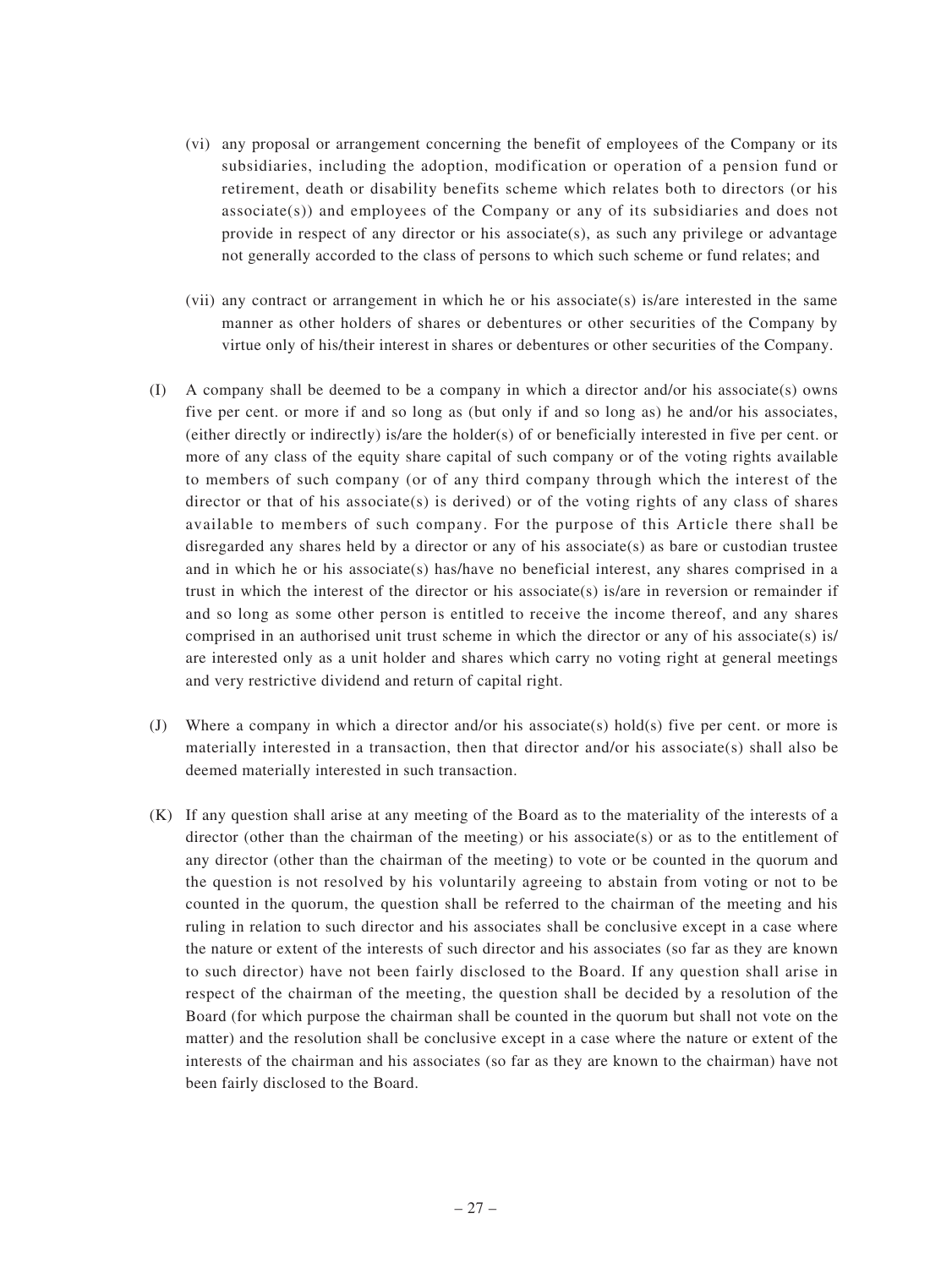- (L) Subject to the Companies Ordinance, a director who to his knowledge is in any way, whether directly or indirectly, interested in a contract with the Company shall declare the nature of his interest at the meeting of the Board at which the question of entering into the contract is first taken into consideration, if he knows his interest then exists, or in any other case at the first meeting of the Board after he knows that he is or has become so interested. For the purposes of this Article, a general notice to the Board given by a director to the effect that (a) he is a member of a specified company or firm and is to be regarded as interested in any contract which may after the date of the notice be made with that company or firm, or (b) he is to be regarded as interested in any contract which may after the date of the notice be made with a specified person who is connected with him, shall be deemed to be a sufficient declaration of interest under this Article in relation to any such contract; provided that no such notice shall be effective unless either it is given at a meeting of the Board or the director takes reasonable steps to secure that it is brought up and read at the next meeting of the Board after it is given.
- (M) References in this Article to a contract include references to any proposed contract and to any transaction or arrangement whether or not constituting a contract.
- (N) Subject to the provisions of the Companies Ordinance, the Company may by ordinary resolution suspend or relax the provisions of this Article to any extent or ratify any transaction not duly authorised by reason of a contravention of this Article.

## **POWERS AND DUTIES OF THE BOARD**

- 109. Subject to the provisions of the Companies Ordinance, the memorandum of association of the Company and these Articles and to any directions given by the Company in general meeting by special resolution, the business of the Company shall be managed by the Board, which may exercise all the powers of the Company whether relating to the management of the business of the Company or not. No alteration of the memorandum of association or these Articles and no special resolution shall invalidate any prior act of the Board which would have been valid if that alteration had not been made or that resolution had not been passed. The powers given by this Article shall not be limited by any power given to the Board by any other Article.
- 110. The Board may exercise all the powers of the Company to raise or borrow money and to mortgage or charge all or any part of the undertaking, property and assets (present and future) and uncalled capital of the Company and to issue debentures and other securities, whether outright or as collateral security for any debt, liability or obligation of the Company or of any third party.
- 111. The Board may establish local boards or agencies for managing any of the affairs of the Company, either in Hong Kong or elsewhere, and may appoint any persons to be members of such local boards, or any managers or agents, and may fix their remuneration. The Board may delegate to any local board, manager or agent any of the powers, authorities and discretions vested in or exercisable by the Board, with power to sub-delegate, and may authorise the members of any local board or any of them to fill any vacancies therein and to act notwithstanding vacancies. Any such appointment or delegation may be made upon such terms and subject to such conditions as the Board may think fit, and the Board may remove any person appointed as aforesaid, and may revoke or vary such delegation, but no person dealing in good faith and without notice of any such revocation or variation shall be affected thereby.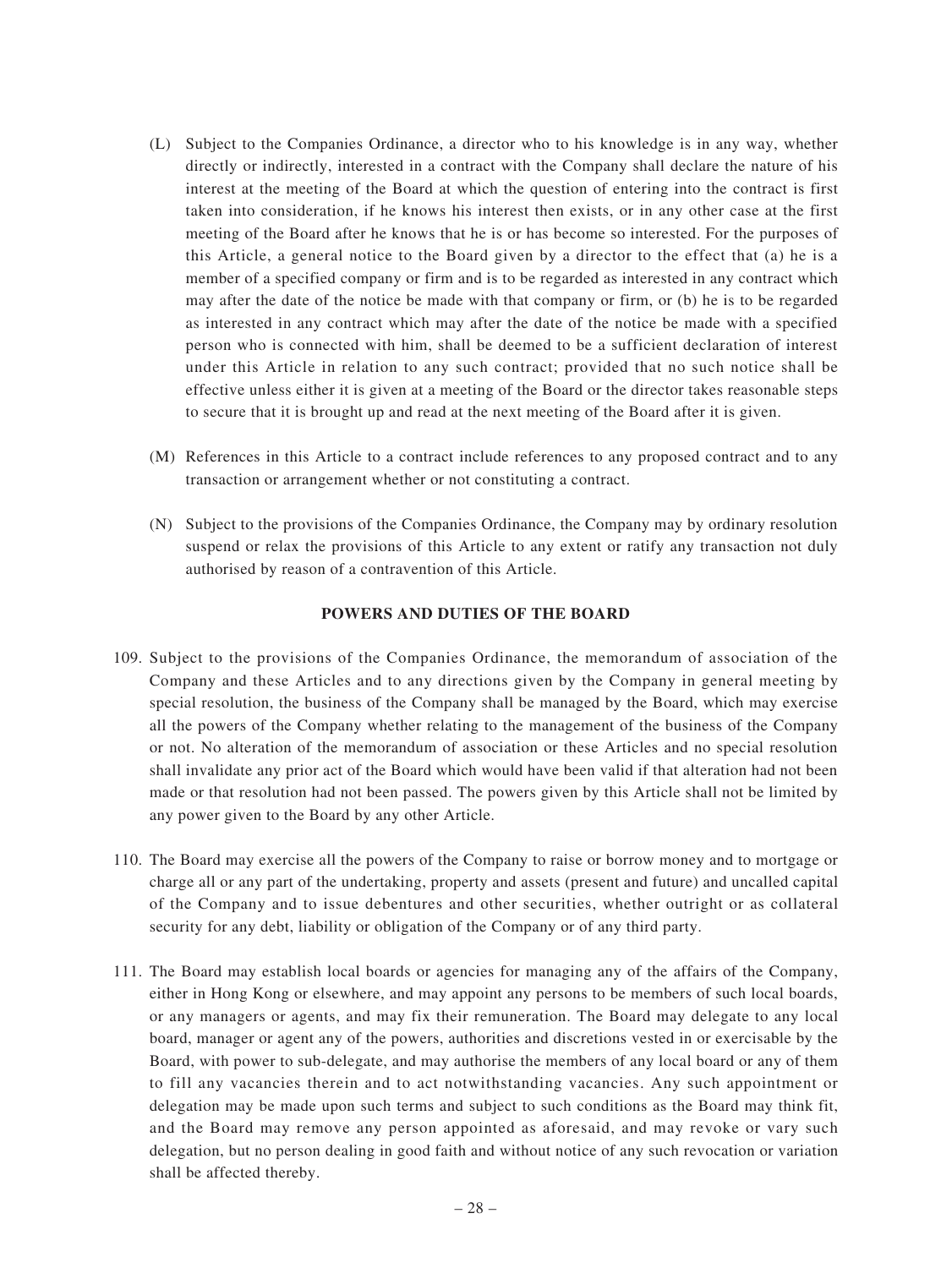- 112. The Board may by power of attorney appoint any company, firm or person or any fluctuating body of persons, whether nominated directly or indirectly by the Board, to be the attorney or attorneys of the Company for such purposes and with such powers, authorities and discretions (not exceeding those vested in or exercisable by the Board under these Articles) and for such period and subject to such conditions as it may think fit, and any such power of attorney may contain such provisions for the protection and convenience of persons dealing with any such attorney as the Board may think fit and may also authorise any such attorney to sub-delegate all or any of the powers, authorities and discretions vested in him.
- 113. The Board may entrust to and confer upon any director any of its powers, authorities and discretions (with power to sub-delegate) upon such terms and conditions and with such restrictions as it thinks fit, and either collaterally with, or to the exclusion of, its own powers authorities and discretions and may from time to time revoke or vary all of them but no person dealing in good faith and without notice of such revocation or variation shall be affected by it. The power to delegate contained in this Article shall be effective in relation to the powers, authorities and discretions of the Board generally and shall not be limited by the fact that in certain Articles, but not in others, express reference is made to particular powers, authorities or discretions being exercised by the Board or by a committee authorised by the Board.
- 114. The Company may exercise all the powers conferred by the Companies Ordinance with regard to having official seals and those powers shall be vested in the Board.
- 115. Subject to the provisions of the Companies Ordinance, the Company may keep an overseas or local or other register in any place and the Board may make and vary such regulations as it may think fit respecting the keeping of the register.
- 116. All cheques, promissory notes, drafts, bills of exchange and other instruments, whether negotiable or transferable or not, and all receipts for moneys paid to the Company shall be signed, drawn, accepted, endorsed or otherwise executed, as the case may be, in such manner as the Board shall from time to time determine.
- 117. The Board shall cause minutes or records to be made in books provided for the purpose:-
	- (a) of all appointments of officers made by the Board;
	- (b) of the names of the directors present at each meeting of the Board and at each meeting of each committee of the Board; and
	- (c) of all resolutions and proceedings at all meetings of the Company and of the Board and of any committee of the Board.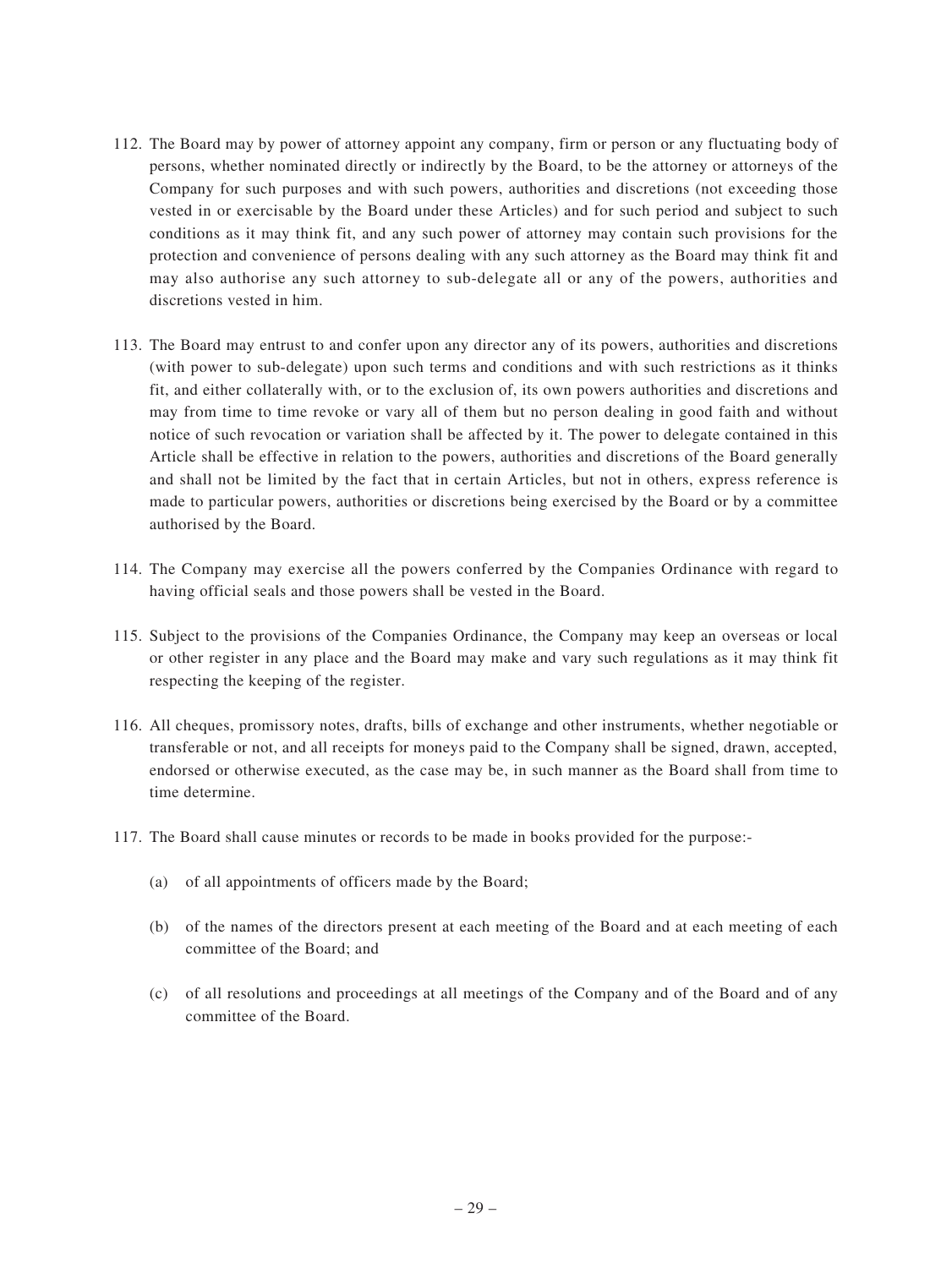118. The Board or any committee authorised by the Board may exercise all the powers of the Company to provide benefits, either by the payment of gratuities or pensions or by insurance or in any other manner whether similar to the foregoing or not, for any director or former director or the relations, connections or dependants of any director or former director provided that no benefits (except such as may be provided for by any other Article) may be granted to or in respect of a director or former director who has not been employed by, or held an executive office or place of profit under, the Company or any body corporate which is or has been its subsidiary or any predecessor in business of the Company or any such body corporate without the approval of an ordinary resolution of the Company. No director or former director shall be accountable to the Company or the Members for any benefit provided pursuant to this Article and the receipt of any such benefit shall not disqualify any person from being or becoming a director of the Company.

## **PROCEEDINGS OF THE BOARD**

- 119. The Board may meet for the despatch of business, adjourn and otherwise regulate its meetings as it thinks fit. Questions arising at any meeting shall be determined by a majority of votes. In the case of an equality of votes the chairman of the meeting shall have an additional or casting vote. A director may at any time, and the secretary on the requisition of a director shall forthwith, summon a meeting of the Board.
- 120. Notice of a meeting of the Board shall be deemed to be properly given to a director if it is given to him personally or by word of mouth or sent in writing to him at his last known address or any other address given by him to the Company for this purpose. A director absent or intending to be absent from Hong Kong may request the Board that notices of meetings of the Board shall during his absence be sent in writing to him at his last known address or any other address given by him to the Company for this purpose, but in the absence of any such request it shall not be necessary to give notice of a meeting of the Board to any director who is for the time being absent from Hong Kong. A director may waive notice of any meeting either prospectively or retrospectively.
- 121. The quorum necessary for the transaction of the business of the Board may be fixed by the Board and, unless so fixed at any other number, shall be two. Subject to the provisions of these Articles, any director who ceases to be a director at a meeting of the Board may continue to be present and to act as a director and be counted in the quorum until the termination of the meeting of the Board if no other director objects and if otherwise a quorum of directors would not be present.
- 122. The continuing directors or a sole continuing director may act notwithstanding any vacancy in their number but, if and so long as the number of directors is reduced below the minimum number fixed by or in accordance with these Articles or is below the number fixed by or in accordance with these Articles as the quorum or there is only one continuing director, the continuing directors or director may act for the purpose of filling vacancies or of summoning general meetings of the Company but not for any other purpose.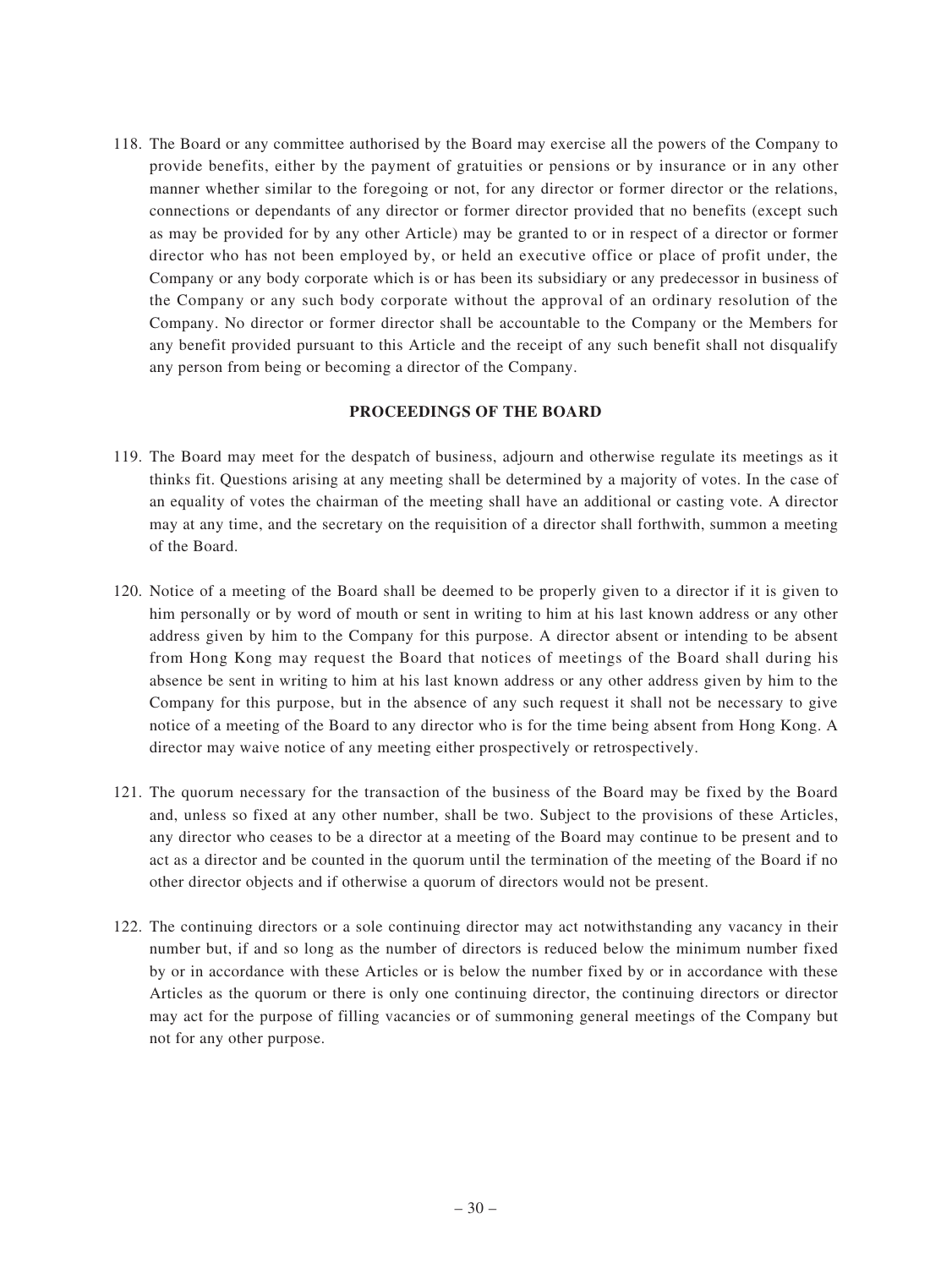- 123. The Board may appoint a director to be the chairman or the deputy chairman of the Board and may at any time remove him from that office. Unless he is unwilling to do so, the chairman or failing him the deputy chairman shall act as chairman at every meeting of the Board. But if no chairman or deputy chairman is present within five minutes after the time appointed for holding the meeting and willing to act, the directors present may choose one of their number to be chairman of the meeting.
- 124. A meeting of the Board at which a quorum is present shall be competent to exercise all the powers, authorities and discretions for the time being vested in or exercisable by the Board.
- 125. The Board may delegate any of its powers, authorities and discretions (with power to sub-delegate) to any committee, consisting of such person or persons (whether a member or members of its body or not) as it thinks fit. Any committee so formed may exercise its powers to sub-delegate by subdelegating to any person or persons (whether or not a member or members of the Board or of the committee).
- 126. Any committee so formed shall, in the exercise of the powers, authorities and discretions so delegated, conform to any regulations which may be imposed on it by the Board. The meetings and proceedings of any committee consisting of two or more Members shall be governed by the provisions contained in these Articles for regulating the meetings and proceedings of the Board so far as the same are applicable and are not superseded by any regulations imposed by the Board.
- 127. All or any of the members of the Board or any committee of the Board may participate in a meeting of the Board or that committee by means of a conference telephone or any communication equipment which allows all persons participating in the meeting to hear each other. A person so participating shall be deemed to be present in person at the meeting and shall be entitled to vote or be counted in a quorum accordingly. Such a meeting shall be deemed to take place where the largest group of those participating is assembled, or, if there is no such group, where the chairman of the meeting then is.
- 128. A resolution in writing executed by all the directors (provided that their number is not less than three) or by all the members of a committee for the time being shall be as valid and effectual as a resolution passed at a meeting of the Board or, as the case may be, of such committee properly called and constituted. The resolution may be contained in one document or in several documents in like form each executed by one or more of the directors or members of the committee concerned.
- 129. All acts done by the Board or by any committee or by any person acting as a director or member of a committee shall, notwithstanding that it is afterwards discovered that there was some defect in the appointment of any member of the Board or committee or person so acting or that they or any of them were disqualified or had vacated office, be as valid as if every such member or person had been properly appointed and was qualified and had continued to be a director or member of the committee.

#### **SECRETARY**

130. Subject to the provisions of the Companies Ordinance, one or more secretaries may be appointed by the Board for such term, at such remuneration and upon such conditions as it may think fit; and any secretary so appointed may be removed by the Board.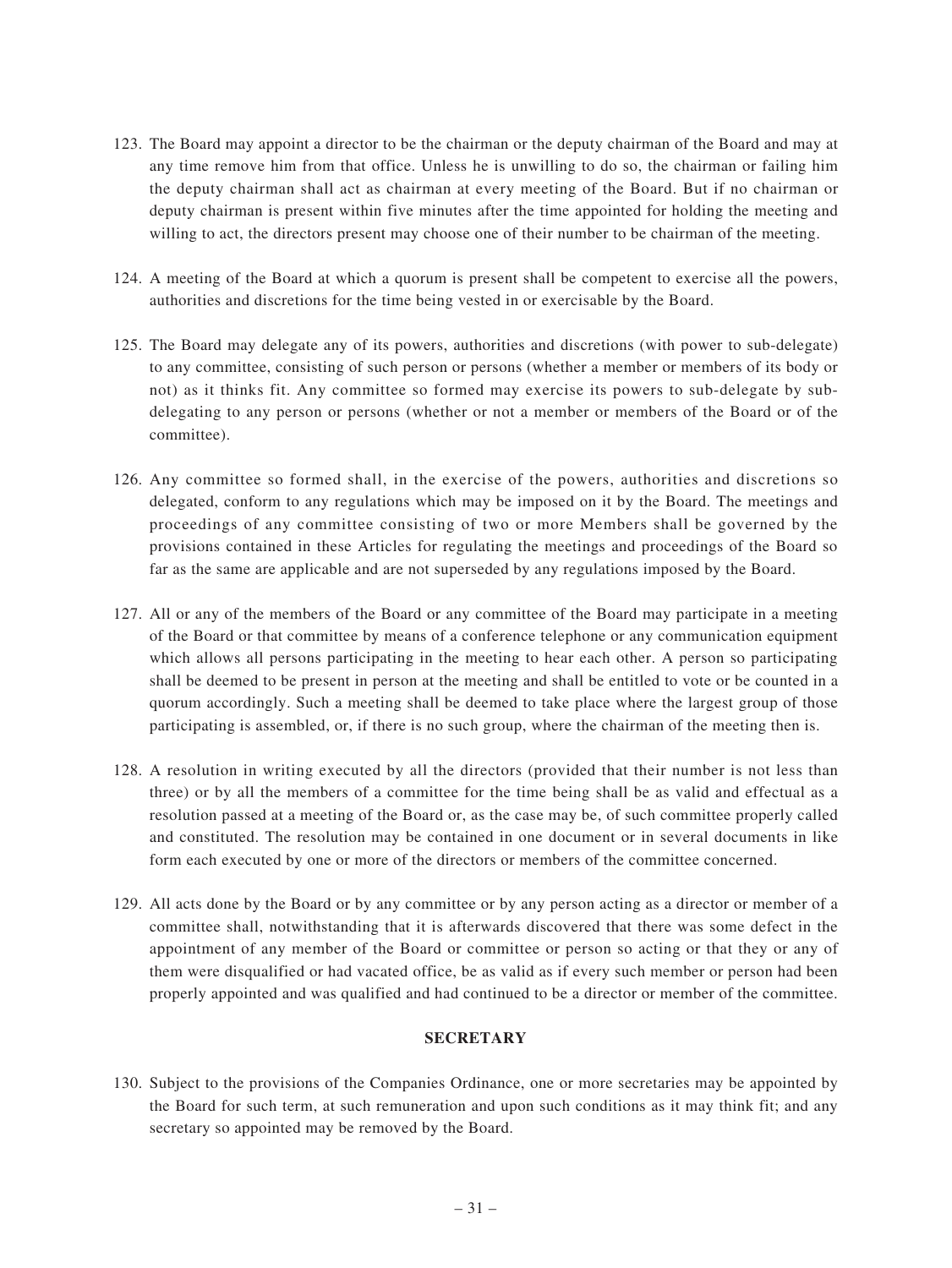131. Any provision of the Companies Ordinance or these Articles requiring or authorising a thing to be done by or to a director and the secretary shall not be satisfied by its being done by or to the same person acting both as director and as, or in place of, the secretary.

#### **THE SEAL**

132. The Board shall provide for the custody of every seal of the Company. The seal shall only be used by the authority of the Board or of a committee of the Board authorised by the Board in that behalf. Subject as otherwise provided in these Articles, any instrument to which the seal is affixed shall be signed by at least one director and the secretary or by at least two directors or some other person appointed in that behalf by the Board or a competent committee of the Board and any instrument to which an official seal is applied need not, unless the Board for the time being otherwise decides or the law otherwise requires, be signed by any person.

## **DIVIDENDS AND OTHER PAYMENTS**

- 133. Subject to the provisions of the Companies Ordinance, the Company may by ordinary resolution from time to time declare dividends in accordance with the respective rights of the Members, but no dividend shall exceed the amount recommended by the Board.
- 134. Except in so far as the rights attaching to, or the terms of issue of, any share otherwise provide:-
	- (a) all dividends shall be declared and paid according to the amounts paid up on the shares in respect of which the dividend is paid, but no amount paid up on a share in advance of calls shall be treated for the purposes of this Article as paid up on the share; and
	- (b) all dividends shall be apportioned and paid pro rata according to the amounts paid up on the shares during any portion or portions of the period in respect of which the dividend is paid.
- 135. Subject to the provisions of the Companies Ordinance, the Board may pay such interim dividends as appear to the Board to be justified by the financial position of the Company and may also pay any dividend payable at a fixed rate at intervals settled by the Board, whenever the financial position of the Company, in the opinion of the Board, justifies its payment. If the Board acts in good faith, it shall not incur any liability to the holders of shares conferring preferred rights for any loss they may suffer in consequence of the payment of an interim dividend on any shares having non-preferred or deferred rights.
- 136. The Board may deduct from any dividend or other moneys payable to a Member by the Company on or in respect of any shares all sums of money (if any) presently payable by him to the Company on account of calls or otherwise in respect of shares of the Company.
- 137. No dividend or other moneys payable by the Company on or in respect of any share shall bear interest against the Company.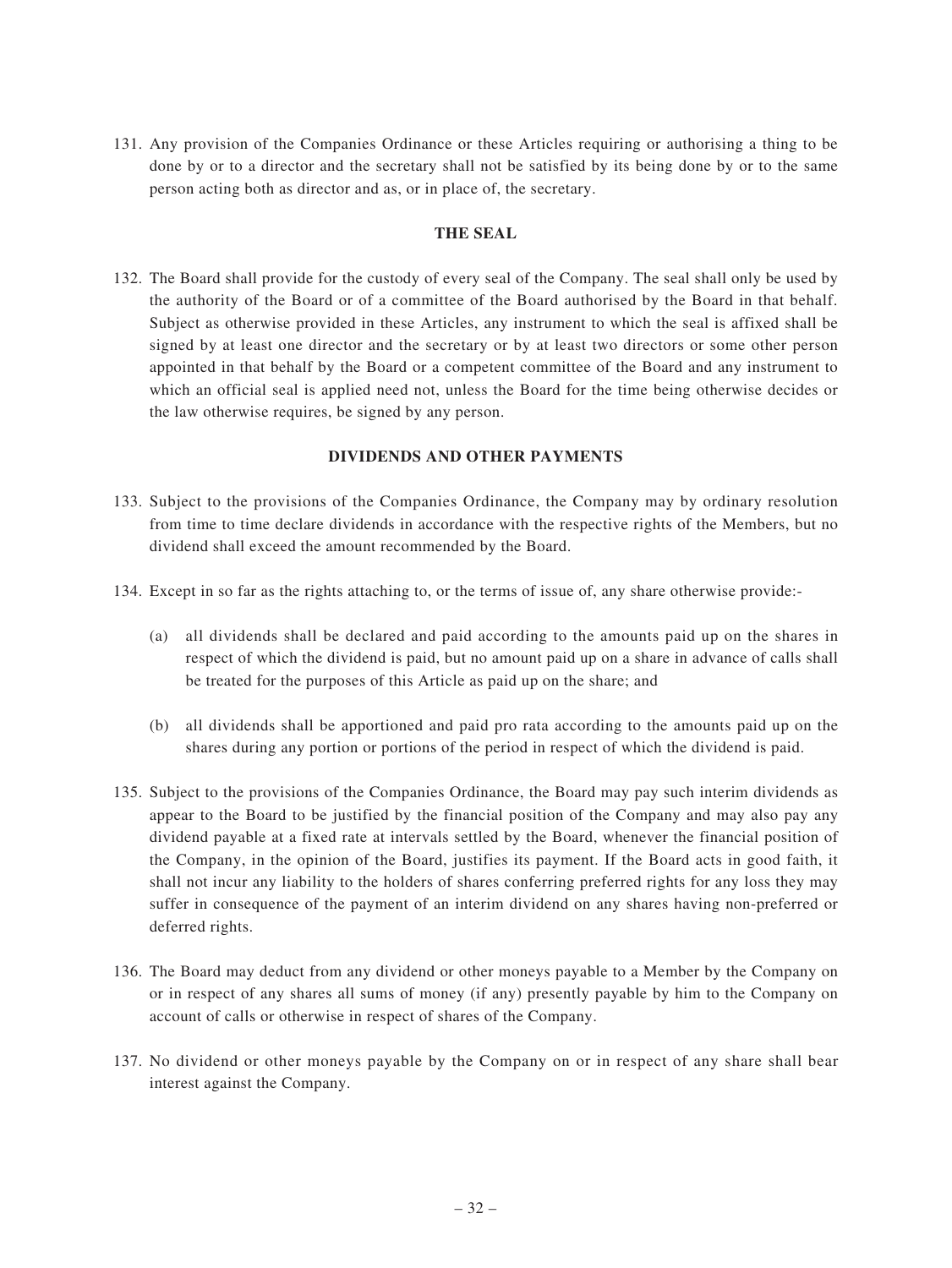- 138. (A) In respect of any dividend proposed to be paid or declared by the Board or by the Company in general meeting, the Board may propose and announce prior to or contemporaneously with the payment or declaration of such dividend: –
	- (i) that such dividend be satisfied wholly or in part in the form of an allotment of shares credited as fully paid up provided that Members entitled to the dividend will be entitled to elect to receive such dividend (or part of it) in cash in lieu of such allotment. In such case, the following provisions shall apply:-
		- (a) the basis of any such allotment shall be determined by the Board;
		- (b) the Board, after determining the basis of allotment, shall give not less than two weeks' notice in writing to the holders of the shares of the right of election accorded to them and shall send with such notice forms of election and specify the procedure to be followed and the place at which and the latest date and time by which duly completed forms of election must be lodged in order to be effective
		- (c) the right of election may be exercised in respect of the whole or part of that portion of the dividend in respect of which the right of election has been accorded
		- (d) the dividend (or that part of the dividend to be satisfied by the allotment of shares as aforesaid) shall not be payable in cash on shares in respect of which the cash election has not been duly exercised ("the non-elected shares") and in lieu and in satisfaction of it shares shall be allotted credited as fully paid up to the holders of the non-elected shares on the basis of allotment determined as aforesaid and for such purpose the Board shall capitalise and apply out of any part of any of the Company's reserve accounts (including any share premium account or capital redemption reserve fund) or profit and loss account or amounts otherwise available for distribution as the Board may determine such sum as may be required to pay up in full the appropriate number of shares for allotment and distribution to and amongst the holders of the non-elected shares on such basis; or
	- (ii) that Members entitled to such dividend be entitled to elect to receive an allotment of shares credited as fully paid up in lieu of the whole or such part of the dividend as the Board may think fit. In such case, the following provisions shall apply:-
		- (a) the basis of any such allotment shall be determined by the Board;
		- (b) the Board, after determining the basis of allotment, shall give not less than two weeks' notice in writing to the holders of the shares of the right of election accorded to them and shall send with such notice forms of election and specify the procedure to be followed and the place at which the latest date and time by which duly completed forms of election must be lodged in order to be effective;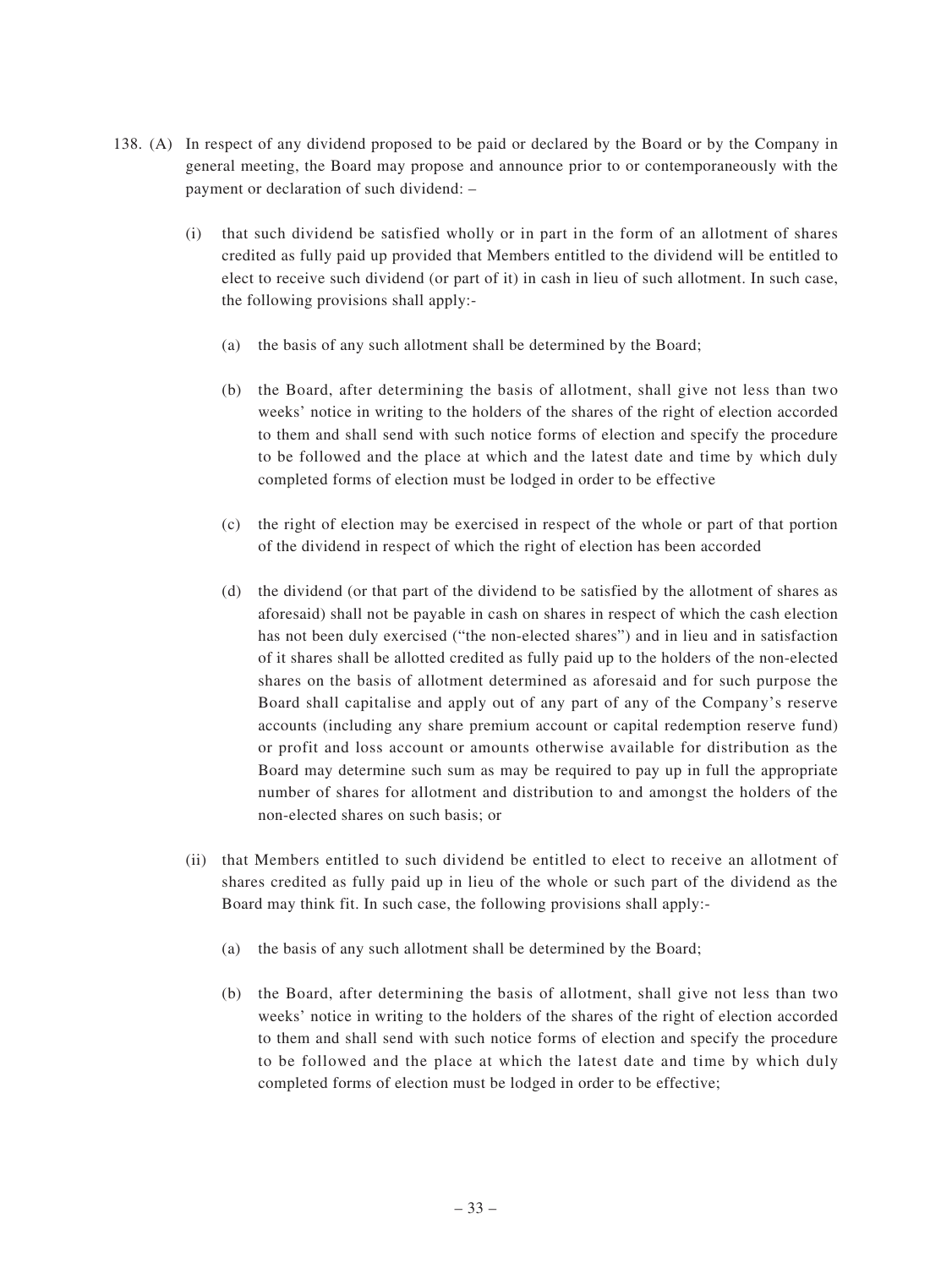- (c) the right of election may be exercised in respect of the whole or part of that portion of the dividend in respect of which the right of election has been accorded;
- (d) the dividend (or that part of the dividend in respect of which a right of election has been accorded) shall not be payable on shares in respect of which the share election has been duly exercised ("the elected shares") and in lieu and in satisfaction of it shares shall be allotted credited as fully paid up to the holders of the elected shares on the basis of allotment determined as aforesaid and for such purpose the Board shall capitalise and apply out of any part of any of the Company's reserve accounts (including any share premium account and capital redemption reserve fund) or profit and loss account or amounts otherwise available for distribution as the Board may determine such sum as may be required to pay up in full the appropriate number of shares for allotment and distribution to and amongst the holders of the elected shares on such basis.
- (B) The shares allotted pursuant to the provisions of paragraph (A) of this Article shall rank pari passu in all respects with the shares then in issue save only as regards participation:-
	- (i) in the relevant dividend (or the right to receive or to elect to receive an allotment of shares in lieu of it as aforesaid); or
	- (ii) in any other distribution, bonus or right paid, made, declared or announced prior to or contemporaneously with the payment or declaration of the relevant dividend unless, contemporaneously with the announcement by the Board of its proposal to apply the provisions of sub-paragraph (i) or (ii) of paragraph (A) of this Article in relation to the relevant dividend or contemporaneously with its announcement of the distribution, bonus or rights in question, the Board shall specify that the shares to be allotted pursuant to the provisions of paragraph (A) of this Article shall rank for participation in such distribution, bonus or rights.
- (C) The Board may do all acts and things considered necessary or expedient to give effect to any capitalisation pursuant to the provisions of paragraph (A) of this Article with full power to the Board to make such provisions as it thinks fit in the case of shares becoming distributable in fractions (including provisions whereby, in whole or in part, fractional entitlements are aggregated and sold and the net proceeds distributed to those entitled, or are disregarded or rounded up or down, or whereby the benefit of fractional entitlements accrues to the Company rather than to the Members concerned). The Board may authorise any person to enter into, on behalf of all Members interested, an agreement with the Company providing for such capitalisation and matters incidental to it and any agreement made pursuant to such authority shall be effective and binding on all concerned.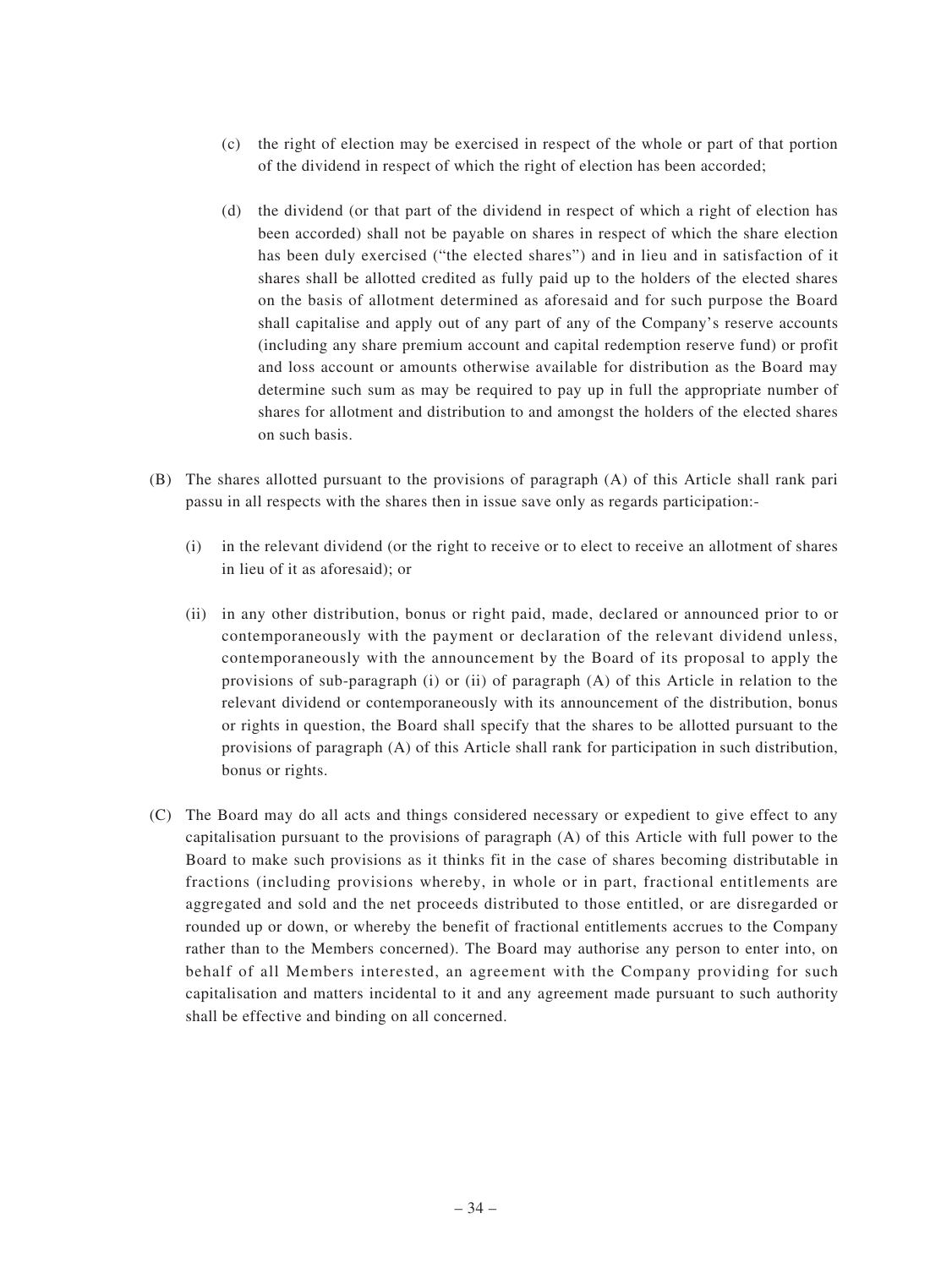- 139. Any dividend or other sum payable by the Company in respect of a share may be paid by cheque, warrant or similar financial instrument sent through the post addressed to the holder at his registered address or, in the case of joint holders, addressed to the holder whose name stands first in the register in respect of the shares at his address as appearing in the register or addressed to such person and at such address as the holder or joint holders may in writing direct. Every cheque, warrant or similar financial instrument, shall, unless the holder or joint holders otherwise direct, be made payable to the order of the holder or, in the case of joint holders, to the holder whose name stands first on the register in respect of such shares, and shall be sent at his or their risk and payment of the cheque, warrant or similar financial instrument by the bank on which it is drawn shall constitute a good discharge to the Company. In addition, any such dividend or other sum may be paid by any bank or other funds transfer system or such other means and to or through such person as the holder or joint holders may in writing direct, and the Company shall have no responsibility for any sums lost or delayed in the course of any such transfer or where it has acted on any such directions. Any one of two or more joint holders may give effectual receipts for any dividends or other moneys payable or property distributable in respect of the shares held by them. Where a person is entitled by transmission to a share, any dividend or other sum payable by the Company in respect of the share may be paid as if he were a holder of the share and his address noted in the register were his registered address.
- 140. Any dividend unclaimed after a period of six years from the date when it became due for payment shall be forfeited and shall revert to the Company and the payment by the Board of any unclaimed dividend, interest or other sum payable on or in respect of a share into a separate account shall not constitute the Company a trustee in respect of it.
- 141. Any general meeting declaring a dividend may, upon the recommendation of the Board, by ordinary resolution, direct that it shall be satisfied wholly or partly by the distribution of assets, and in particular of paid up shares or debentures of any other company, and where any difficulty arises in regard to the distribution the Board may settle it as it thinks expedient, and in particular may issue fractional certificates or authorise any person to sell and transfer any fractions or may ignore fractions altogether and may fix the value for distribution purposes of any assets to be distributed and may determine that cash shall be paid to any Members upon the footing of the value so fixed in order to secure equality of distribution and may vest any assets to be distributed in trustees, as may seem expedient to the Board.

#### **RESERVES**

142. The Board may, before recommending any dividend, set aside out of the profits of the Company such sums as it thinks proper as reserves which shall, at the discretion of the Board, be applicable for any purpose to which the profits of the Company may be properly applied and pending such application may, also at such discretion, either be employed in the business of the Company or be invested in such investments as the Board may from time to time think fit. The Board may also without placing the same to reserve carry forward any profits which it may think prudent not to distribute.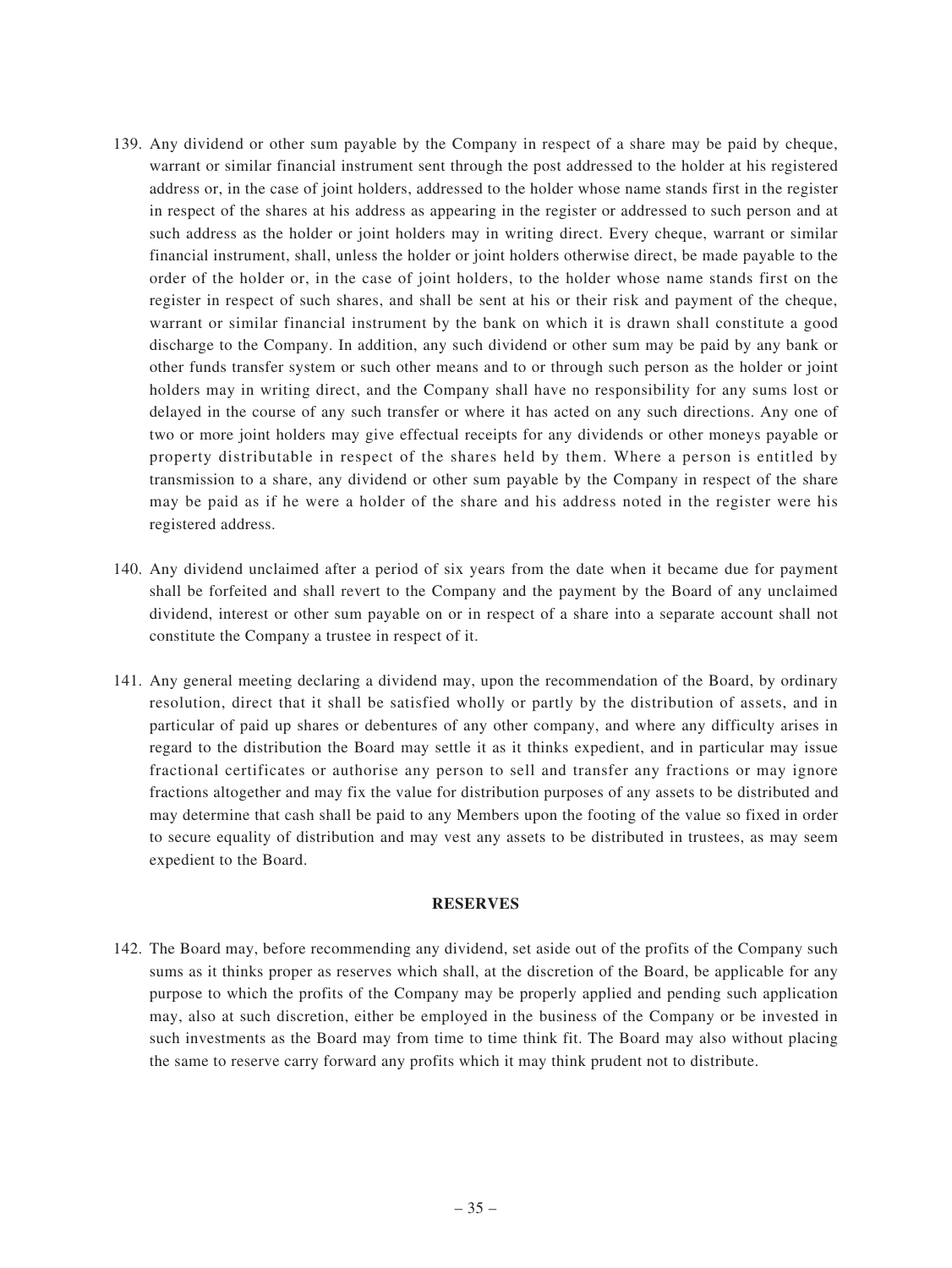#### **CAPITALISATION OF PROFITS**

- 143. The Company may, upon the recommendation of the Board, at any time and from time to time pass an ordinary resolution to the effect that it is desirable to capitalise all or any part of any amount for the time being standing to the credit of any reserve or fund including the profit and loss account whether or not the same is available for distribution and accordingly that the amount to be capitalised be set free for distribution among the Members or any class of Members who would be entitled to it if it were distributed by way of dividend and in the same proportions, on the footing that it is applied either in or towards paying up the amounts for the time being unpaid on any shares in the Company held by those Members respectively or in paying up in full of unissued shares, debentures or other obligations of the Company to be allotted and distributed credited as fully paid among those Members, or partly in one way and partly in the other, but so that, for the purposes of this Article, a share premium account and a capital redemption reserve fund, and any reserve or fund representing unrealised profits may be applied only in the paying up in full of unissued shares of the Company.
- 144. Where any difficulty arises in regard to any distribution of any capitalised reserve or fund the Board may settle the same as it thinks expedient and in particular may issue fractional certificates or authorise any person to sell and transfer any fractions or may resolve that the distribution should be as nearly as may be practicable in the correct proportion but not exactly so or may ignore fractions altogether, and may determine that cash payments shall be made to any Members in order to adjust the rights of all parties, as may seem expedient to the Board. The Board may authorise any person to enter into an agreement with the Company on behalf of the persons entitled to participate in the distribution providing for the allotment to them respectively of any shares, debentures or other obligations of the Company to which they are entitled on the capitalisation and the agreement shall be binding on those persons.

#### **RECORD DATES**

145. Notwithstanding any other provision of these Articles the Company or the Board may fix any date as the record date for any dividend, distribution, allotment or issue and such record date may be on or at any time before or after any date on which the dividend, distribution, allotment or issue is declared, paid or made.

#### **ACCOUNTING RECORDS**

- 146. The Board shall cause to be kept accounting records sufficient to show and explain the Company's transactions and such as to disclose with reasonable accuracy at any time the financial position of the Company at that time in accordance with the Companies Ordinance.
- 147. The accounting records shall be kept at the office or, subject to the Companies Ordinance, at such other place or places as the Board may think fit and shall always be open to inspection by the officers of the Company. No Member in his capacity as such (other than an officer of the Company) shall have any right of inspecting any accounting record or book or document of the Company except as conferred by law or authorised by the Board or by ordinary resolution of the Company.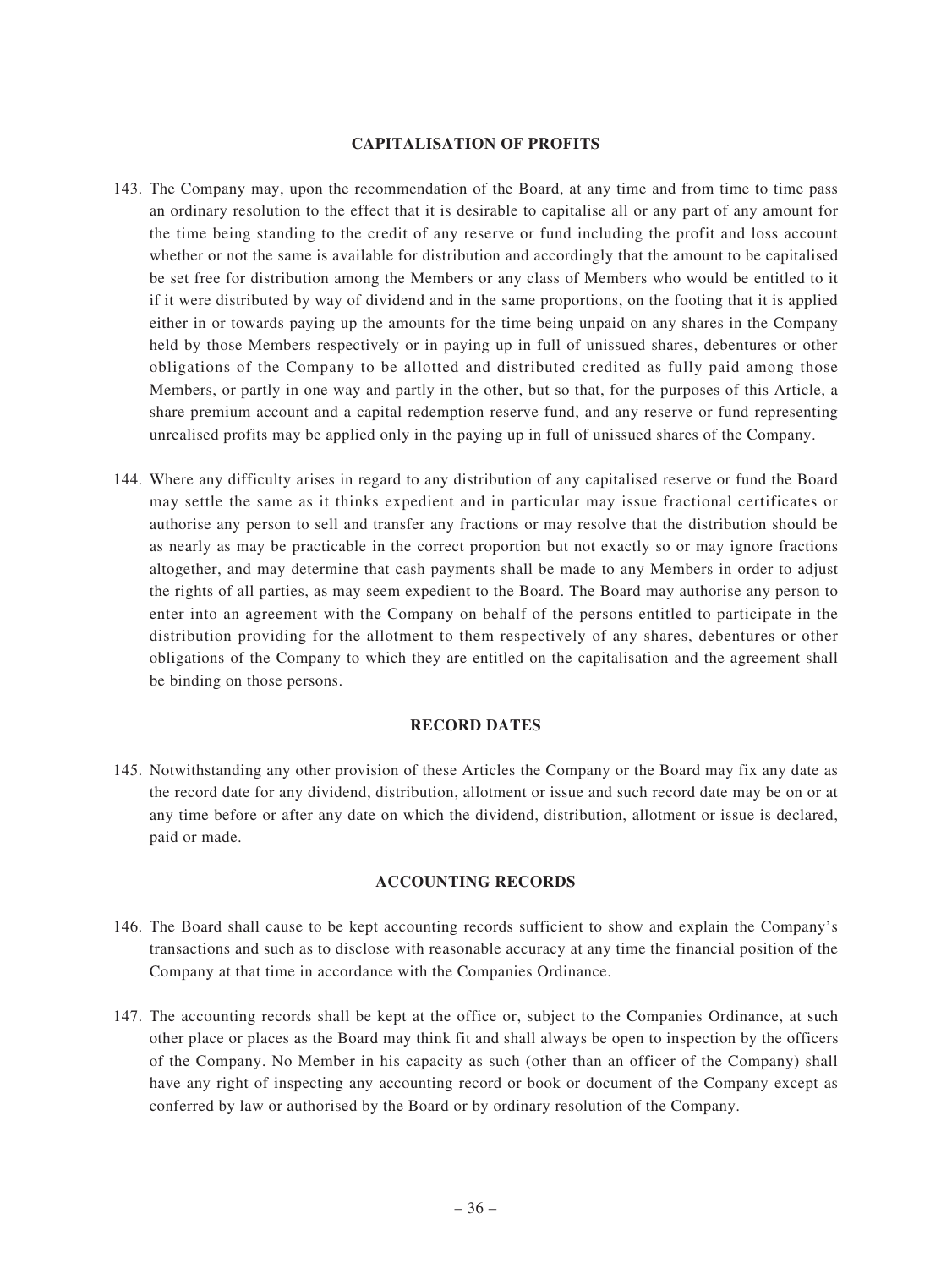- 148. (A) The directors shall from time to time in accordance with the provisions of the Companies Ordinance cause to be prepared and laid before the Company at every annual general meeting the reporting documents and such other reports and accounts as may be required by law.
	- (B) Subject to paragraph (C) of this Article, the Company shall, in accordance with the Listing Rules and any other applicable law or regulations, deliver, at least twenty one days before the date of the annual general meeting and at the same time as the notice of an annual general meeting, the reporting documents or the summary financial report in printed form and/or using electronic means to every Member, every holder of debentures of the Company and every other person entitled to receive notices of general meetings of the Company, provided that the Company shall not be required to deliver such documents whether in printed form or by electronic means to any person whose address the Company is not aware or to more than one of the joint holders of any shares or debentures. Any such documents to be sent in printed form shall be sent by post to the registered addresses of those entitled to receive them as set out above.
	- (C) Where an entitled person, in accordance with the Listing Rules and any applicable law or regulations has consented to the publication of the reporting documents or the summary financial report using electronic means instead of in printed form, and/or has consented to receiving the summary financial report instead of the reporting documents, as discharging the Company's obligations under the Listing Rules and any other applicable law or regulations to send a copy of such reporting documents to such entitled person, then the publication of such reporting documents or the summary financial report using electronic means and/or the receipt of the summary financial report by such entitled person at least twenty one days before the date of the relevant general meeting, in each case in accordance with the Listing Rules and any applicable law or regulations, shall in relation to such entitled person be deemed to discharge the Company's obligations under paragraph (B) of this Article.

## **AUDIT**

149. Auditors shall be appointed and their duties regulated in accordance with the Companies Ordinance.

## **SERVICE OF NOTICES AND OTHER DOCUMENTS**

- 150. Any notice or document including any Corporate Communication to be given or issued by the Company may be served on or delivered to the recipient:
	- (a) personally;
	- (b) by sending it through the post in a prepaid envelope or wrapper addressed to such recipient at his registered address;
	- (c) by advertisement in English in at least one English language newspaper and in Chinese in at least one Chinese language newspaper, and for such period as the Board shall think fit to the extent permitted by, and in accordance with the Listing Rules and any other applicable law or regulations;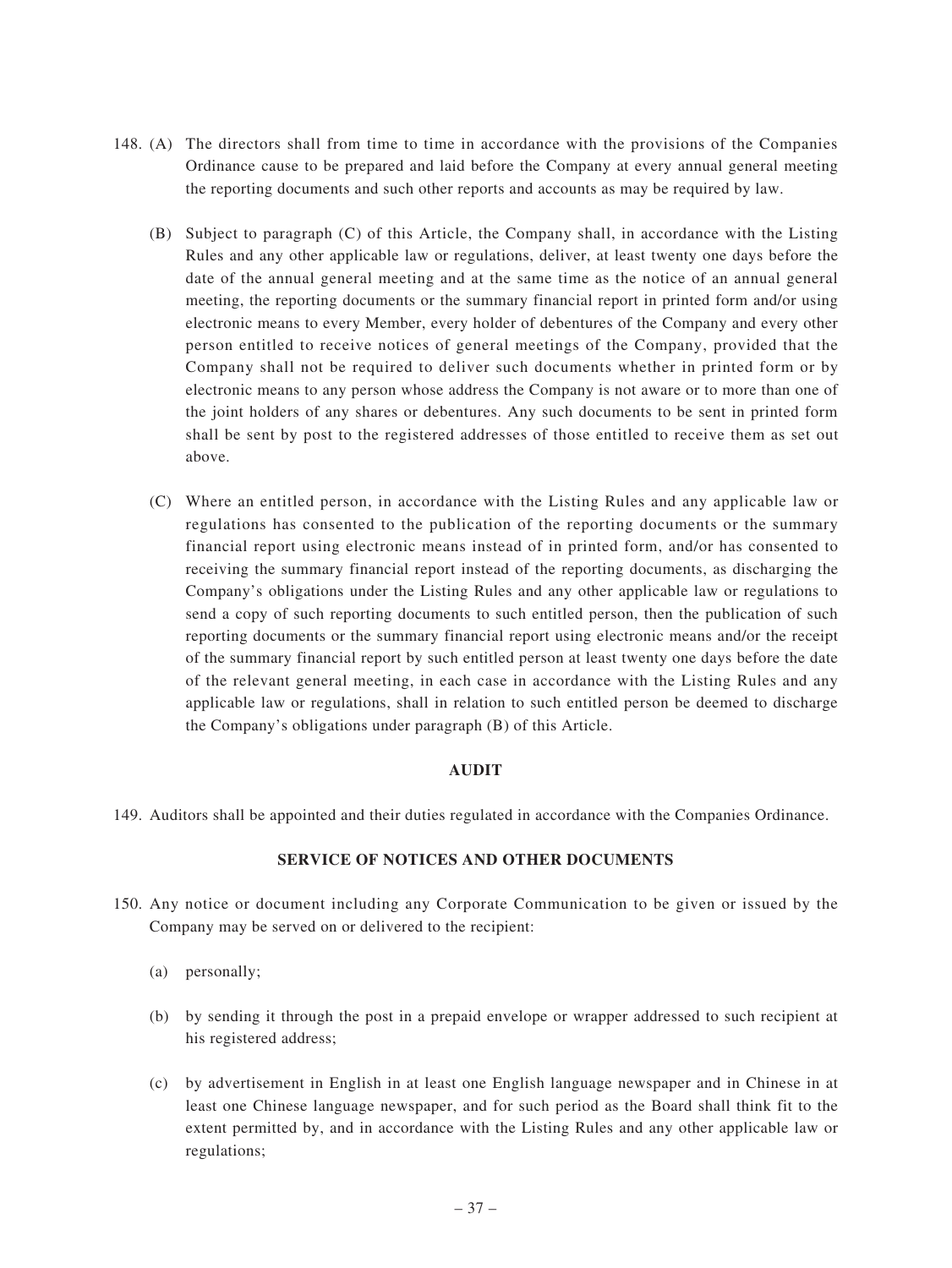- (d) by sending or transmitting it by electronic means in accordance with the Listing Rules and any other applicable law or regulations to such recipient at such telex or facsimile transmission number or electronic number or electronic address or computer network or website provided by him to the Company for the giving of notice or document provided that the Company has obtained his prior express positive confirmation in writing to receive such notice or document by electronic means;
- (e) by publishing it on the Company's computer network to the extent permitted by, and in accordance with the Listing Rules and any other applicable law or regulations and notifying such recipient by any of the means set out in paragraphs (a), (b),  $(c)$ , (d) and  $(f)$  of this Article that such notice or document is so available; or
- (f) by sending or otherwise making available to such recipient through such means to the extent permitted by, and in accordance with, the Listing Rules and any other applicable law or regulations.
- 151. In the case of joint holders of a share, service or delivery of any notice or other document on or to one of the joint holders shall for all purposes be deemed a sufficient service on or delivery to all the joint holders.
- 152. Any such notice or other document may be served or delivered by the Company by reference to the register as it stands at any time not more than 15 days before the date of service or delivery. No change in the register after that time shall invalidate that service or delivery. Where any notice or other document is served on or delivered to any person in respect of a share in accordance with these Articles, no person deriving any title or interest in that share shall be entitled to any further service or delivery of that notice or document.
- 153. Any notice or document including any Corporate Communication given or issued by the Company:
	- (a) if served or delivered in person, shall be deemed to have been served or delivered at the time of personal service or delivery, and in proving such service or delivery, a certificate in writing signed by the secretary (or such other person appointed by the Board) that the notice or document was so served or delivered shall be conclusive evidence thereof;
	- (b) if served or delivered by post, shall be deemed to have been served or delivered on the day following that on which the envelope or wrapper containing the same is put into a post office, and in proving such service or delivery, it shall be sufficient to prove that the envelope or wrapper containing the notice or document was properly prepaid, addressed and put into such post office. A certificate in writing signed by the secretary (or such other person appointed by the Board) that the envelope or wrapper containing the notice or other document was so prepaid, addressed and put into such post office shall be conclusive evidence thereof;
	- (c) if served by advertisement in newspaper in accordance with Article  $150(c)$ , shall be deemed to have been served on the day on which such notice or document was so published; and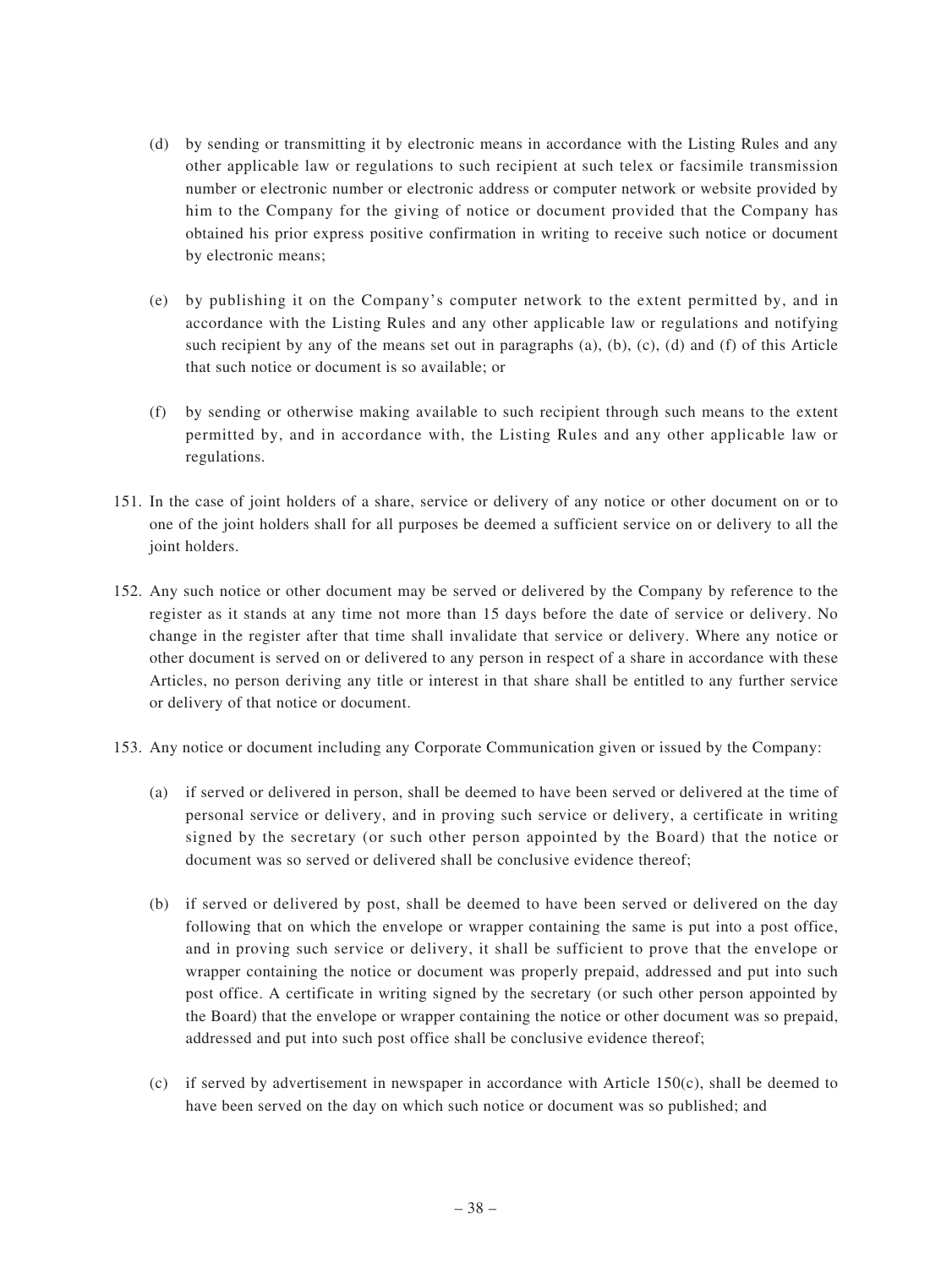- (d) if sent or transmitted by electronic means in accordance with Article 150(d) or through such means in accordance with Article 150(f), shall be deemed to have been served or delivered at the time of the relevant despatch or transmission. A notice or document published in the Company's computer network in accordance with Article 150(e) shall be deemed to have been served or delivered on the following day immediately after the recipient has been notified of such publication. In proving such service or delivery, a certificate in writing signed by the secretary (or such other person appointed by the Board) as to the fact and time of such service, delivery, despatch, transmission or publication shall be conclusive evidence provided that, in the case of any transmission by electronic means, no notification was received by the sender that such notice or document so transmitted has not reached its recipient, but further provided that any failure in transmission beyond the sender's control shall not invalidate the effectiveness of the notice or document so served.
- 153A.Subject to the Listing Rules and any other applicable law or regulations, any notice or document (including, without limitation, any Corporate Communication) may be given by the Company in the English language only, in the Chinese language only or in both. Where a person has in accordance with the Listing Rules and any other applicable law or regulations consented to receive notices and documents (including, without limitation, any Corporate Communication) from the Company in the English language only or the Chinese language only but not both, it shall be sufficient for the Company to serve on or deliver to him any such notice or document in such language only unless and until there is a notice of revocation or amendment of such consent given or deemed to have been given by such person to the Company in accordance with the Listing Rules and any other applicable law or regulations.

## **DESTRUCTION OF DOCUMENTS**

154. If the Company destroys:-

- (a) any share certificate which has been cancelled at any time after the expiry of one year from the date of such cancellation;
- (b) any instruction concerning the payment of dividends or other moneys in respect of any share or any notification of change of name or address at any time after the expiry of two years from the date the instruction or notification was recorded by the Company;
- (c) any instrument of transfer of shares which has been registered at any time after the expiry of twelve years from the date of registration; and
- (d) any other document on the basis of which any entry in the register is made at any time after the expiry of twelve years from the date an entry in the register was first made in respect of it;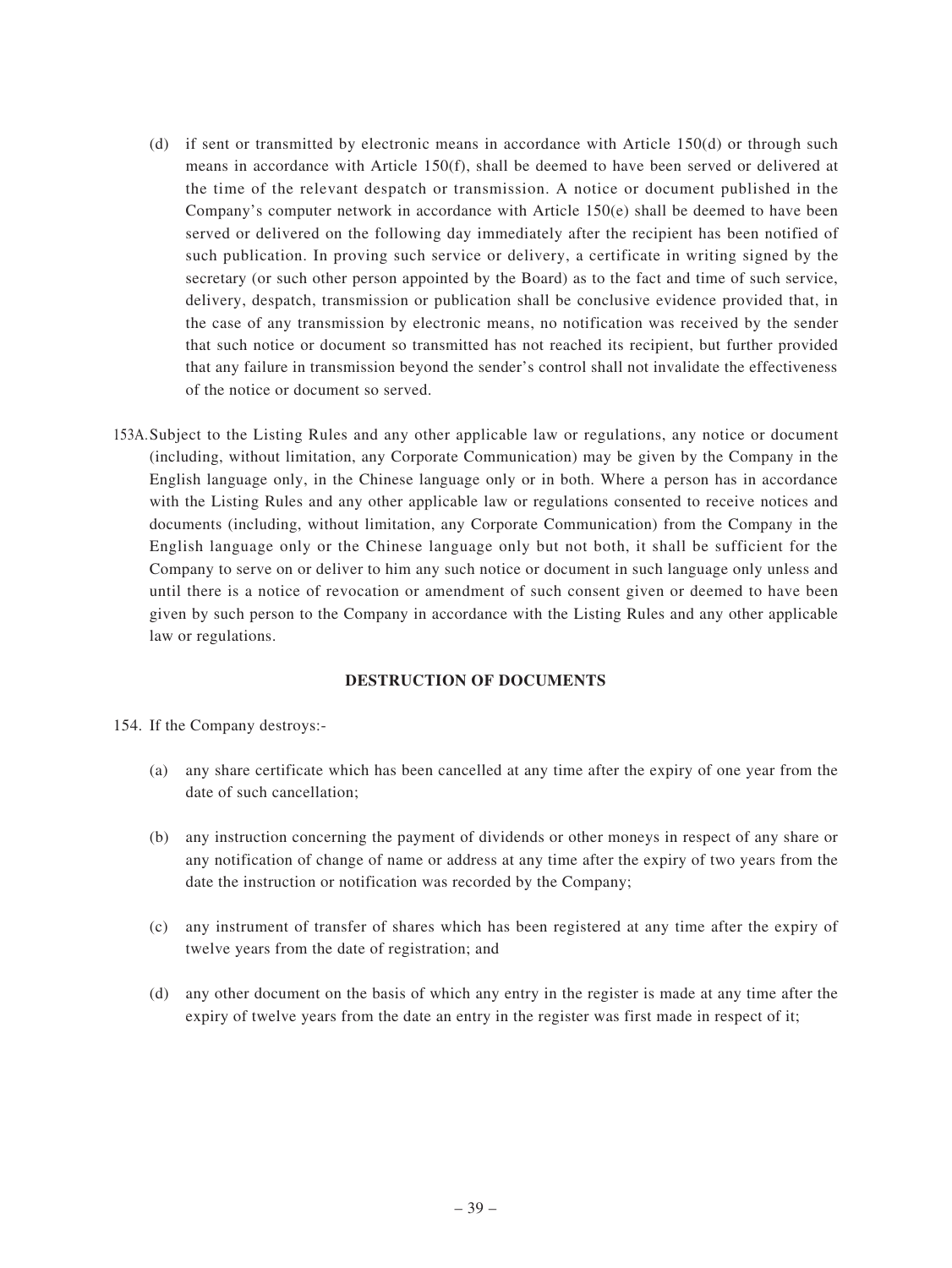and the Company destroys the document in good faith and without express notice that its preservation was relevant to a claim, it shall be presumed irrefutably in favour of the Company that every share certificate so destroyed was a valid certificate and was properly cancelled and that every instrument of transfer so destroyed was a valid and effective instrument and was properly registered and that every other document destroyed was a valid and effective document and that any particulars of it which are recorded in the books or records of the Company were correctly recorded. Nothing contained in this Article shall be construed as imposing upon the Company any liability by reason only of the destruction of any document of the kind mentioned above before the relevant period mentioned in this Article has elapsed or of the fact that any other condition precedent to its destruction mentioned above has not been fulfilled. References in this Article to the destruction of any document include references to its disposal in any manner.

#### **WINDING UP**

- 155. If the Company commences liquidation, the liquidator may, with the sanction of a special resolution of the Company and any other sanction required by the Companies (Winding Up and Miscellaneous Provisions) Ordinance (Chapter 32 of the Laws of Hong Kong),
	- (a) divide among the Members in kind the whole or any part of the assets of the Company (whether they shall consist of property of the same kind or not) and for that purpose, set such value as he deems fair upon any property to be divided and determine how the division shall be carried out as between the Members or different classes of Members, or
	- (b) vest the whole or any part of such assets in trustees upon such trusts for the benefit of the contributories as the liquidator, with the like sanction, shall think fit

but no Member shall be compelled to accept any shares or other assets upon which there is any liability.

#### **SECRECY**

156. No Member shall be entitled to require discovery of or any information respecting any detail of the Company's trading or any matter which may relate to the conduct of the business of the Company and which in the opinion of the Board it will be inexpedient in the interests of the Company to communicate to the public.

#### **INDEMNITY**

157. Subject to the provisions of the Companies Ordinance, the Company may indemnify any director or other officer against any liability and may purchase and maintain for any director or other officer or auditor insurance against any liability. Subject to those provisions, but without prejudice to any indemnity to which the person concerned may otherwise be entitled, every director or other officer of the Company shall be indemnified, and if the Board so determines an auditor may be indemnified, out of the assets of the Company against any liability incurred by him as a director or other officer of the Company, or as auditor, in defending any proceedings (whether civil or criminal) in which judgement is given in his favour or he is acquitted or in connection with any application under the Companies Ordinance in which relief is granted to him by the court.